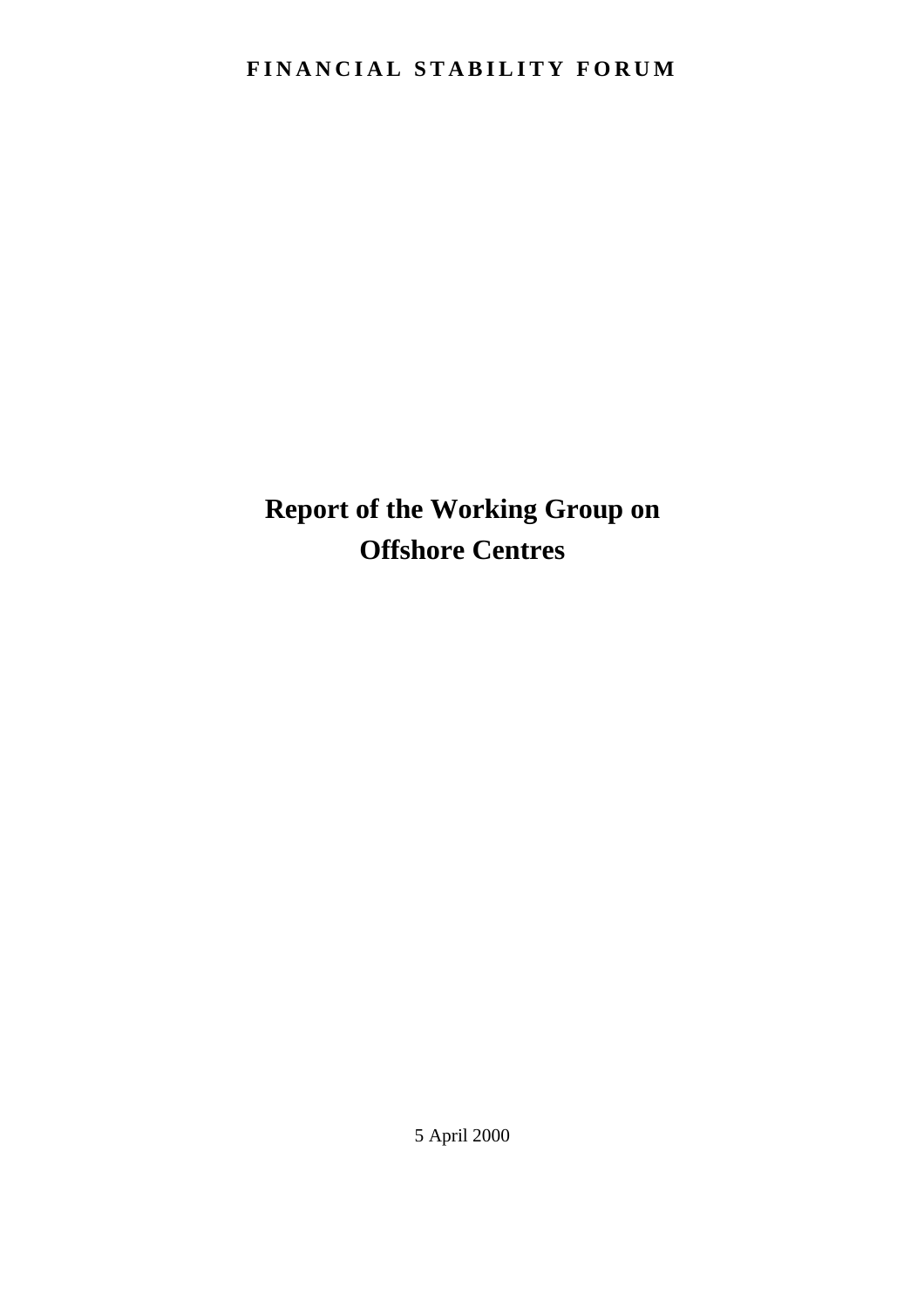# **Preface**

At its inaugural meeting on 14 April 1999, the Financial Stability Forum (FSF) established an ad hoc Working Group on Offshore Financial Centres. Mr. John Palmer, Superintendent of Financial Institutions, Canada, chaired the Group.

The Group's report was submitted to the Financial Stability Forum for discussion at its meeting in Singapore on 25-26 March 2000. The Financial Stability Forum welcomed the report and endorsed its recommendations.

As Chairman of the Forum, I have transmitted the report to the G-7 Ministers and Governors. I have also forwarded it to the G-20 Ministers and Governors, and to the heads of the IMF and the World Bank, with the request that the reports be forwarded through Executive Directors to Ministers and Governors in anticipation of the April meetings of the International Monetary and Financial Committee and the Development Committee.

The Forum urged national authorities, international financial institutions, and the international groupings and other agents referred to in this report to consider promptly the Group's recommendations and to take the necessary actions to implement them.

Andrew Crockett Chairman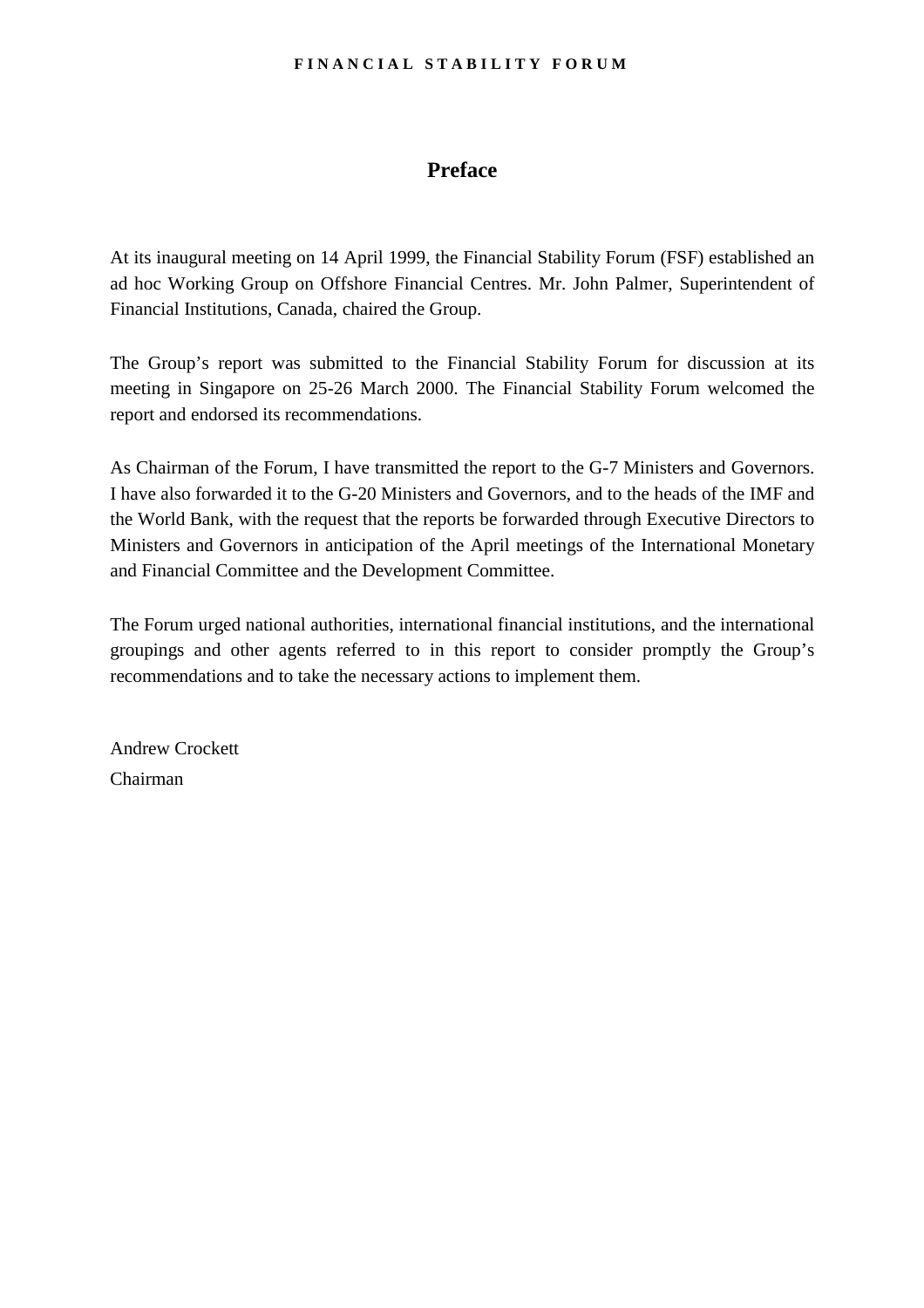# **Report of the Working Group on Offshore Financial Centres Table of Contents**

| I.   |  |
|------|--|
| II.  |  |
| Ш.   |  |
| IV.  |  |
| V.   |  |
| VI.  |  |
| VII. |  |
|      |  |

# Annexes

| A.              | FSF Working Group on Offshore Financial Centres (OFCs): Terms of Reference36 |  |
|-----------------|------------------------------------------------------------------------------|--|
| <b>B.</b>       |                                                                              |  |
| $\mathcal{C}$ . |                                                                              |  |
| D.              |                                                                              |  |
| E.              |                                                                              |  |
| F.              | International Standards: Progress in Developing and Assessing Observance     |  |
| G.              |                                                                              |  |
| H.              | Enhancing OFCs' Adherence to International Standards:                        |  |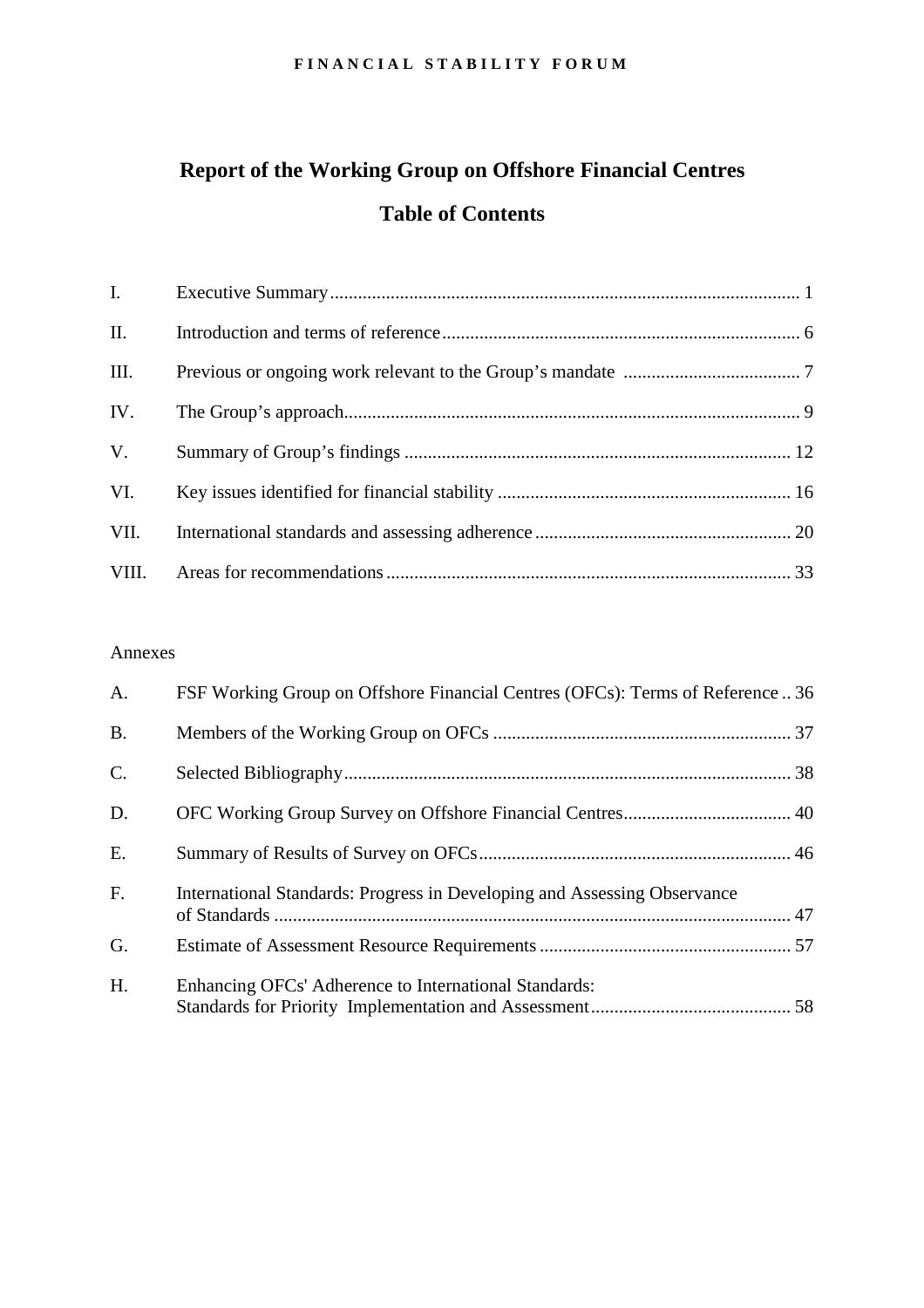# **I. Executive Summary**

- 1. The FSF Working Group on Offshore Financial Centres (OFCs) was convened to consider the significance of OFCs in relation to financial stability in all its aspects. This report lays out the Group's findings, the key issues that have been identified with respect to OFCs, and its recommendations.
- 2. In conducting its work and developing its recommendations, the Group has drawn on OFC-related work undertaken by international financial institutions, standard-setting bodies and national authorities, the available analytic work on OFCs, and has considered recent episodes of financial crises and the role of OFCs. It has met with major internationally active financial institutions, industry associations, professional financial advisors, regulators and supervisors<sup>1</sup>, and OFC representatives, both individually and as a group. In addition, the Group has conducted a formal survey on OFCs of supervisors from both onshore and offshore jurisdictions. A description of the survey and a summary of its results are provided in Annexes D, and E, respectively. The survey's recipients and OFC non-respondents are included in the main report (paragraph 29 and Table 1).
- 3. OFCs, to date, do not appear to have been a major causal factor in the creation of systemic financial problems. But OFCs have featured in some crises, and as national financial systems grow more interdependent, future problems in OFCs could have consequences for other financial centres. The significant growth in assets and liabilities of institutions based in OFCs and the inter-bank nature of the offshore market, together with suspected growth in the off-balance sheet activities of OFC-based institutions (about which inadequate data exist), increase the risk of contagion.
- 4. Problematic OFCs (i.e., OFCs that are unable or refuse to adhere to international supervisory standards, resulting in weak supervisory practices or little or no cooperation and transparency) allow financial market participants to engage in regulatory arbitrage and constitute weak links in the supervision of an increasingly integrated financial system. The "loopholes" presented by some OFCs hinder efforts to improve the global supervisory financial system through the implementation of international standards more broadly, frustrating collective efforts to reduce overall exposures to global financial instability, and creating a potential systemic threat to the financial system.
- 5. Not all OFCs are the same. Some are well supervised and prepared to share information with other centres, and co-operate with international initiatives to improve supervisory

<sup>1</sup> The term 'supervision' is generally understood to apply to government oversight of the banking and insurance industry, while the similar term for the securities industry is 'regulator'. However, for ease of reference, in this Report, the terms 'supervisor' and 'supervision' are understood to include 'regulator' and 'regulation'.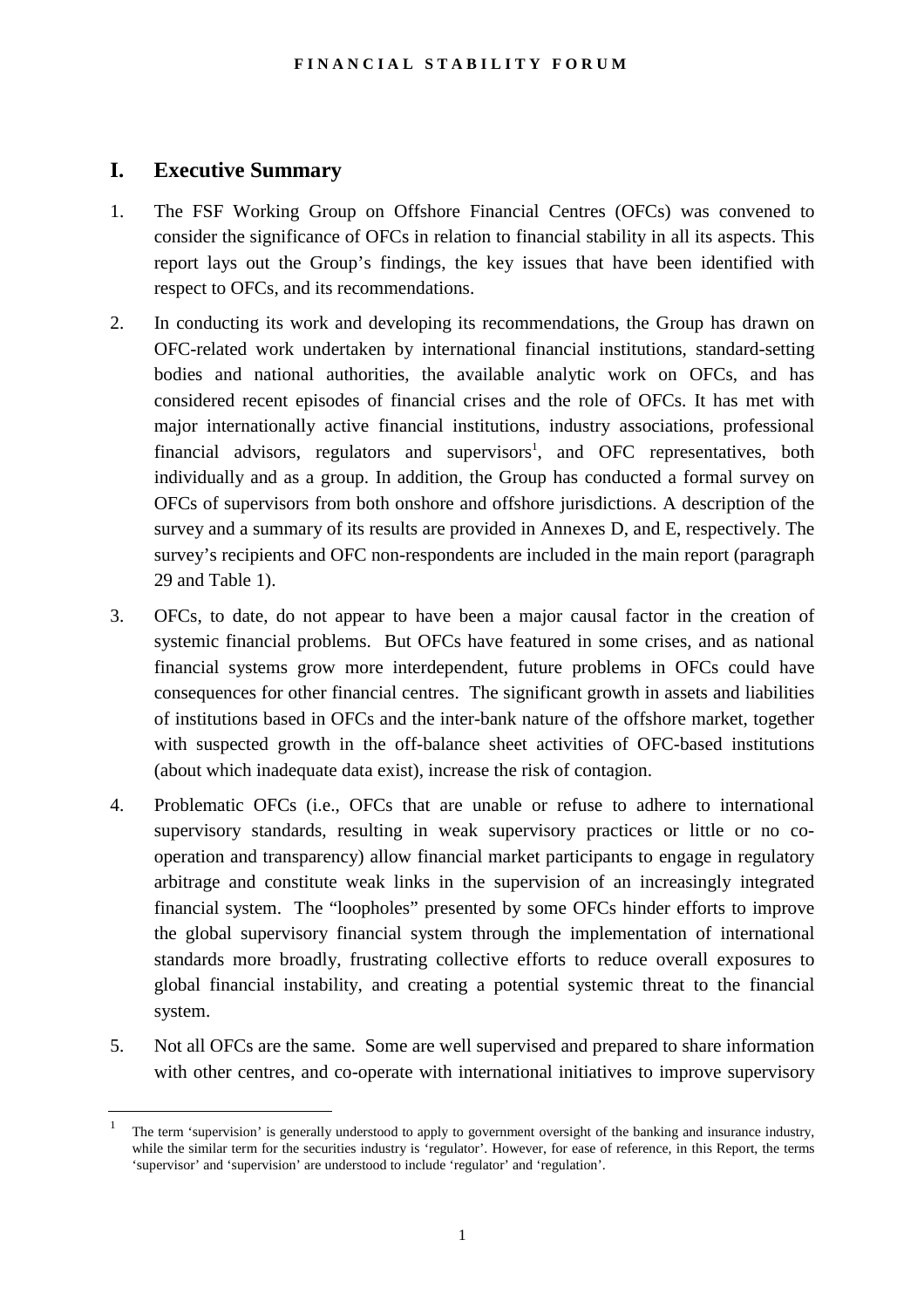practices. But the Survey carried out by the Working Group indicated that there are serious concerns by onshore supervisors about the quality of supervision in, and degree of co-operation provided by, some OFCs.

- 6. Weakness in supervision and lack of co-operation by some OFCs together lead to two types of problems, which can be inter-related, in the oversight of the international financial system: *prudential concerns,* relating to the scope for effective supervision of internationally active financial intermediaries; and *market integrity concerns*, relating to the effectiveness of international enforcement efforts in respect of illicit activity and abusive market behaviour.
- 7. The Group has highlighted a number of key specific *prudential and market integrity concerns in relation to OFCs, including*:
	- Cross-border co-operation on information exchange, timely access to information, and the ability to verify information with OFCs are all critical to conduct effective supervision, as well as to engender the international co-operation necessary to enhance financial stability and fight financial fraud.
	- The quality of the underlying supervision in an OFC is also of key importance. The impact of weak supervision can be amplified in cases where consolidated supervision is ineffectively exercised by the home supervisor of a financial institution with operations in an OFC.
	- The lack of due diligence with which financial institutions can be formed in many OFCs can facilitate inappropriate structures, or inappropriate ownership, that can impede effective supervision.
	- The lack of availability of timely information on beneficial ownership of corporate vehicles (companies, trusts, partnerships and other vehicles with limited liability) established in some OFCs can thwart efforts directed against illegal business activities.
	- The lack of comprehensive and timely data on OFCs' financial activity impedes effective monitoring and analysis of capital movements.

In the course of its work, the Group has also identified some *general prudential issues* affecting onshore and offshore jurisdictions alike. Among these are:

- International standards for insurance activities may not be sufficient, in particular concerning regulatory capital requirements.
- There are no internationally accepted standards for reinsurance.
- 8. *Enhanced acceptance and implementation of international standards by OFCs would address many of the concerns raised about some OFCs.* International standards of regulation and supervision, disclosure and information sharing have been developed, which address issues of the kind associated with some OFCs from both a prudential and market integrity perspective.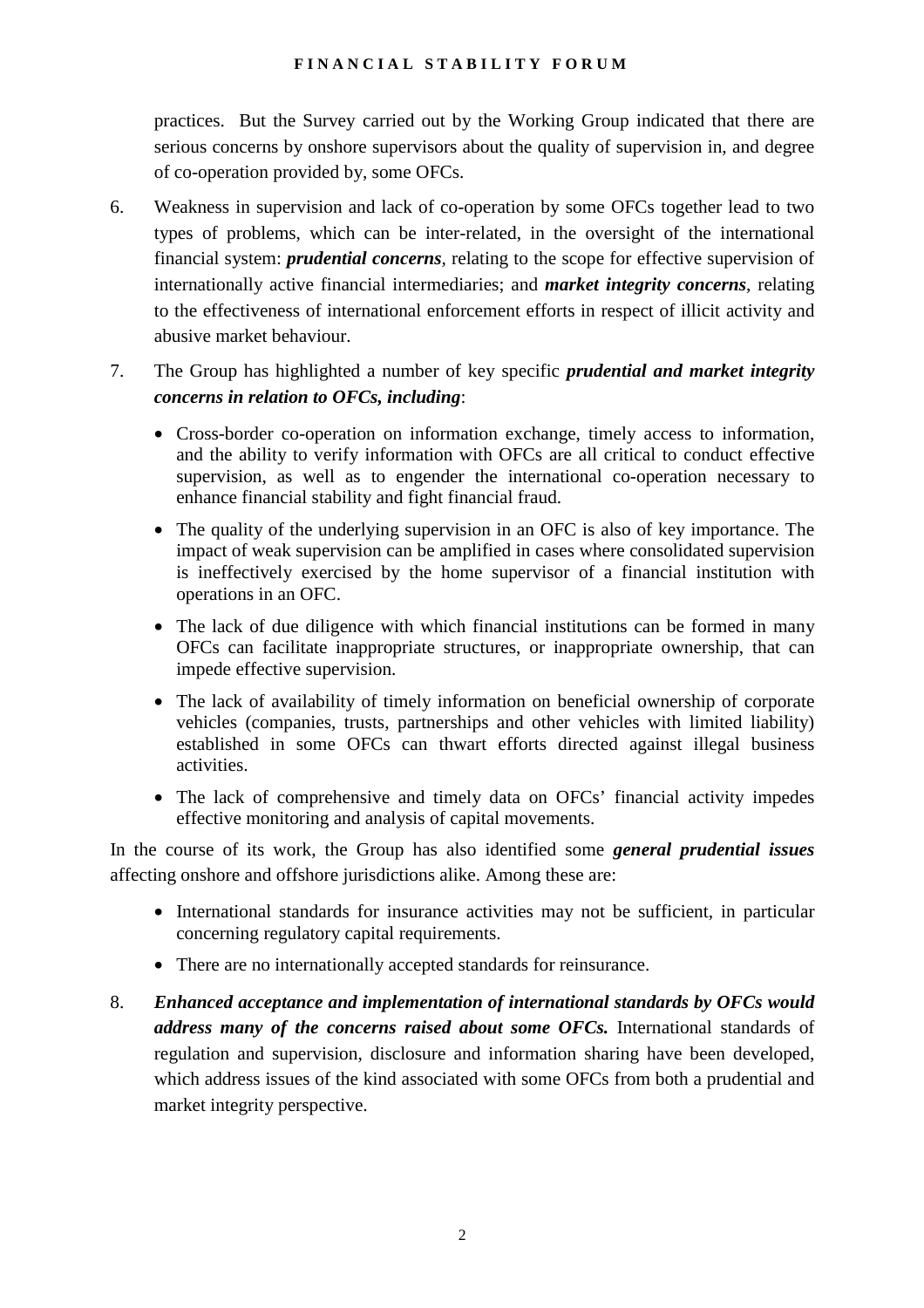## 9. The Group's recommendations can be summarised as follows:

# **Recommendation 1:** *An assessment process for OFCs' adherence to international standards*

The Group recommends that an assessment process (as described in Box 6) for assessing OFCs' implementation of relevant international standards be put in place.

# **Recommendation 2:** *Responsibility for an assessment process*

The Group recommends that the FSF request the IMF take responsibility for developing, organising and carrying out an assessment process for OFCs.

The Group considers that the FSF should facilitate the efforts of the IMF (with the World Bank as appropriate) as the IMF organises assessments of the implementation of standards by OFCs. This would include providing moral suasion to encourage OFCs to participate in the assessment process, calling on FSF members to make available appropriate resources to the IMF to help it carry out the assessment process and to OFCs to assist them in improving their supervisory systems, and encouraging major financial centres to promote a wider acceptance of international standards.

# **Recommendation 3:** *Priority OFC jurisdictions for assessment*

The Group recommends that priority for assessment be placed on those OFCs where procedures for supervision and co-operation are in place but where there is substantial room for improvement (i.e., OFCs that would fall into Group II, see paragraph 30). Priority could also be given to those jurisdictions with the most significant financial activity.

# **Recommendation 4:** *Standards for priority implementation and assessment by OFCs*

The Group recommends that the international standards relating to cross-border cooperation and information sharing, essential supervisory powers and practices, and customer identification and record keeping, be assigned priority in implementing and assessing OFCs' adherence to standards in the more immediate term. The specific standards identified by the Group are listed in Annex H (which should not be seen as exhaustive), although adherence to all relevant international standards should be the ultimate goal.

The Group considers that assessments should also take into account the capacity of supervisors and law enforcement authorities to obtain, on a timely basis, information about the beneficial ownership of corporate vehicles registered in their jurisdiction and the ability to share that information with foreign authorities.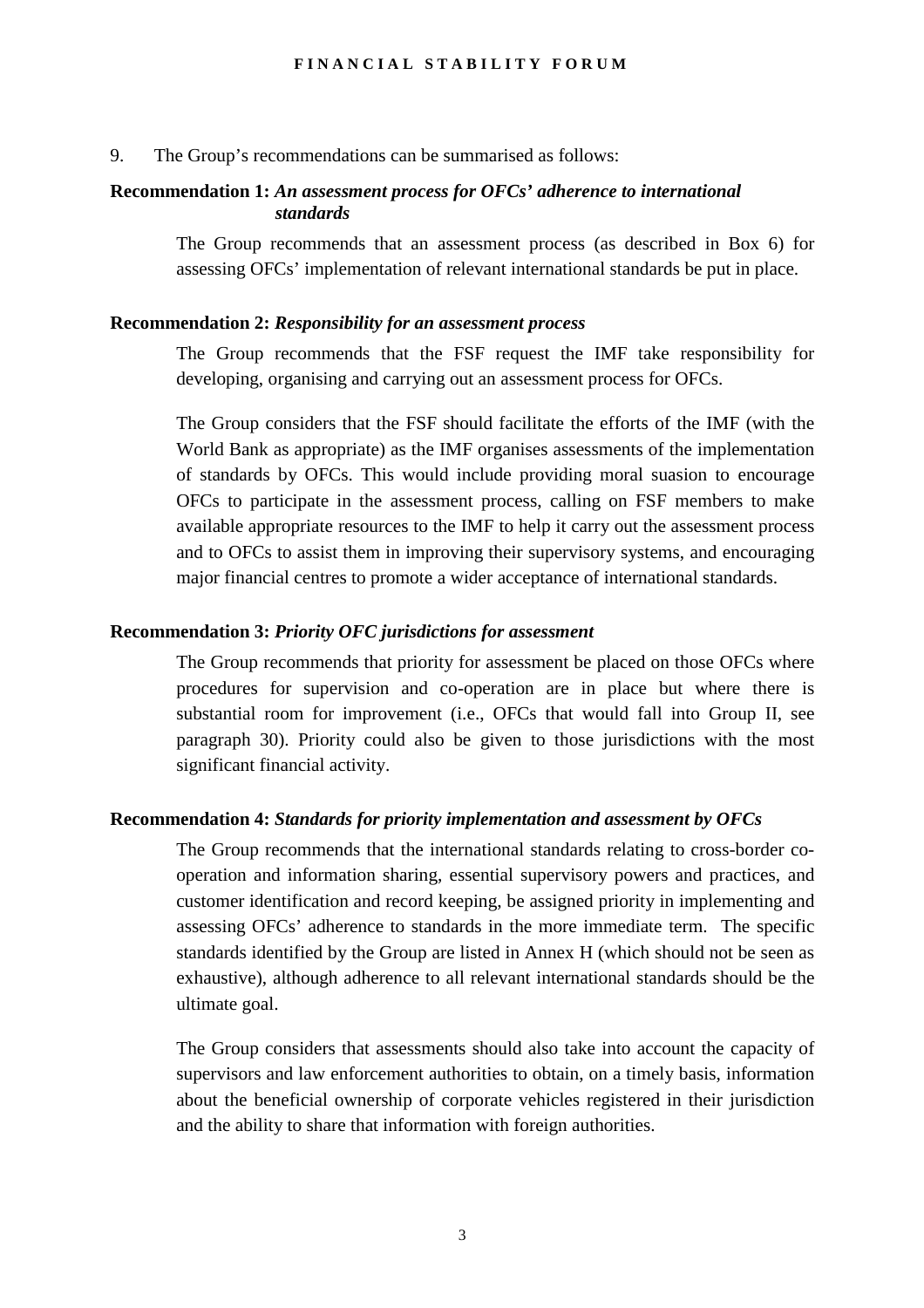# **Recommendation 5:** *Incentives to enhance OFCs' adherence to international standards*

The Group recommends that a menu of incentives—market, disclosure-type, membership, provision of assistance, supervisory, and other incentives identified in Box 7—be considered for application by the appropriate bodies or groupings in relation to an OFC's adherence to the relevant international standards.

The Group also recommends that the FSF discuss the IMF's conclusions arising from the proposed assessment process, and foster efforts, including by supervisors of major financial centres, that would be most effective if undertaken collectively in the application of incentives to enhance OFCs' adherence to relevant international standards.

# **Recommendation 6:** *Actions for onshore jurisdictions*

The Group encourages onshore jurisdictions to engage in more effective consolidated supervision in the banking and insurance sectors, recognising the important responsibilities of home country supervisors, so that the ability of offshore activities to escape oversight is reduced. Similarly, the Group encourages securities supervisors to enhance their oversight of securities firms to improve their understanding of relevant offshore activities.

# **Recommendation 7:** *Insurance standards development*

The Group encourages the IAIS in its work to develop best practices for reinsurance and its supervision, as well as with respect to developing specific supervisory standards on solvency and consolidated supervision for all insurance activities.

# **Recommendation 8:** *Assessment methodologies for standards*

The Group encourages those bodies that have not already done so to develop methodologies for assessing observance with their respective standards, or to complete their efforts, as soon as possible, in consultation with the IMF and World Bank and others.

# **Recommendation 9:** *Corporate vehicles and beneficial ownership*

The Group recommends that appropriate international fora be asked to explore the issue of developing mechanisms to prevent the misuse of corporate vehicles. These mechanisms should assure that supervisors and law enforcement authorities are able to obtain, on a timely basis, information on beneficial ownership of corporate vehicles and the sharing of that information with foreign authorities.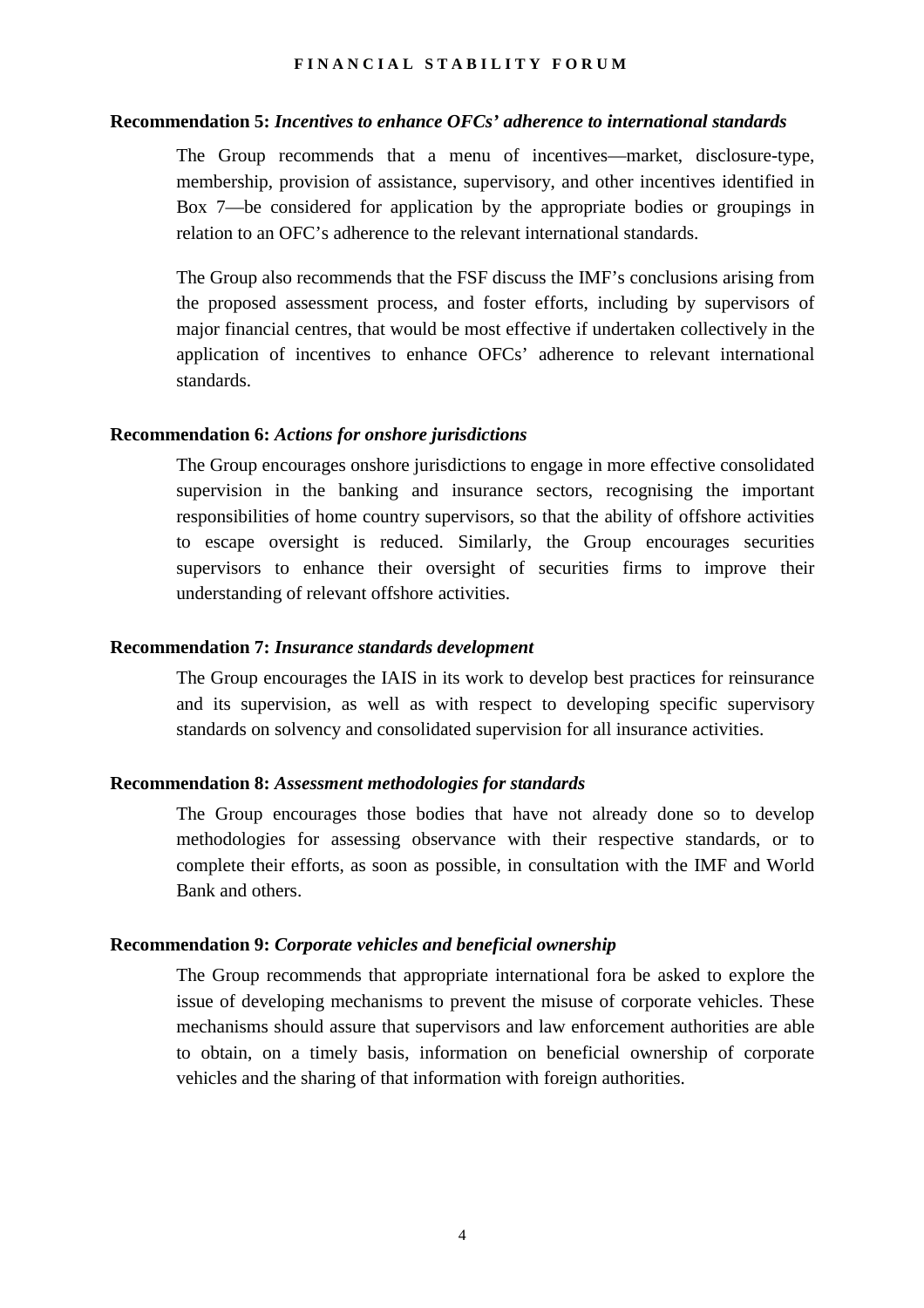# **Recommendation 10:** *Data reporting by OFCs*

The Group strongly encourages OFCs with significant financial activities to report financial data to the BIS for its quarterly publication on International Banking Statistics with the requested breakdown (distinguishing between debt securities and other claims), and on a timely basis. The Group notes that such action could be considered as an indicator of an OFC's willingness to co-operate within the international financial system. As necessary, OFCs should seek the available technical assistance from national authorities and international financial institutions to improve their statistical practices and capacity.

# **Recommendation 11:** *Co-ordination of OFC-related initiatives*

**The Group recommends that the published version of this Report be formally transmitted by the FSF to the various international groups that are concerned with the activities of OFCs. In addition, the Group recommends the development of a mechanism to assist the international community in keeping abreast of progress on OFC-related initiatives.**

10. To facilitate the review of progress in implementing these recommendations, the Group suggests that a brief report be prepared by the FSF Secretariat for the Fall 2001 meeting of the Forum.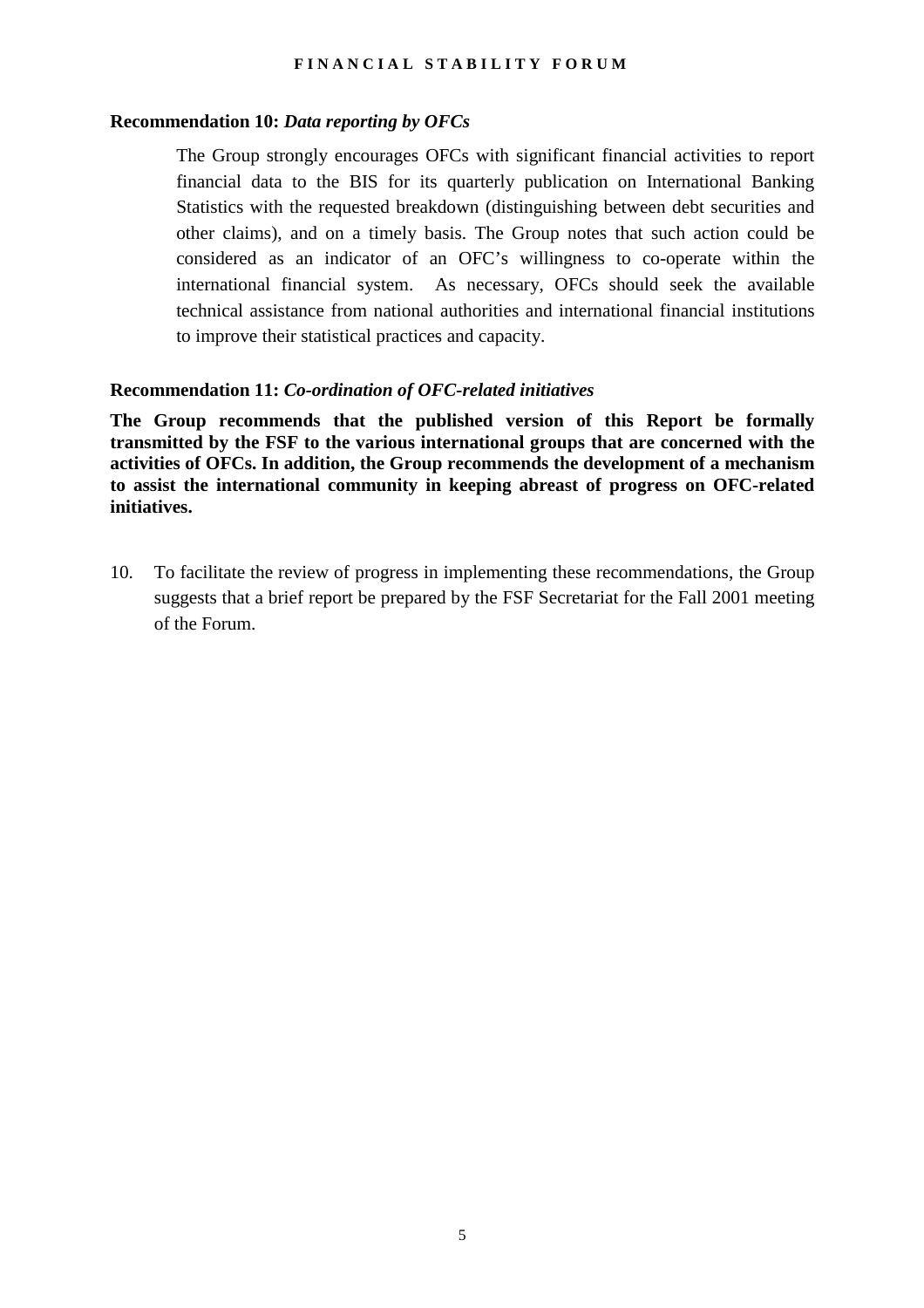# **II. Introduction and terms of reference**

- 11. Financial institutions, investors, and commercial enterprises seek out the particular attractions offered by offshore financial centres (OFCs), resulting in significant capital flows into and out of entities established in OFCs. In addition, participants in illegal activities utilise certain OFCs. Consequently, OFCs have become the focus of considerable attention by financial market participants, and by supervisors, regulators, and law enforcement authorities. Concerns about OFCs have intensified in the context of initiatives undertaken by the international community to strengthen financial systems, in response to financial crises.
- 12. As a result, in April 1999 the FSF created a Working Group to consider the significance of OFCs in relation to global financial stability.<sup>2</sup> The OFC Working Group was asked:
	- *to consider the uses of OFCs and the possible role they have had or could play in posing threats to the stability of the financial system;*
	- *to evaluate the adherence of OFCs with internationally accepted standards and good practices; and*
	- *to make recommendations, including to enhance problematic OFCs' observance of international standards*. 3
- 13. The Group has focused on the issue of financial stability in all its aspects. There was a general recognition that significant work has been, and continues to be, undertaken in other fora (e.g., the Financial Action Task Force (FATF) on Money Laundering), and that the Group should avoid duplication. Accordingly, the Group has aimed to build on existing initiatives, where appropriate, and is recommending new initiatives only where it is apparent that gaps exist.
- 14. The Group reported on its progress to the FSF in September 1999. The FSF broadly endorsed the framework adopted by the Group and its tentative areas for recommendations. This report lays out the Group's findings, the key issues that have arisen in relation to OFCs, and its recommendations for addressing these issues.

<sup>2</sup> The Group's terms of reference are provided in Annex A. The members of the Working Group are provided in Annex B.

<sup>3</sup> Subsequent to its meeting in Paris in September 1999, the FSF also established a task force, chaired by Andrew Sheng, Chairman of the Hong Kong Securities and Futures Commission, to examine ways of fostering the implementation of international standards relevant to the strengthening of financial systems more broadly.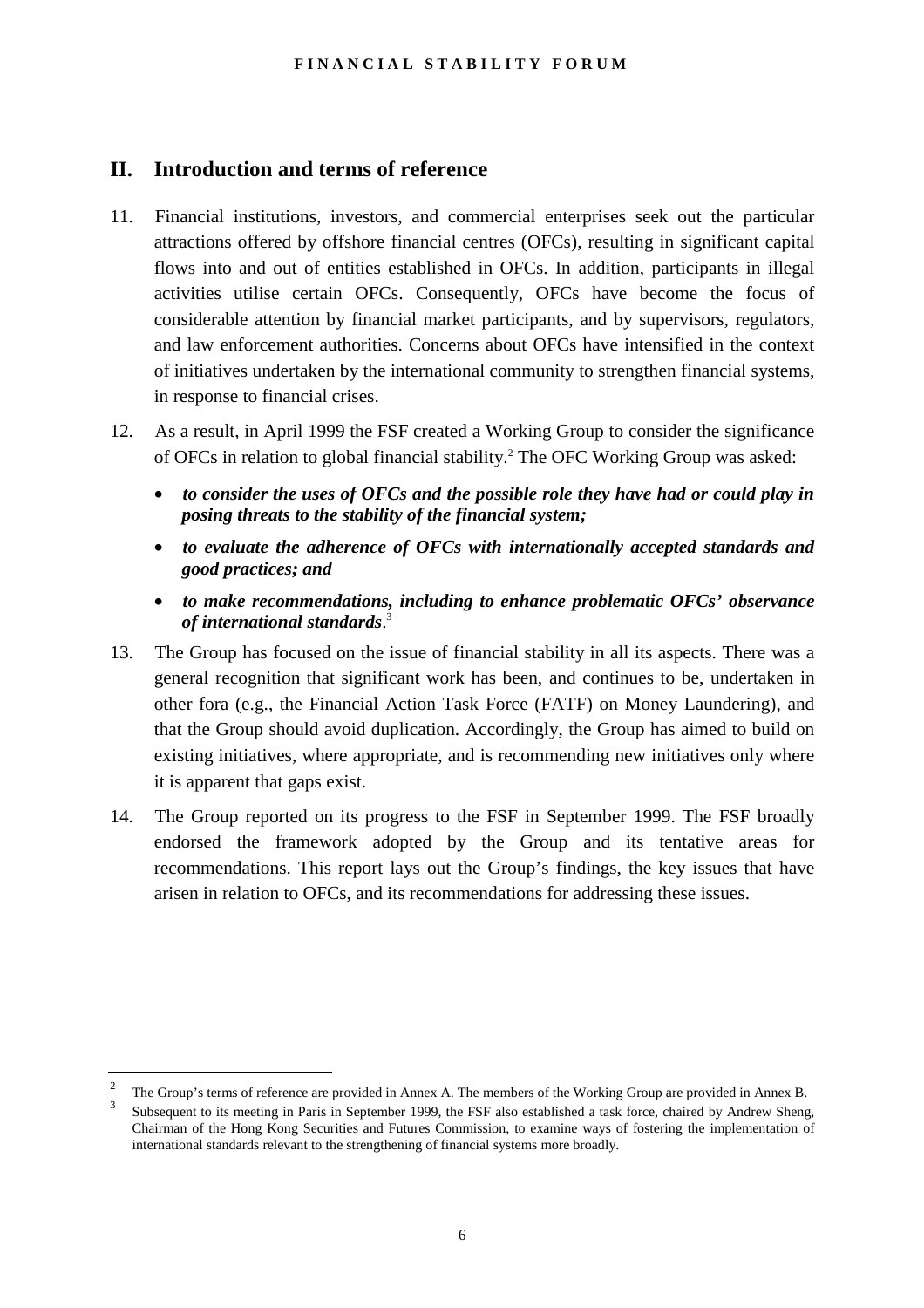# **III. Previous or ongoing work relevant to the Group's mandate** <sup>4</sup>

- 15. OFC issues have been of concern for some time within the official sector. Considerable work has been undertaken by the *Basel Committee on Banking Supervision (BCBS), International Association of Insurance Supervisors (IAIS), International Organisation of Securities Commissions (IOSCO), Financial Action Task Force (FATF), United Nations (UN), Organisation for Economic Co-ordination and Development (OECD),* and *G-7 Finance Ministers*. Much of this work has focused on the development and assessment of standards or best practices in the areas of banking and insurance supervision, securities market regulation, corporate governance, money laundering, and information exchange, all of which has relevance for OFCs.<sup>5</sup> In addition, the *United* Kingdom has reviewed the financial regulation of its Crown Dependencies<sup>6</sup> ("Review of Financial Regulation in the Crown Dependencies" known as the Edwards Report) and the *United States* has addressed issues arising out of the Long-Term Capital Management episode ("Hedge Funds, Leverage, and the Lessons of Long-Term Capital Management", Report of the President's Working Group).
- 16. The Group took note of the ongoing FATF work on non-cooperative jurisdictions ("*FATF on Money Laundering: Report on Non-Cooperative Countries and Territories"),* and on the work being undertaken by the *OECD* on tax competition ("Harmful Tax Competition: An Emerging Global Issue") as well as bribery and corruption ("Convention on Combating Bribery of Foreign Public Officials in International Business Transactions").
- 17. The Group also drew on the available analytical work on OFCs (see Box 1).

<sup>4</sup> A selected bibliography is provided in Annex C.

<sup>5</sup> The term 'supervision' is generally understood to apply to government oversight of the banking and insurance industry, while the similar term for the securities industry is 'regulator'. However, for ease of reference, in this Report, the terms 'supervisor' and 'supervision' are understood to include 'regulator' and 'regulation'. <sup>6</sup>

A joint review by the United Kingdom and Overseas Territories governments is currently being undertaken with respect to financial supervision in those Overseas Territories with significant OFCs (Anguilla, Bermuda, British Virgin Islands, Cayman Islands, Montserrat, and Turks and Caicos Islands). Under the framework set by the 1989 Ordinance (i.e., the need to match UK standards of supervision when implementing EU legislation), Gibraltar's financial regulation was reviewed in 1997; its banking supervision was reviewed again in 1998; and a follow-up review of investment services is slated for 2000/01.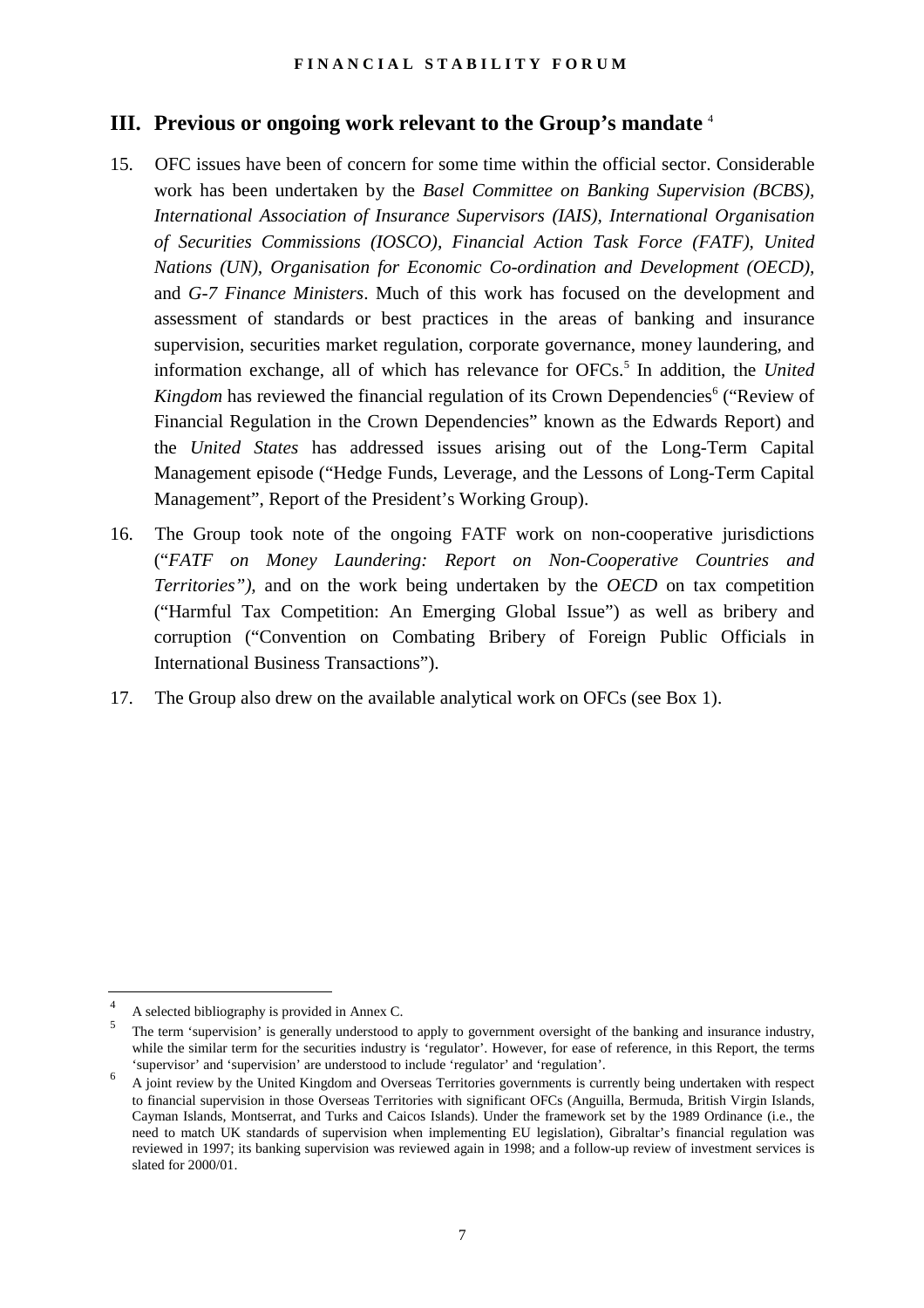### **Box 1. Available Analytical Work on OFCs**

The Group has considered the available analytical work on OFCs, which generally focuses on the causes of their growth and is based mainly on case studies of a wide range of OFCs. The main contributing factor identified for the historical growth of offshore banking and OFCs was the imposition of increased regulation (reserve requirements, interest rate ceilings, restrictions on the range of financial products, capital controls, financial disclosure requirements, high effective tax rates) in the financial sectors of industrial countries during the 1960s and 1970s.<sup>1</sup> OFCs that have been successful in attracting non-resident financial activity usually offer some clear advantage, such as lower tax rates or a less onerous regulatory burden, to those who participate in international capital markets. Financial centres that offer a high degree of secrecy to users of their services and that do not cooperate with law enforcement officials making legitimate requests for information play a key role in criminal activity in OFCs.<sup>2</sup>

A recent IMF staff study on offshore banking indicates that OFC banks' cross-border assets and liabilities grew by over 6 percent annually during 1992-1997 to around US\$5 trillion. More than 70 percent of OFC banks' cross-border assets and almost 60 percent of cross-border liabilities were vis-à-vis other banks, at the end of 1997.<sup>3</sup> The study highlights the inter-bank nature of the offshore market and the risk that, in the event of financial distress, contagion is likely.

To a large extent, however, the available analytical work has concentrated on the banking sector and relatively little attention has been paid to other areas of the financial sector. Complicating the ability to undertake more indepth study of OFCs is the absence of good data with which to examine the activities of financial institutions in OFCs. While the BIS publishes stock data covering the consolidated international claims of reporting banks on individual countries, there are no comprehensive data on financial flows. Further, the magnitude of derivative activity is unknown.

\_\_\_\_\_\_\_\_\_\_\_\_\_\_\_\_\_\_\_\_\_\_\_\_\_\_\_\_\_\_\_\_\_\_\_

<sup>1</sup> For example, the growth of London as the largest offshore banking centre has been linked directly to regulations imposed on the U.S. banking sector: capital controls implemented through the Interest Equalisation Tax of 1964, the Foreign Credit and Exchange Act of 1965, cash reserve requirements on deposits imposed in 1977 and a ceiling on time deposits in 1979. By establishing foreign branches to which these regulations did not apply, U.S. banks were able to operate in more cost-attractive environments.

<sup>2</sup> See *Financial Havens, Banking Secrecy and Money Laundering*, UN Office for Drug Control and Crime Prevention, May 1998.

<sup>3</sup> See Luca Errico and Alberto Musalem, *Offshore Banking: An Analysis of Macro-and Micro Prudential Issues*, IMF Working Paper (WP/99/5), January 1999. The figures include offshore banking activities in Bahamas, Bahrain, Cayman Islands, Hong Kong SAR, Japan, Luxembourg, Singapore, United Kingdom, and the United States.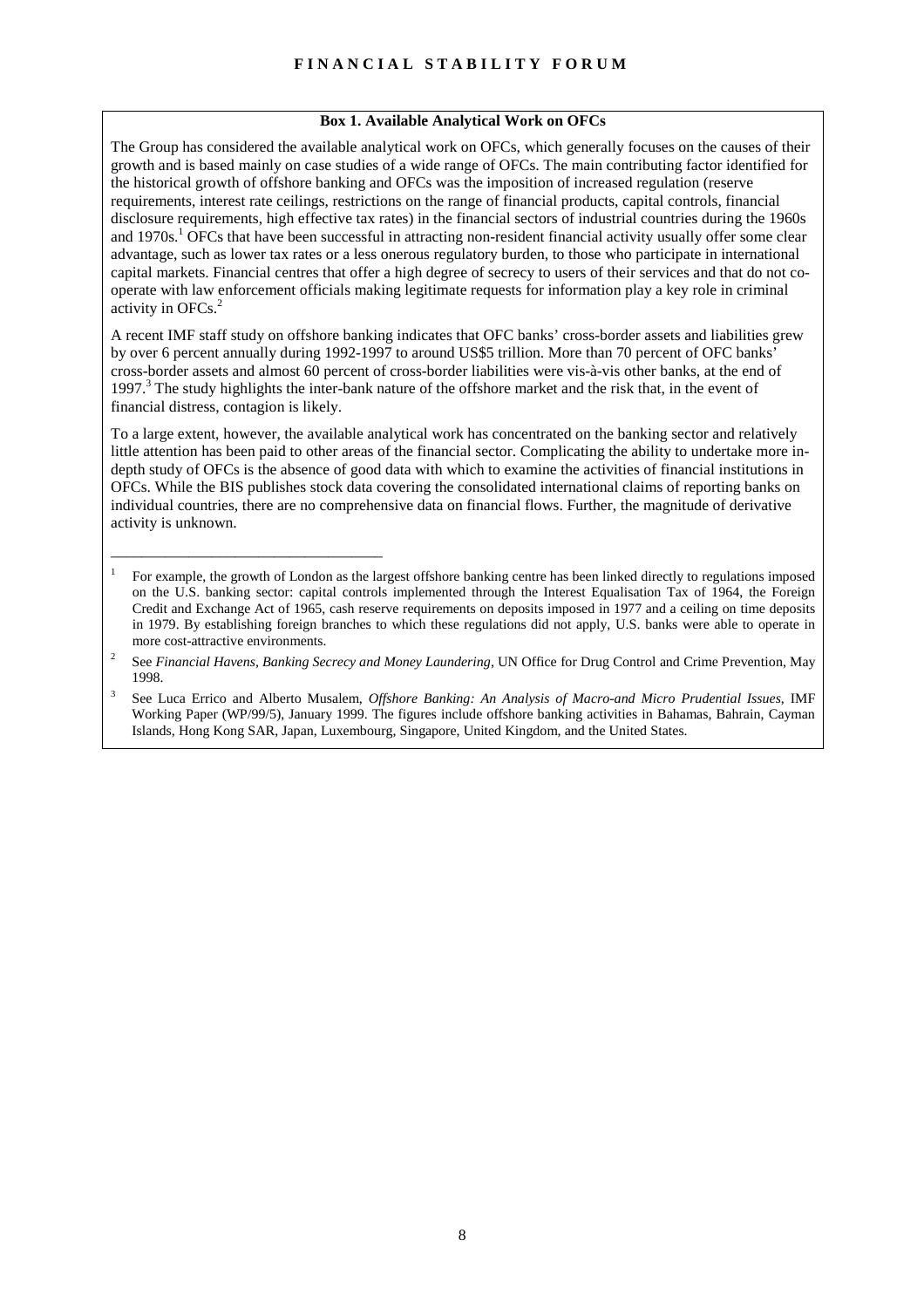# **IV. The Group's approach**

- 18. An OFC is not easily defined. Any jurisdiction can be considered "offshore" to the extent that it is perceived as having a more favourable economic regime than another, e.g., low corporate tax rates, light regulation, special facilities for company incorporation, or highly protective secrecy laws. While OFCs are commonly perceived to be small island states, a number of advanced countries have succeeded in attracting very large concentrations of non-resident business by offering economic incentives either throughout their jurisdiction or in special economic zones.
- 19. The term "offshore" carries with it in some quarters a perception of dubious or nefarious activities. There are, however, highly reputable OFCs that actively aspire to and apply internationally accepted practices, and there are some legitimate uses of OFCs. OFCs are not homogeneous and there is a wide variety of practices found in them. Hence, there is a strong aversion by some jurisdictions to being listed as an offshore centre given the risk of "guilt by association". Also, it is recognised that there may be jurisdictions not formally thought of as OFCs that are more problematic in terms of global financial stability than some OFCs. In this light, coming up with a precise definition and listing of offshore centres was not considered the most fruitful use of the Group's efforts. Instead the Group focused on the characteristics of OFCs (see Box 2) and considered the uses of OFCs.

# **Box 2. Characteristics of Offshore Financial Centres**

Offshore financial centres (OFCs) are not easily defined, but they can be characterised as jurisdictions that attract a high level of non-resident activity. Traditionally, the term has implied some or all of the following (but not all OFCs operate this way):

- Low or no taxes on business or investment income;
- No withholding taxes;
- Light and flexible incorporation and licensing regimes;
- Light and flexible supervisory regimes;
- Flexible use of trusts and other special corporate vehicles:
- No need for financial institutions and/or corporate structures to have a physical presence;
- An inappropriately high level of client confidentiality based on impenetrable secrecy laws; and
- Unavailability of similar incentives to residents.

Since OFCs generally target non-resident clients, the volume of non-resident business substantially exceeds the volume of domestic business. For most OFCs, the funds that are on the books of the OFC are invested in the major international money-centre markets.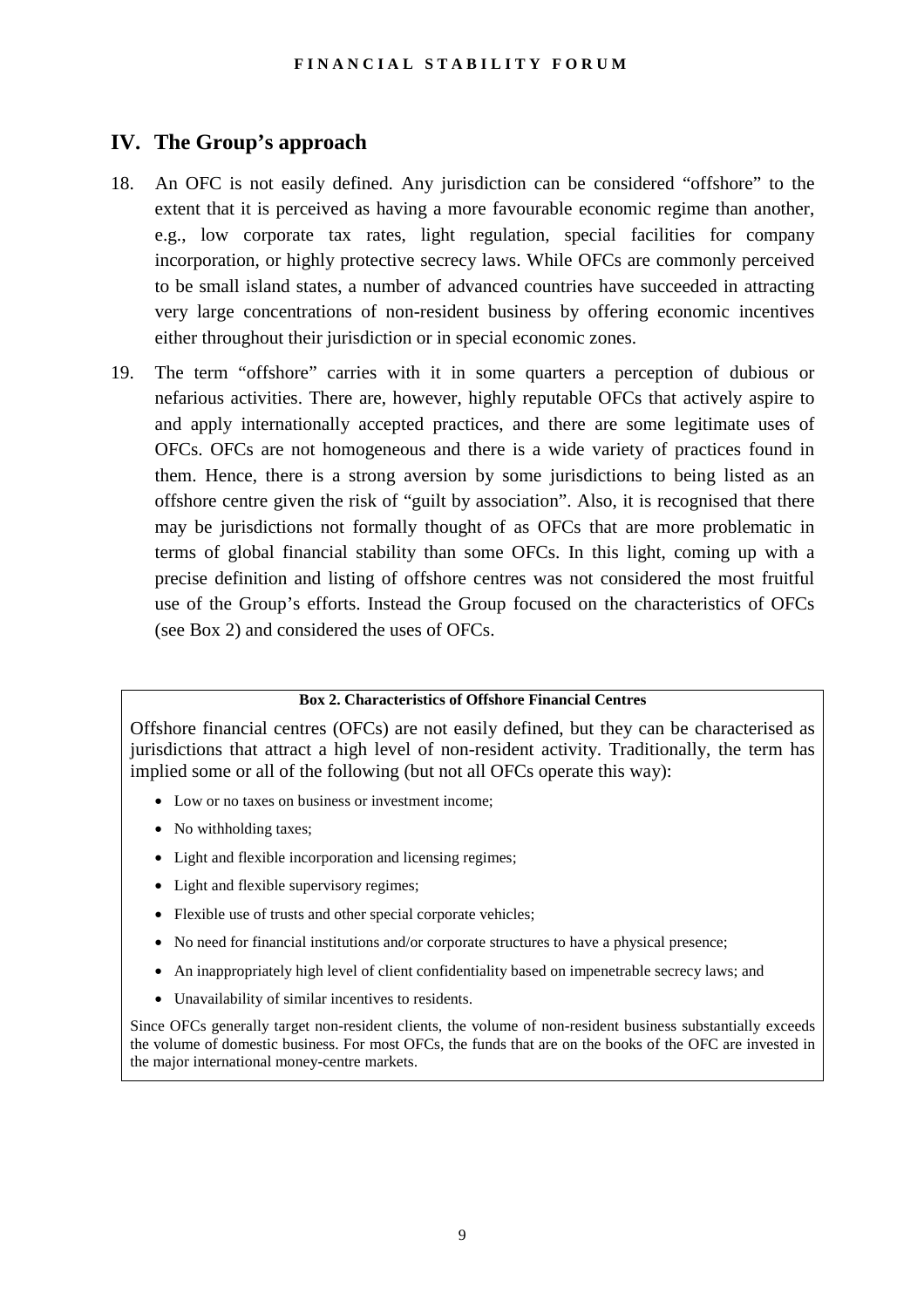# 20.  $OFCs$  are used by <sup>7</sup>:

- International companies, to maximise profits in low tax regimes.
- International companies, to issue securitised products through special purpose vehicles.
- Individuals and companies, to protect assets from potential claimants.
- Investors (individuals, investment funds, trusts etc.), to minimise income and withholding taxes and to avoid disclosing investment positions.
- Financial institutions with affiliates in OFCs, to minimise income and withholding tax and to avoid regulatory requirements in the "onshore" jurisdictions in which they operate.
- Financial institutions, to assist customers in minimising income and withholding tax.
- Insurance companies, to accumulate reserves in low tax jurisdictions and to conduct business in responsive regulatory environments.
- Criminals and others, to launder proceeds from crime through banking systems without appropriate checks on the sources of such funds and to use local secrecy legislation as a means of protection against enquiries from law enforcement and supervisory authorities (including foreign authorities), and/or to commit financial fraud.

Some of these activities also happen in other jurisdictions and the fact that they take place does not necessarily mean that the OFC authorities approve of such practices (i.e., money laundering, financial fraud).

21. *Uses of OFCs cover a wide range of activities with some more benign than others* (See Box 3).

<sup>7</sup> Although taxation figures prominently in the list below, the Group has not addressed taxation issues as they are currently under discussion by the OECD.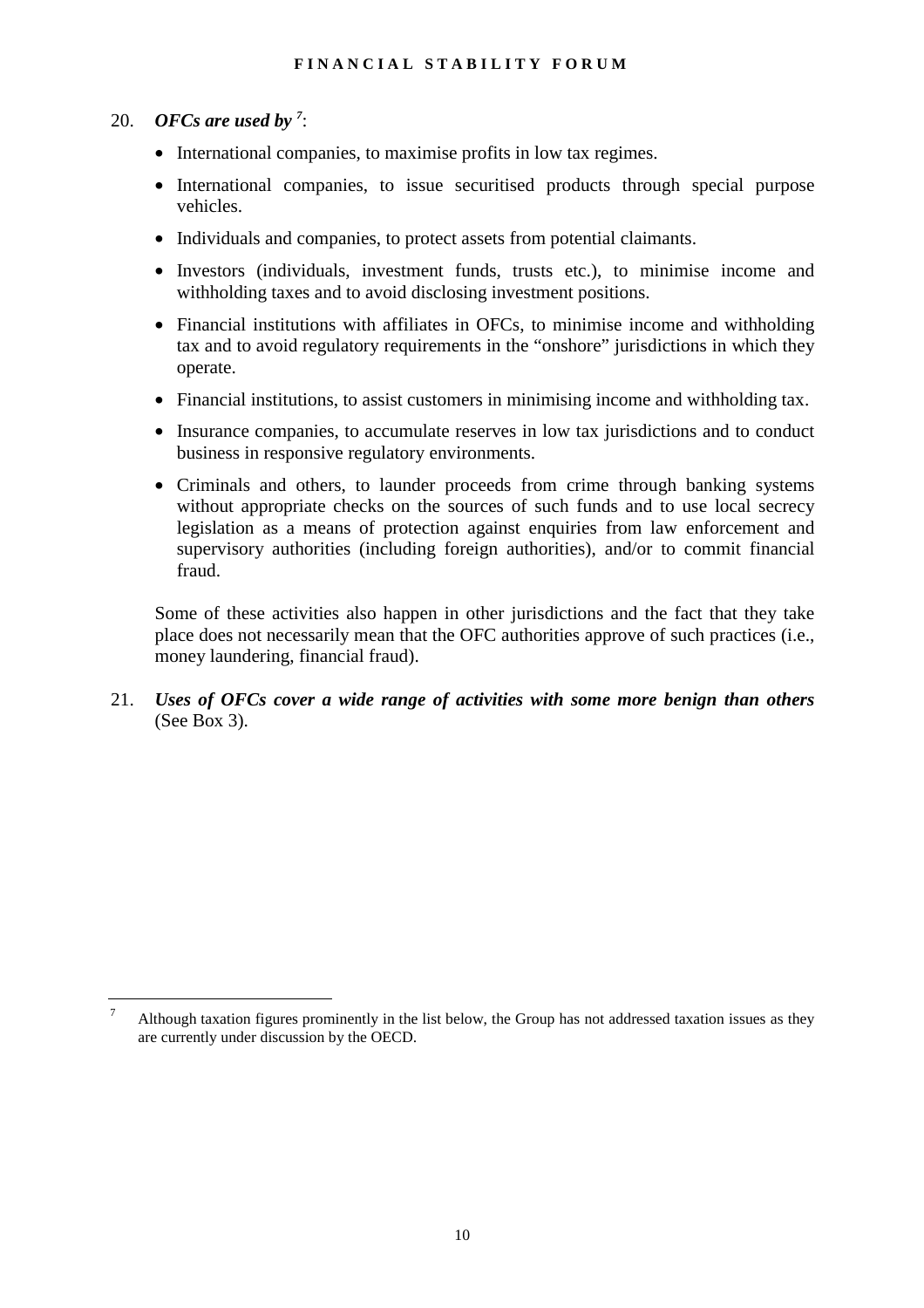### **Box 3. Examples of Uses of Offshore Financial Centres (OFCs)**

*Offshore Banking Licences***:** A multinational corporation sets up an offshore bank to handle its foreign exchange operations or to facilitate financing of an international joint venture. An onshore bank establishes a wholly owned subsidiary in an OFC to provide offshore fund administration services (e.g., fully integrated global custody, fund accounting, fund administration, and transfer agent services). The owner of a regulated onshore bank establishes a sister, "parallel" bank in an OFC. The attractions of the OFC may include no capital tax**,** no withholding tax on dividends or interest, no tax on transfers, no corporation tax, no capital gains tax, no exchange controls, light supervision, less stringent reporting requirements, and less stringent trading restrictions.

*Offshore Corporations or International Business Corporations (IBCs):* IBCs are limited liability vehicles registered in an OFC. They may be used to own and operate businesses, issue shares or bonds, or raise capital in other ways. IBCs may be set up with one director only. In some cases, residents of the OFC host country may act as nominee directors to conceal the identity of the true company directors. In some OFCs, bearer share certificates may be used. In other OFCs, registered share certificates are used, but no public registry of shareholders is maintained. In many OFCs, the costs of setting up IBCs are minimal and they are generally exempt from all taxes. IBCs are a popular vehicle for managing investment funds.

*Insurance companies:* A commercial corporation establishes a captive insurance company in an OFC to manage risk and minimise taxes. An onshore insurance company establishes a subsidiary in an OFC to reinsure certain risks underwritten by the parent and reduce overall reserve and capital requirements. An onshore reinsurance company incorporates a subsidiary in an OFC to reinsure catastrophic risks. The attractions of an OFC in these circumstances include favourable income/withholding/capital tax regime and low or weakly enforced actuarial reserve requirements and capital standards.

*Special Purpose Vehicles:* One of the most rapidly growing uses of OFCs is the use of special purpose vehicles (SPVs) to engage in financial activities in a more favourable tax environment. An onshore corporation establishes an IBC in an OFC to engage in a specific activity. The issuance of asset-backed securities is the most frequently cited activity of SPVs. The onshore corporation may assign a set of assets to the offshore SPV (e.g., a portfolio of mortgages, loans, credit card receivables). The SPV then offers a variety of securities to investors based on the underlying assets. The SPV, and hence the onshore parent, benefit from the favourable tax treatment in the OFC. Financial institutions also make use of SPVs to take advantage of less restrictive regulations on their activities. Banks, in particular, use them to raise Tier I capital in the lower tax environments of OFCs. SPVs are also set up by non-bank financial institutions to take advantage of more liberal netting rules than faced in home countries, reducing their capital requirements.

*Asset Management and Protection:* Wealthy individuals and enterprises in countries with weak economies and fragile banking systems may want to keep assets overseas to protect them against the collapse of their domestic currencies and domestic banks, and outside the reach of existing or potential exchange controls. If these individuals also seek confidentiality, then an account in an OFC is often the vehicle of choice. In some cases, fear of wholesale seizures of legitimately acquired assets is also a motive for going to an OFC. In this case, confidentiality is very important. Also, many individuals facing unlimited liability in their home jurisdictions seek to restructure ownership of their assets through offshore trusts to protect those assets from onshore lawsuits. Some OFCs have legislation in place that protects those who transfer property to a personal trust from forced inheritance provisions in their home countries.

*Tax Planning:* Wealthy individuals make use of favourable tax environments in, and tax treaties with, OFCs, often involving offshore companies, trusts, and foundations. There is also a range of schemes that, while legally defensible, rely on complexity and ambiguity, often involving types of trusts not available in the client's country of residence. Multinational companies route activities through low tax OFCs to minimise their total tax bill through transfer pricing, i.e., goods may be made onshore but invoices are issued offshore by an IBC owned by the multinational, moving onshore profits to low tax regimes.

*Tax Evasion* There are individuals and enterprises who rely on banking secrecy and opaque corporate structures to avoid declaring assets and income to the relevant tax authorities.

*Money Laundering:* Individuals and enterprises moving money gained from illegal transactions or fraudulent market activities seek maximum secrecy to avoid criminal and supervisory investigation.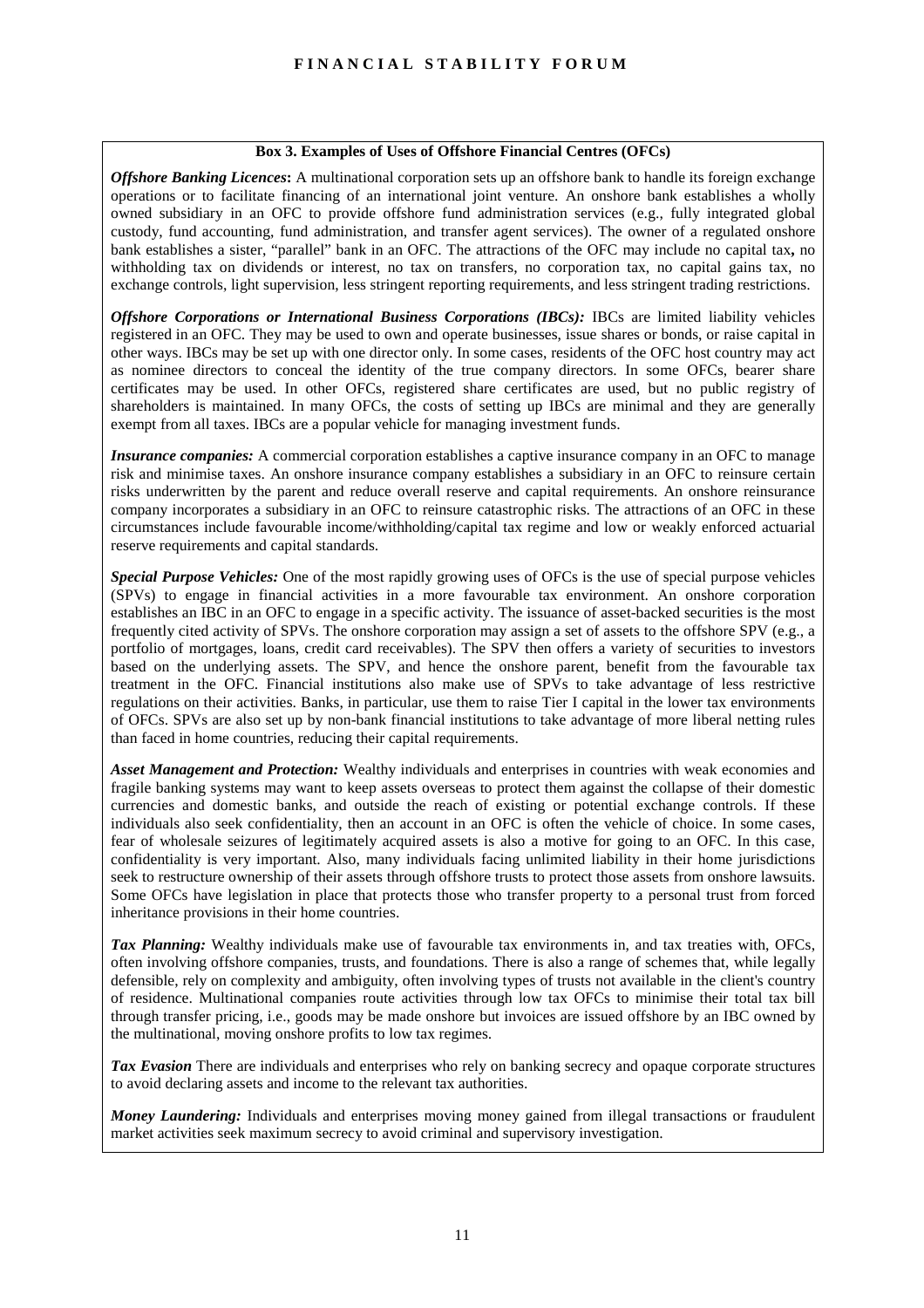- 22. To improve further its understanding of OFCs and the key issues that arise across the spectrum of the financial sector, as well as to formulate recommendations for implementation, members of the Group met with major internationally active financial institutions, industry associations, professional financial advisors, supervisors, and representatives of OFCs, to gain their impressions.<sup>8</sup> <sup>9</sup> In addition, the Group invited a wide range of OFC representatives for a full day session in November 1999 to brief them on the work of the FSF generally, on the preliminary findings of the Group and its tentative areas for recommendations, and to solicit their feedback and suggestions.<sup>10</sup>
- 23. The Group also conducted a formal survey on OFCs of supervisors from both onshore and offshore jurisdictions in the areas of banking, insurance and securities. The aim of the survey was to gather preliminary information, based on supervisors' impressions, about various OFCs' adherence to international standards of financial supervision and co-operation, which could be used as the basis for identifying priority jurisdictions for a subsequent more formal program of assessment. A description of the survey, including the questionnaires that were sent to onshore and offshore supervisors, is provided in Annex D.
- 24. In addition, the Group commissioned a study on the reinsurance industry and OFCs. This work was based on background analytical research on the industry as well as interviews with representatives from most major reinsurance companies, insurance supervisors in jurisdictions with significant insurance activity, and insurance rating agencies.

# **V. Summary of Group's findings**

- 25. Based on information gathered, as well as the Group's discussions, the Group's findings can be summarised as follows:
- 26. *Problems with OFCs, which arise principally from inadequate supervision in OFCs, can hinder supervision in "onshore" centres, posing a potential threat to the global financial system. Problems include*:
	- Inadequate due diligence in incorporation and licensing of new financial institutions and shell companies (IBCs and SPVs) owned by affiliates of financial institutions.

<sup>8</sup> The discussions were conducted on the basis of confidentiality, resulting in frank and candid expressions of views. Interviews were conducted with senior executives of over 30 financial institutions (banks, insurance companies, brokerdealers, investment fund managers), industry associations, accounting firms, and law firms from 11 countries. In addition, discussions were held with 18 supervisors from 8 economies.

<sup>9</sup> The Chairmen of the Offshore Groups of Banking Supervisors and of Insurance Supervisors as well as the head of an OFC's financial services commission attended part of the Group's second meeting. In addition, members of the Group's Secretariat met with representatives of the Bahamas, Barbados, Bermuda, and the Cayman Islands.

<sup>&</sup>lt;sup>10</sup> The Group invited 29 jurisdictions to participate in a full day session of its meeting in Singapore in November 1999, which 13 representatives attended. The Chairman of the Offshore Group of Insurance Supervisors attended as a representative of the members of that group.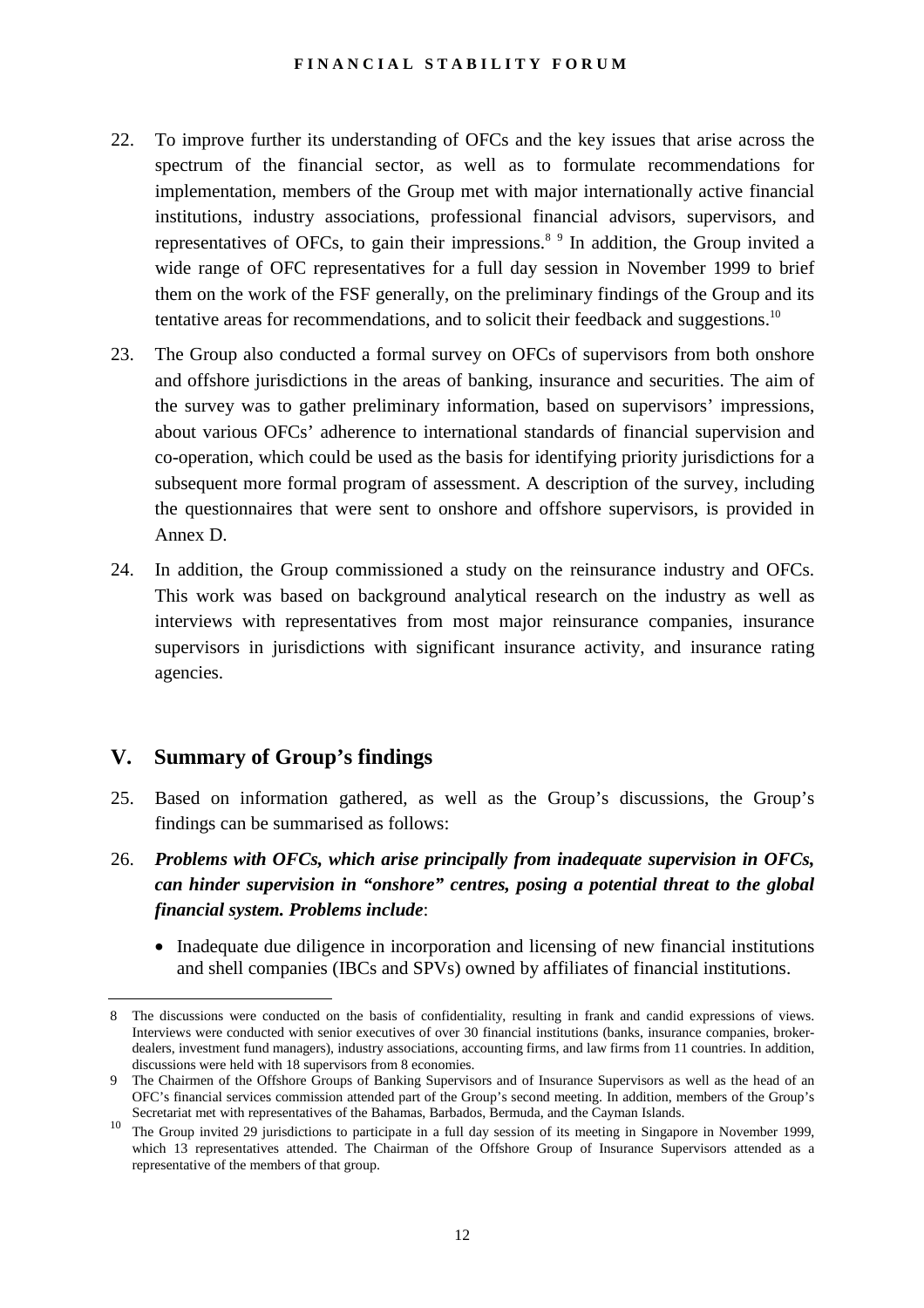- Inadequate disclosure rules.
- Inadequate knowledge of activities of financial institutions based in OFCs, including identity of depositors and counterparties, and "onshore" lending activities.
- Lack of resources to conduct effective supervision of branches or subsidiaries of foreign financial institutions by local supervisors.
- Absence of political will to improve the quality of supervision.
- Lack of co-operation with "onshore" supervisors.
- Excessive secrecy laws, which impede sharing of information.

As a result,

- Home country regulatory requirements can be thwarted, and effective supervision frustrated.
- The ability to rely on OFC supervisors by home supervisors is often limited, or not possible.
- Investigation by securities regulators of securities violations can be impeded.
- Tracing by law enforcement authorities of proceeds of financial crime can be frustrated.
- 27. *Implementation of standards varies considerably across OFCs, with some making serious efforts to adhere to internationally accepted standards, while others make little or no effort, or actively use supervisory laxity as a means of promoting their attractiveness to investors and customers.* Some representatives of OFCs pointed out that while some OFCs wish to improve their adherence, a shortage of skilled resources, especially in smaller jurisdictions can be an obstacle. Other supervisors noted that, in some OFCs, an absence of political will has impeded efforts to improve adherence to international standards.
- 28. The results of the survey on OFCs conducted by the Group broadly confirmed these initial impressions. Some OFCs are highly regarded. However, many respondents from onshore jurisdictions expressed serious concerns about the quality of supervision in, and degree of co-operation provided by, a number of OFCs. Further, the responses by offshore supervisors revealed a number of OFCs in which a relatively—and probably excessively—small number of professional staff is responsible for the oversight of a large number of financial service providers (see Annex E for a summary description of the survey results).
- 29. A summary list of the jurisdictions surveyed is provided in Table 1 (below). A good  $r_{\text{exposure}}$ <sup>11</sup> to the survey was received from supervisors of major financial centres with 27 out of the 30 jurisdictions surveyed responding (i.e., 90 percent). The response from

<sup>11</sup> In most jurisdictions, more than one entity from that jurisdiction was identified and requested to complete the questionnaire. Some survey recipients did not respond as supervision was not in their purview. If at least one recipient of the questionnaire from a jurisdiction responded to the survey, then that jurisdiction was included as having responded.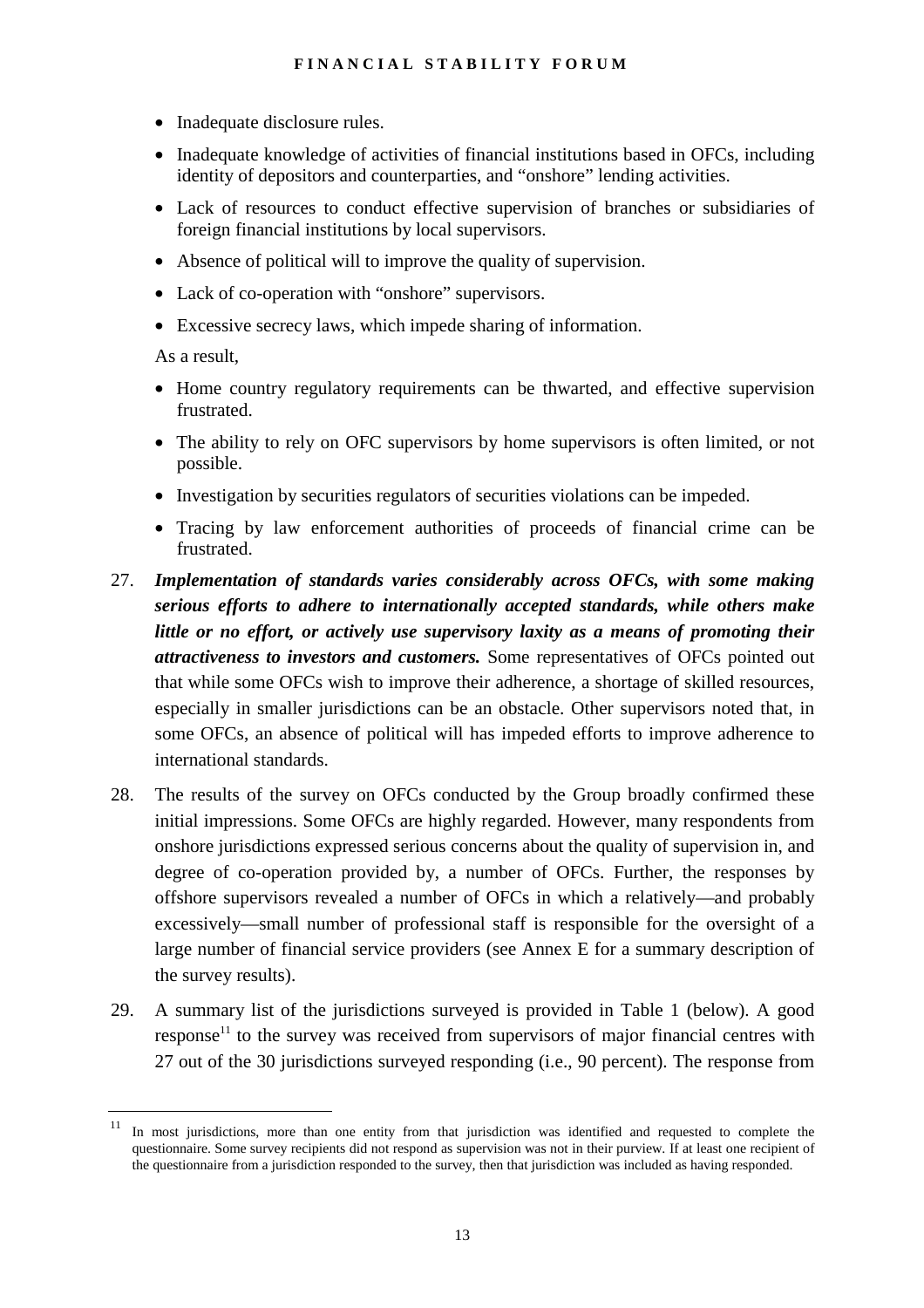financial centres with significant offshore activities was more moderate with 25 out of the 37 jurisdictions surveyed responding (i.e., 68 percent). The cover letter accompanying the survey indicated that the names of those OFCs that participated in the survey as well as those that did not would be published.<sup>12</sup> No responses were received from any supervisor in the following jurisdictions with significant offshore activities as of 15 March 2000: Antigua, Cook Islands, Costa Rica, Lebanon, Marshall Islands, Nauru, Nevis, Niue, St. Kitts, St. Vincent, Seychelles, and Turks and Caicos Islands.13

# **Table 1. Survey on Offshore Centres of Supervisors and Regulators: Recipients**

|                | <b>Major Financial Centres</b> |                      |
|----------------|--------------------------------|----------------------|
|                | (30 jurisdictions)             |                      |
| Argentina      | India                          | Norway               |
| Australia      | Ireland1/                      | Portugal             |
| <b>Belgium</b> | Israel                         | Singapore $1/$       |
| <b>Brazil</b>  | Italy                          | South Africa         |
| Canada         | Japan                          | Spain                |
| Chile          | Korea                          | Switzerland 1/       |
| Denmark        | Luxembourg $1/$                | Sweden               |
| France         | Malaysia 1/                    | Thailand             |
| Germany        | Mexico                         | United Kingdom       |
| Hong Kong $1/$ | Netherlands                    | <b>United States</b> |

### **Financial Centres with Significant Offshore Activities**

|                        | (37 Jurisdictions)  |                           |
|------------------------|---------------------|---------------------------|
| Andorra                | Cyprus              | Netherlands Antilles      |
| Anguilla               | Gibraltar           | Nevis $2/$                |
| Antigua 2/             | Guernsey            | Niue $2/$                 |
| Aruba                  | Isle of Man         | Panama                    |
| Bahamas                | Jersey              | St Kitts 2/               |
| Bahrain                | Lebanon $2/$        | Saint Lucia               |
| Barbados               | Liechtenstein       | St Vincent 2/             |
| Belize                 | Macau               | Samoa                     |
| Bermuda                | Malta               | Seychelles 2/             |
| British Virgin Islands | Marshall Islands 2/ | Turks & Caicos Islands 2/ |
| Cayman Islands         | <b>Mauritius</b>    | Vanuatu                   |
| Cook Islands 2/        | Monaco              |                           |
| Costa Rica 2/          | Nauru 2/            |                           |

1/ Supervisors in these jurisdictions received questionnaires for onshore and offshore supervisors.

2/ No response was received to the questionnaire from any of the recipients of the survey in the indicated jurisdiction. However, in the case of Antigua, St. Kitts and Nevis, and St. Vincent, which are members of a currency board, a response was received from the monetary authority responsible for the domestic banking system, but not the supervision of offshore activities, in these jurisdictions.

<sup>&</sup>lt;sup>12</sup> In addition to the initial survey request, a reminder notice was also faxed at the end of January 2000 to those that had not responded. Further, the secretariat of the Group has attempted to follow-up individually by phone with contacts in all jurisdictions that had not responded.

<sup>&</sup>lt;sup>13</sup> In the case of Antigua, St. Kitts and Nevis, and St. Vincent, which are members of a currency board, a response was received from the monetary authority responsible for the domestic banking system, but not the supervision of offshore activities, in these jurisdictions.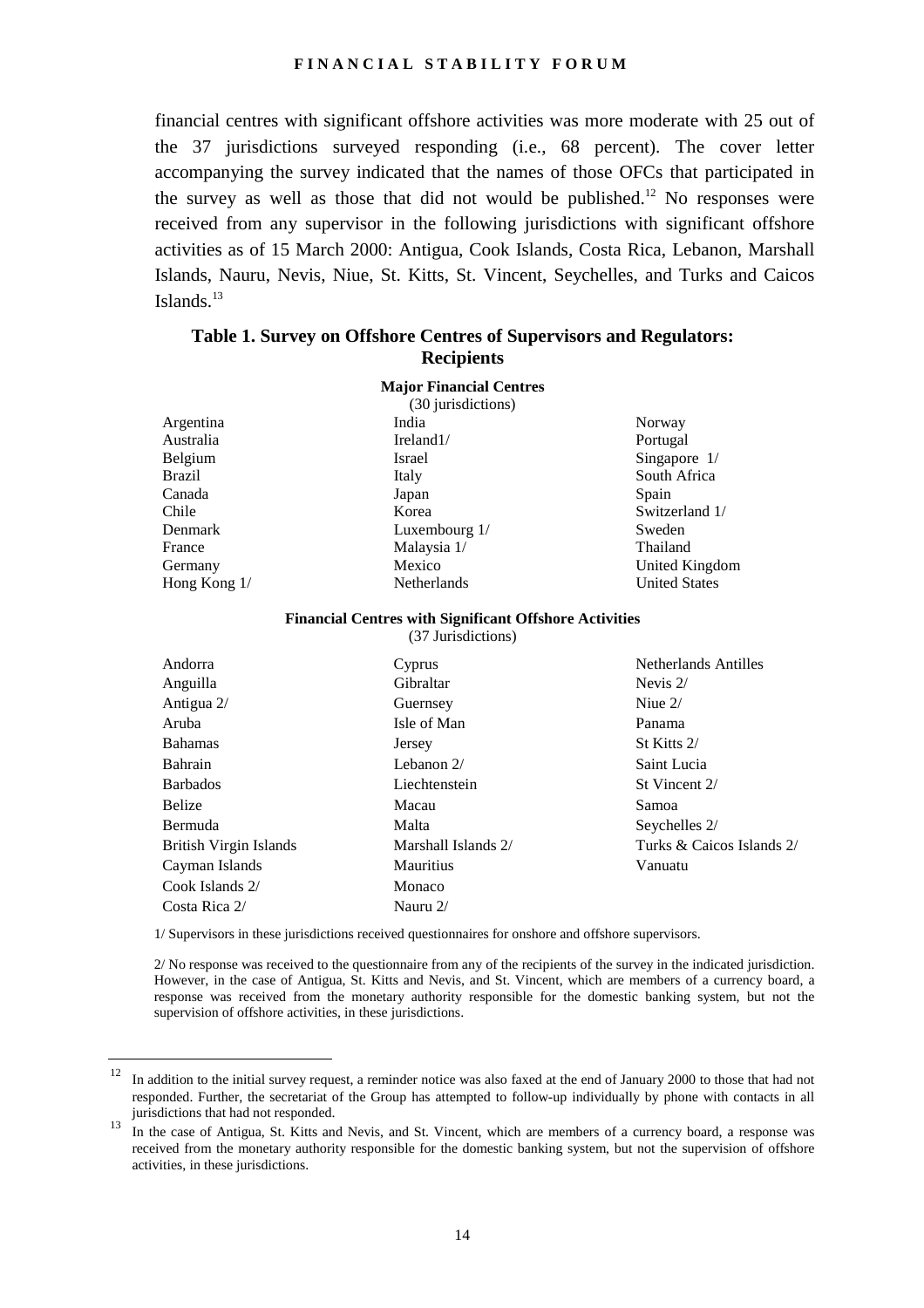- 30. *The quality of supervision and the degree of co-operation by a jurisdiction is a basis for suggested grouping of OFCs.* The first group (Group I) would be jurisdictions generally viewed as co-operative, with a high quality of supervision, which largely adhere to international standards. The second group (Group II) would be jurisdictions generally seen as having procedures for supervision and co-operation in place, but where actual performance falls below international standards, and there is substantial room for improvement. The third group (Group III) would be jurisdictions generally seen as having a low quality of supervision, and/or being non-co-operative with onshore supervisors, and with little or no attempt being made to adhere to international standards.
- 31. *The review of recent episodes of financial instability indicate that, in some cases, the failure or the inability of home prudential supervisors to conduct effective consolidated supervision of their banks doing business offshore impacted their domestic banking system.*<sup>14</sup> In Thailand during the early and mid 1990s, the build up in use of Bangkok International Banking Facilities (BIBFs) to finance foreign currency lending domestically ("out-in lending"), which was largely unhedged, increased the banking system's vulnerability to foreign exchange and maturity risks. In the banking crises in Venezuela (1994) and Argentina (1995), the failure of parent banks to oversee effectively the activities of offshore establishments exacerbated the weakness of the domestic financial sector in the wake of external shocks.
- 32. In the case of Long Term Capital Management (LTCM), incorporation of the hedge fund in an OFC appears to have been motivated by tax considerations rather than an attempt to avoid regulatory requirements, given that hedge funds are not subject to prudential regulation in the United States or elsewhere.15
- 33. *Examination of the reinsurance industry in OFCs as well as elsewhere yielded little evidence to suggest a significant threat to systemic financial stability*. While one or more large reinsurance company failures could have a significant, adverse impact on the primary insurance sector, due to the extended time in which insurance claims are typically paid out, it is unlikely to lead to the kind of liquidity crisis that can follow from an equivalent large bank failure. Further, the capital and reserves of the industry appear large relative to all but extremely low probability, extremely high damage, natural catastrophies. Nevertheless, there are some features of the reinsurance industry that raise potential prudential-type problems. The market has become increasingly concentrated, and there has been a significant increase in the number of firms domiciled in OFCs.

<sup>14</sup> See "Offshore Banking: An Analysis if Macro-and Micro Prudential Issues", Luca Errico and Alberto Musalem, IMF Working Paper (WP/99/55), January 1999.

<sup>15</sup> See "Hedge Funds, Leverage and the Lessons of Long-Term Capital Management", Report of the President's Working Group on Financial Markets, United States, April 1999.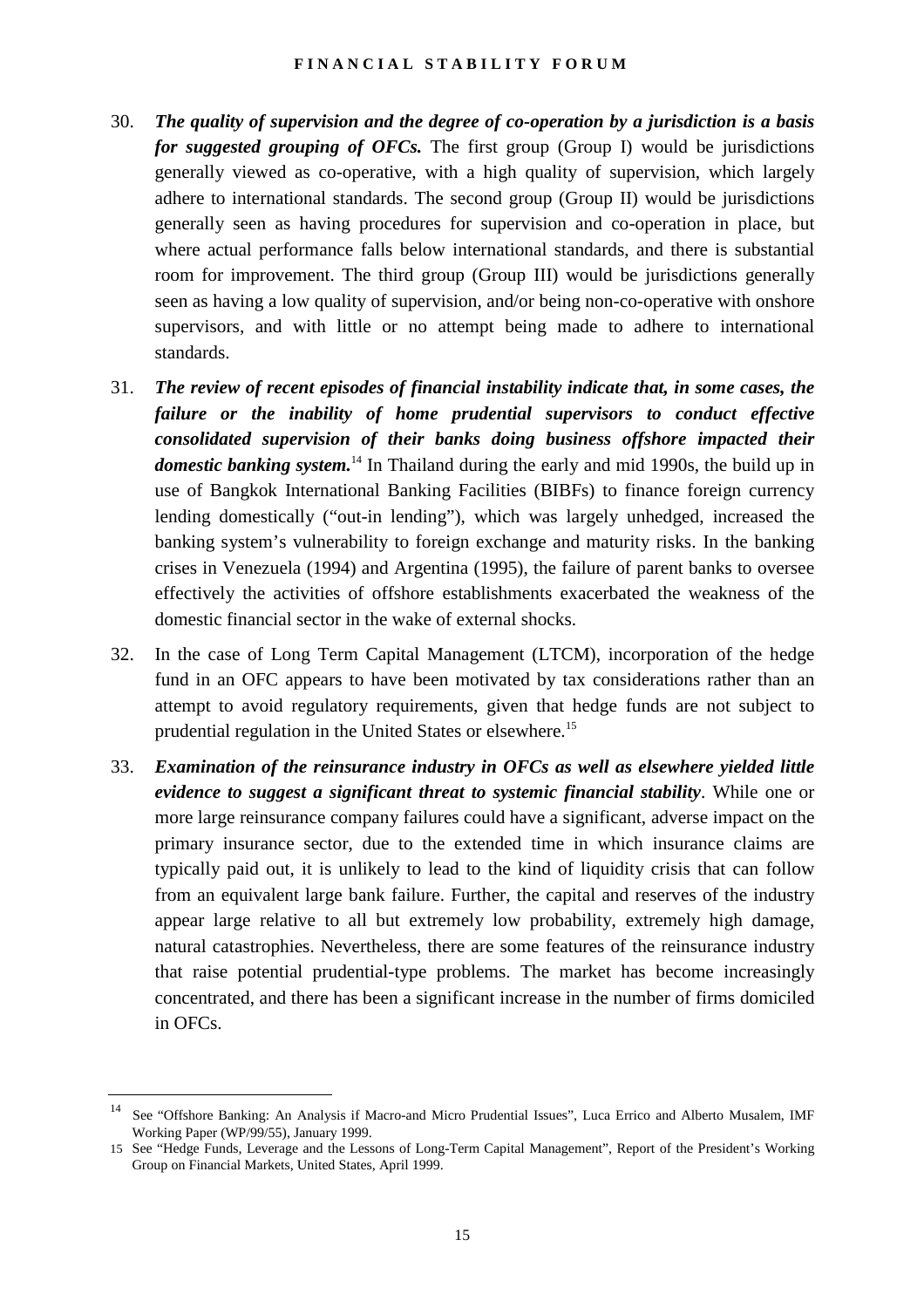34. *There is a need to co-ordinate OFC-related initiatives.* Concern was expressed—and not just by OFC representatives—about the proliferation of initiatives on OFCs and their sometimes overlapping subject matters.

# **VI. Key issues identified for financial stability**

- 35. Based on the Group's review of the available literature and previous work, its interviews with financial intermediaries, information provided by onshore supervisors, and the findings articulated above, the Group has identified the following key issues for global financial stability going forward.
- 36. *OFCs, to date, do not appear to have been a major causal factor in the creation of systemic financial problems. But OFCs have featured in some crises and as national financial systems grow more interdependent, future problems in OFCs could have consequences for other financial centres.* The significant growth in assets and liabilities of institutions based in OFCs and the inter-bank nature of the offshore market, together with suspected growth in the off-balance sheet activities of OFC-based institutions (about which inadequate data exist), increase the risk of contagion.
- 37. Problematic OFCs (i.e., OFCs that are unable or refuse to adhere to international supervisory standards, resulting in weak supervisory practices or little or no cooperation and transparency) allow financial market participants to engage in regulatory arbitrage and constitute weak links in the supervision of an increasingly integrated financial system. The "loopholes" presented by some OFCs hinder efforts to improve the global supervisory financial system through the implementation of standards more broadly, frustrating collective efforts to reduce overall exposures to global financial instability, and creating a potential systemic threat to the financial system.
- 38. The activities of OFCs are of concern where they attract significant volumes of financial activity, while failing to abide by international standards of supervision and information disclosure. This concern is amplified where the failure relates to an inability or unwillingness to meet international standards of co-operation in crossborder information exchange and enforcement. Problematic OFCs also add complexity and opaqueness to corporate structures and financial transactions, increasing the overall level of risk.
- 39. Weaknesses in supervision and international co-operation together lead to two types of problems, which can be inter-related, in the oversight of the international financial system. They raise *prudential concerns* relating to the supervision of internationally active financial intermediaries, with implications for stability in international financial markets. And they raise *market integrity* concerns, relating to the effectiveness of international enforcement efforts in respect of illicit activity and abusive market behaviour (See Box 4).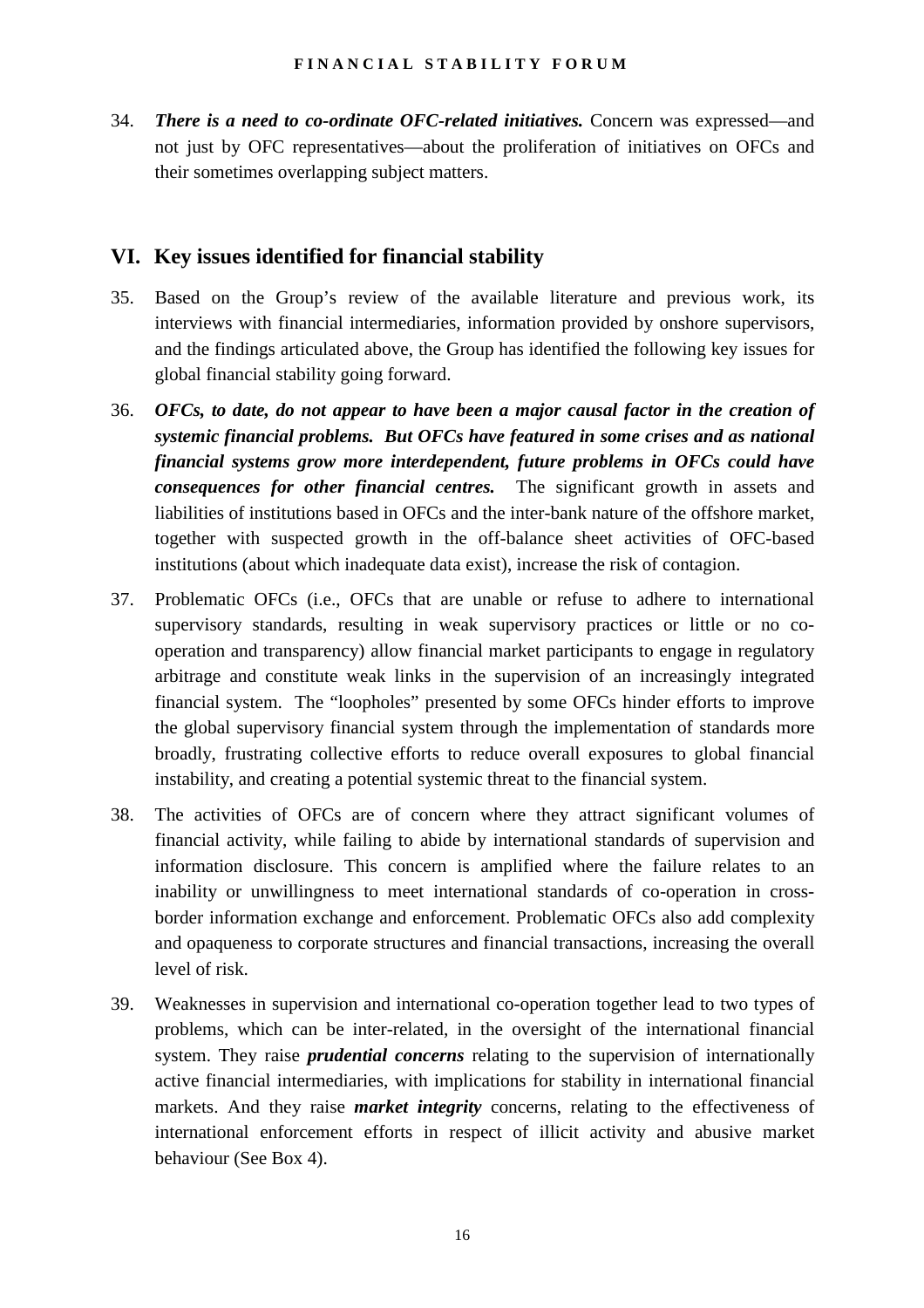### **Box 4. Prudential and Market Integrity Concerns**

The Group has highlighted two types of problems related to some OFCs:

### *Prudential Concerns*

Prudential issues concern the supervision of internationally active financial intermediaries. Weak supervision, lack of co-operation and poor transparency in OFCs can impair the detection of excessive risk exposures and inadequate risk-management systems. When large international financial players<sup>1</sup> or a large number of international financial intermediaries<sup>2</sup> are active in problematic OFCs, these risks may assume systemic proportions. This is of particular concern where OFCs compete to attract a concentration of institutions in specific financial industries to locate in their jurisdictions by offering lax supervisory treatments.

### *Market Integrity Concerns*

\_\_\_\_\_\_\_\_\_\_\_\_\_\_\_\_\_

Market integrity concerns arise chiefly from the favourable secrecy, trust and asset protection regimes found in certain OFCs, compounded by the lack of transparency and the difficulties that home law enforcement agencies and regulators face in securing their co-operation. These features potentially allow such OFCs to attract money of criminal origin, tax fraud, tax evasion, and other illicit financial activities, and thwart the application of international financial and economic sanctions. Weaknesses in supervision and international co-operation can also impair detection and enforcement actions with regard to market-abusive activities, especially in securities markets. There can be a higher risk of unauthorised or illegal financial activities in onshore jurisdictions if those activities are performed via entities registered in problematic OFCs.

In general, these problems of market integrity may not pose immediate risks to international financial stability. However, in hampering international market surveillance and law enforcement, they ultimately erode the integrity of international financial markets and represent a potential systemic threat to global financial systems.

<sup>2</sup> The over-concentration of any significant financial industry in a jurisdiction with lax supervision increases the likelihood of systemic risk to the international financial system.

# 40. The key issues that relate to both *prudential* and *market integrity concerns* are:

- *Cross-border co-operation on information exchange, timely access to information, and the ability to verify information are all critical to conduct effective supervision, as well as to engender the international co-operation necessary to enhance financial stability and fight financial fraud.* The Group does not suggest that these are issues for all OFCs, and notes that similar problems arise with some onshore jurisdictions. Like many onshore jurisdictions, some OFCs are willing to provide necessary information on the basis that the information will be treated confidentially and used only for supervisory and law enforcement purposes. However, some OFCs make overly narrow interpretations of use and confidentiality provisions, thereby impeding effective cross-border co-operation.
- *The quality of the underlying supervision of an OFC is of key importance.* If a jurisdiction has a weak supervisory regime or allocates insufficient resources to implement it, its ability to co-operate effectively will be compromised, whatever its willingness. *Weak supervision undermines effective consolidated supervision by the home supervisor of institutions with operations in an OFC. This weakness is*

<sup>&</sup>lt;sup>1</sup> For example, Bank of Credit and Commerce International (BCCI) failed in June 1991 with significant disruption to many national financial markets around the world. BCCI had a complex structure with sister companies in London and the Cayman Islands under a non-banking holding company incorporated in Luxembourg. Subsequently, the Basel Committee and European Union decided that it was important in the future to give supervisors powers to prohibit corporate structures that are deliberately designed to impede effective consolidated supervision of international banking groups. Supervisors were advised to ensure that "mind and management" of the group reside in its principal place of incorporation.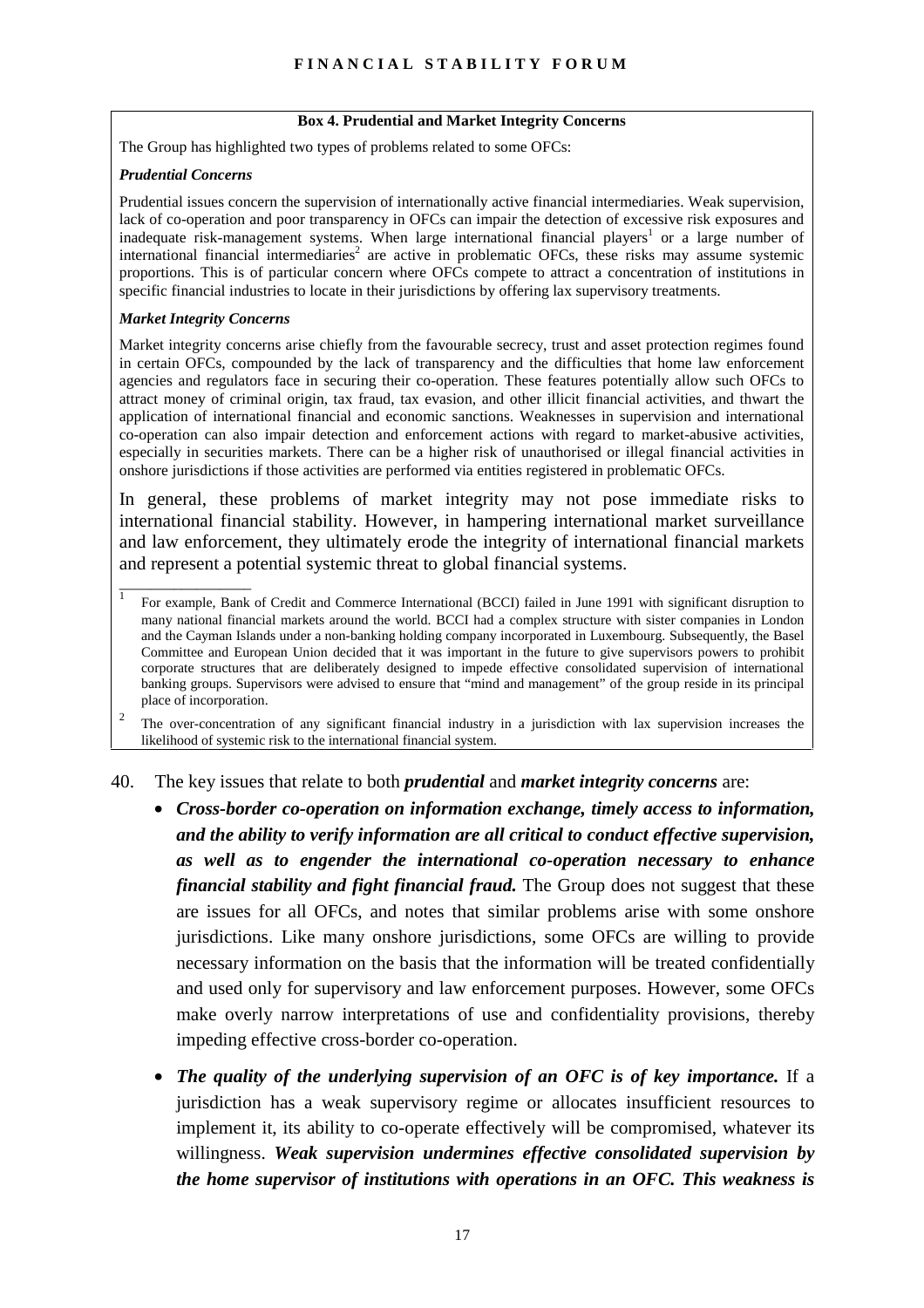*amplified in cases where consolidated supervision is exercised by the home supervisor, but is not applied effectively.*

- *As recent events have demonstrated, the international financial system is increasingly interdependent. Deliberately (and blatantly) lax supervisory practices in one part of the system are a potential source of weakness to the entire system. It would be short sighted, therefore, not to address such practices.* The many jurisdictions, including some OFCs, that are actively and effectively applying accepted international standards are at risk of losing business to the lax jurisdictions. More generally, the strengthening of the financial system through the adoption of international standards may be impeded if there are sources of leakage from the "standards net".
- *The lack of due diligence with which financial institutions can be formed in many OFCs can facilitate inappropriate structures, or inappropriate ownership, that can impede effective supervision.* For example, the establishment of parallel banking structures can render consolidated supervision of the banking group ineffective. Some supervisors do not have the ability to require changes in corporate structures or to otherwise ensure that the banks are adequately supervised to address this issue.
- *The lack of availability of timely information on beneficial ownership of corporate vehicles (companies, trusts, partnerships and other vehicles with limited liability) established in some OFCs can thwart efforts against illegal business activities.* There are some international standards concerning the disclosure of information about corporate vehicles (e.g., the FATF Recommendations require financial institutions to know the identity of their customers, including corporate customers, before opening accounts). However, there is no international standard or standardsetting body for corporate formation. As a result, practice varies widely across jurisdictions, both onshore and offshore, on arrangements whereby authorities can obtain information about the beneficial ownership of corporate vehicles registered in their jurisdiction and the powers to share that information with foreign authorities. In addition, 'flight clauses' which are a permitted feature of trusts in certain jurisdictions, when coupled with excessive secrecy, undercut the efficacy of international supervisory and law enforcement co-operation.
- *There is a need for co-ordination across the various initiatives related to OFCs.* Problems of overlap and duplication across initiatives should be avoided to ensure timely and effective results, and to maximise the use of onshore and offshore resources.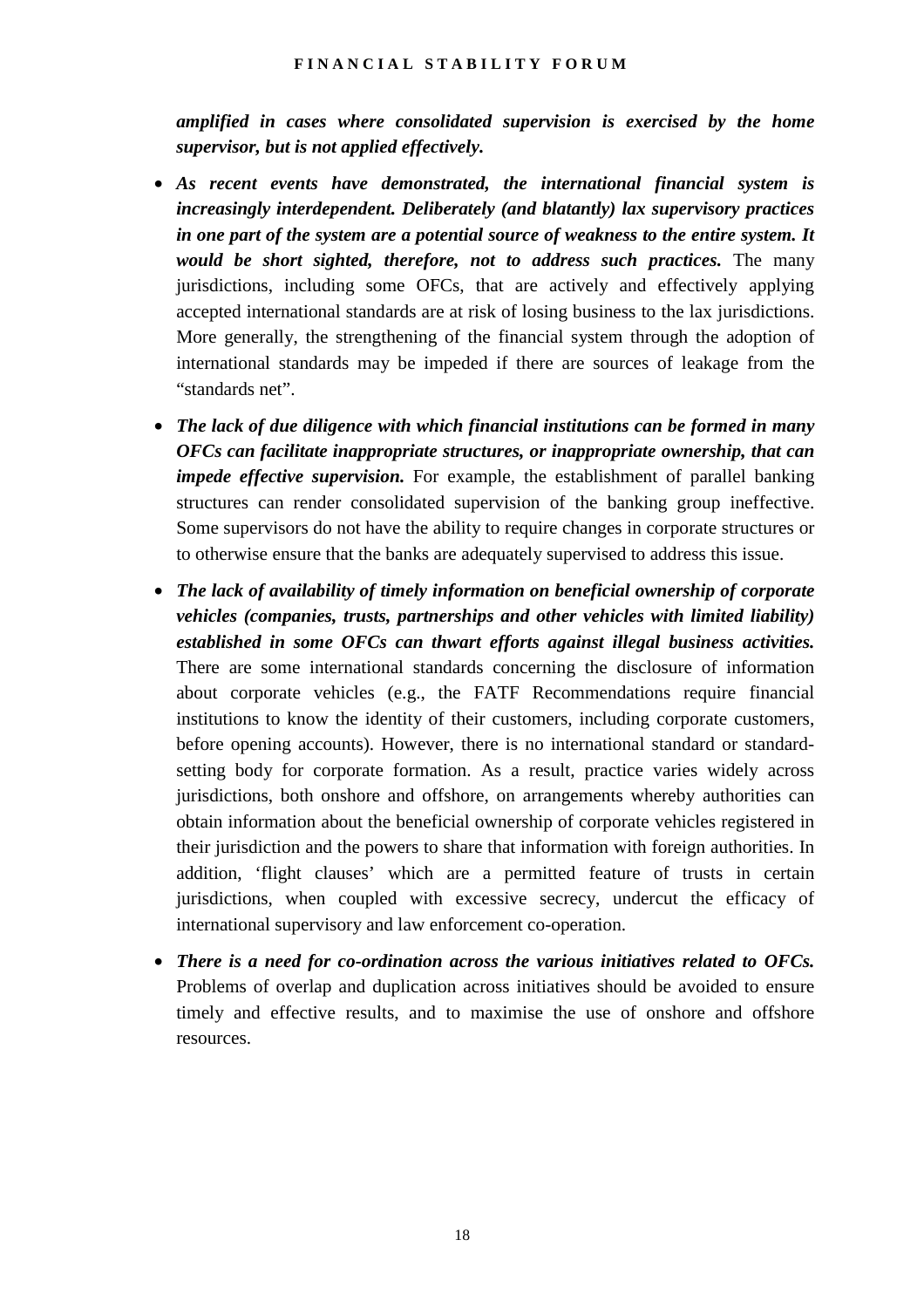- 41. The key issues that relate to *prudential concerns* are:
	- *The lack of comprehensive and up-to-date data on OFCs' financial activity impedes effective monitoring and analysis of capital movements.* The available banking stock data indicate roughly US\$1.4 trillion in deposits by reporting banks vis-à-vis OFCs at end June 1999.<sup>16</sup> Even for banking activity, however, this is likely an underestimate as the available data are incomplete, lack timeliness and do not include off-balance sheet activities, which are believed to be substantial.<sup>17</sup> Discussions with financial market participants suggest that the magnitude of flows through OFCs is significant and increasing. Considerable efforts have been undertaken in recent years by national authorities and international financial agencies to improve statistics on debt and capital flows. Most onshore jurisdictions with significant financial activities provide, on a voluntary basis, relevant and timely data to the BIS for its Locational Statistics. Not all OFCs with significant financial activities report to the BIS, and many that do report with long delays and without the requested breakdown of their claims between debt securities and other claims.

There are also some *general prudential issues* affecting onshore and offshore jurisdictions alike. Among these are:

- *International standards for insurance activities may not be sufficient.* While not unique to OFCs, concern was expressed that the regulatory capital requirements for insurance may not be adequate in some jurisdictions. Moreover, there is no internationally accepted regulatory capital standard for insurance companies equivalent to the Basel Capital Accord for deposit taking institutions.<sup>18</sup>
- *There are no internationally accepted standards for reinsurance.<sup>19 20</sup> Nor is there* agreement on the way in which reinsurers should be supervised. A number of major reinsurance companies based in OFCs and in industrialised countries are either not supervised or are only lightly supervised against widely varying local standards.
- *While not unique to OFCs, wind-up or work out situations can be complicated when multiple jurisdictions are involved.* The Group took note of, and encourages,

<sup>16</sup> See Bank for International Settlements (BIS) Quarterly International Banking Statistics, November 1999. In addition to the quarterly locational data, the consolidated international claims of BIS reporting banks on a set of OFCs are currently published on a semi-annual and annual basis by the BIS.

<sup>&</sup>lt;sup>17</sup> The FSF Working Group on Capital Flows has also identified this issue in their work.

<sup>&</sup>lt;sup>18</sup> The IAIS has established a Solvency Subcommittee to address this issue. An issues paper, which will serve as the foundation for the Subcommittee's future work on developing specific supervisory standards on solvency, was presented at the IAIS Annual Conference in December 1999. Work has begun on one of the building blocks—defining what constitutes capital.

<sup>&</sup>lt;sup>19</sup> The IAIS has established a Reinsurance Subcommittee: to develop and recommend an IAIS standard of best practices for evaluating the reinsurance cover of primary insurers and the security of their reinsurers; to discuss and possibly develop IAIS principles for areas in which the insurance supervisor should have authority and control over reinsurance companies; and to produce a database of reinsurers.

<sup>&</sup>lt;sup>20</sup> The Offshore Group of Insurance Supervisors has developed guidelines on reinsurance for its members.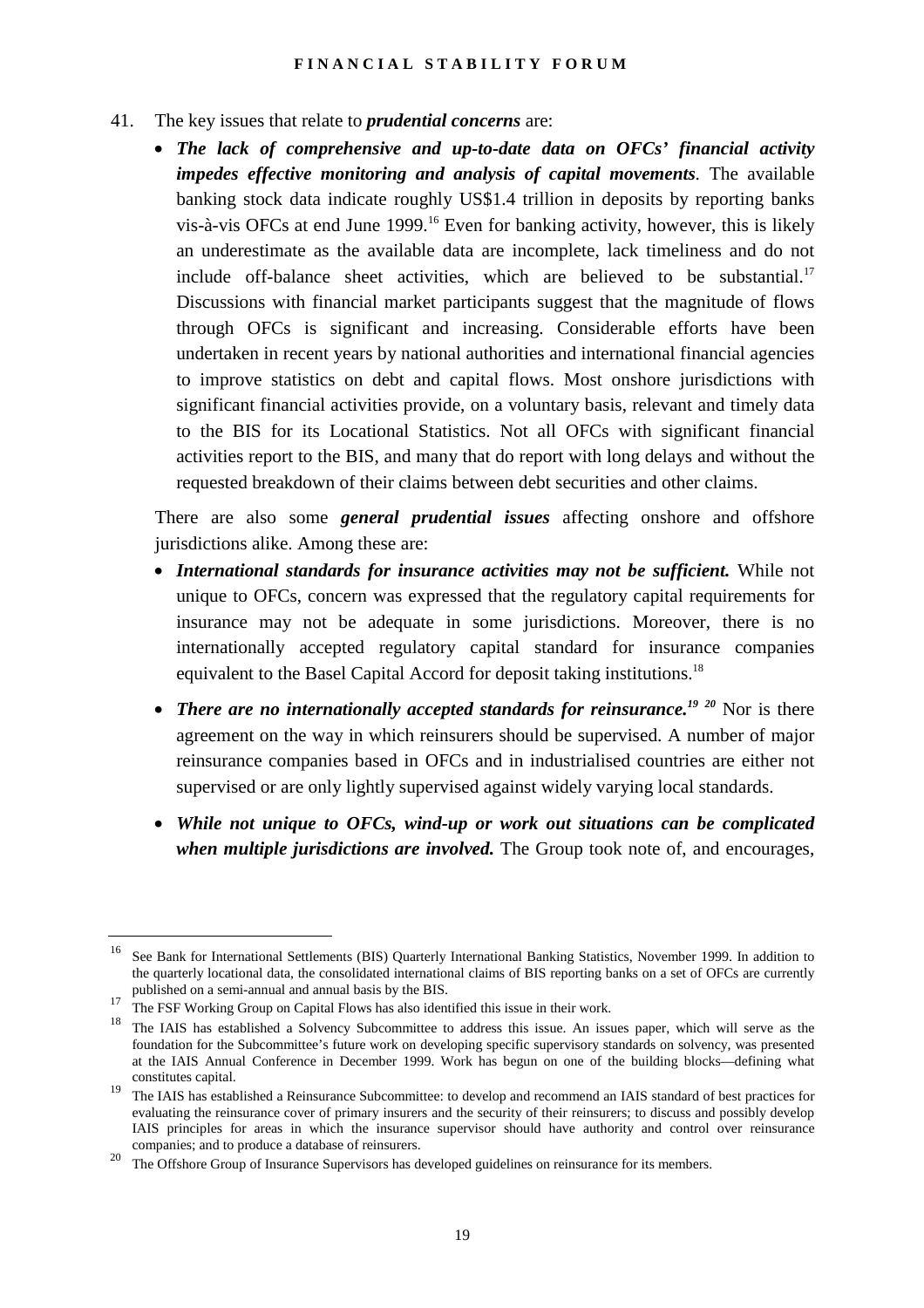the work being undertaken in various international fora on the development of sound practices in the area of insolvency. $21$ 

- 42. The prudential and market integrity issues highlighted above have been of concern to the supervisory community for some time in respect to both onshore and offshore centres. This has led in some cases to the development of standards of best practices in a number of areas by relevant standard-setting bodies, in particular with respect to cross-border co-operation and information sharing. Many of the market participants and supervisors interviewed and surveyed, as well as some OFC representatives, stressed the importance of adoption by OFCs of international standards and best practices in reducing the prudential and market integrity concerns raised by certain OFCs.
- 43. *The Group considers that the enhanced acceptance and implementation of international standards of supervision, disclosure and information sharing could minimise problems created by some OFCs and address many of the key issues as described above.*

# **VII. International standards and assessing adherence**

- 44. Under its terms of reference, the Group was tasked with reviewing progress made by OFCs in implementing international standards and making recommendations, including some directed at improving OFCs' adherence to standards. In addressing these tasks, the Group took note of the significant progress in developing standards in recent years by key standard-setting bodies (See Box 5). However, only limited progress has been made in assessing adherence to internationally accepted standards. $^{22}$
- 45. The FATF has made the most headway on assessing adherence to its 40 Recommendations to combat money laundering through a process of both selfassessment and mutual evaluation.<sup>23</sup> Early progress is also being made with respect to evaluating adherence to the Basel Core Principles, initially through a self-assessment exercise and now under the auspices of the IMF and World Bank. The IAIS and IOSCO have used self-assessment techniques for assessing observance with their standards. Overall, the Group regards progress as limited, both in terms of coverage and impact.

<sup>21</sup> For example, the United Nations Commission of International Trade Law (UNCITRAL) has developed a *Model Law on Cross-Border Insolvency*. The World Bank is developing with other multilateral and professional organisations an initiative to develop guidelines for sound insolvency law in developing countries. Drawing on the advice of a wide range of insolvency experts as well as other international organisations, the IMF has published a report on *Orderly and Effective Insolvency Procedures.*

<sup>&</sup>lt;sup>22</sup> See Annex F for a more detailed account of the progress in developing and assessing observance of a selection of relevant standards.

<sup>&</sup>lt;sup>23</sup> The first cycle of FATF mutual evaluations (MEs) of FATF members began in 1992 and aimed essentially at determining whether legislation on money laundering was in place. The second round has gone more deeply into the problem of "effective" implementation of the FATF 40 Recommendations. The country reports that serve as the basis for the MEs are strictly confidential and are not circulated outside the FATF membership, but a summary is provided in the FATF Annual Report, which is publicly available.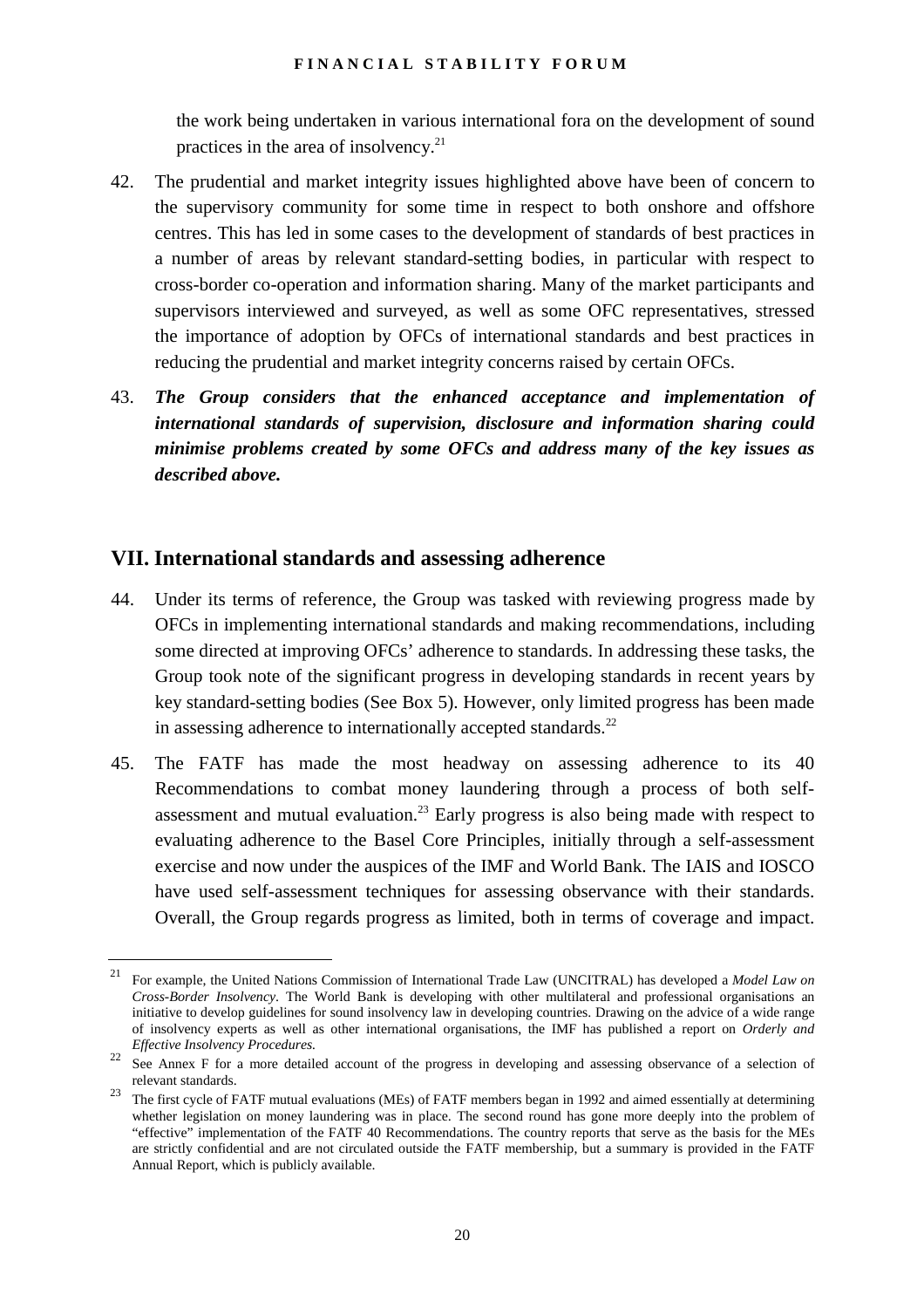The Group also considers that self-assessments by themselves are unlikely to be fully effective. Self-assessments without external verification can suffer from a lack of rigour, or credibility, or both. Even when based on well-defined standards, it can be difficult to verify the accuracy of self-assessment.

46. In part, the lack of progress in assessing standards reflects the difficulty of the task and the time it takes to carry out assessments. Most standards are in the form of fairly general principles and require significant expertise, both with respect to the standard itself as well as an economy's actual practices, to make adequate assessments of adherence. In this regard, assessments are facilitated when there are well-defined criteria (methodologies) as assessment tools.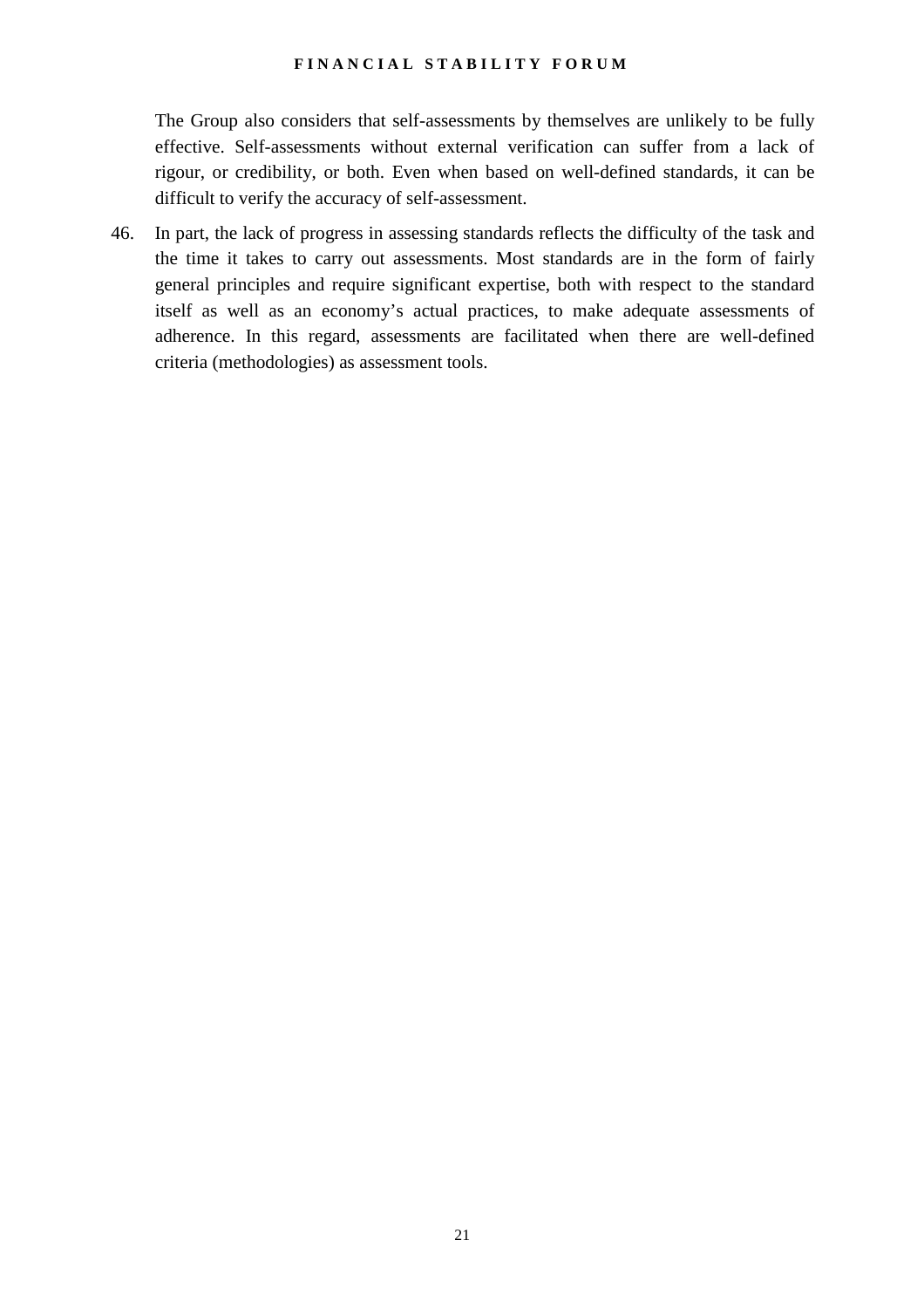### **Box 5. International Standards**

Over the last several years, the international community has emphasised the development and promulgation of internationally accepted standards or codes of good practice to address issues of enhanced transparency, effective co-operation, and adequate supervision, which can contribute to a strengthening of the financial system.. Allowing market participants to compare information on potential counterparties, both public and private, against agreed benchmarks should lead to better-informed lending and investment decisions. Adherence to well-defined standards can also improve the quality of economic management in the countries that adopt them, as well as enhance transparency and good governance. More generally, increased globalisation and complexity of financial markets have heightened the need for all jurisdictions to implement standards to ensure effective oversight and integrity of the global financial system.

Progress has been achieved in developing standards by standard-setting bodies. While not limited to, progress has been made in the following areas:

- The IMF has developed the Special Data Dissemination Standard, a Code of Good Practices on Fiscal Transparency and a Code of Good Practices on Transparency in Monetary and Financial Policies. For fiscal policy transparency, a manual for assessing compliance has been developed, and a supporting paper, setting out good practices with respect to transparent monetary and financial policies, is under preparation.
- The Basel Committee on Banking Supervision (BCBS) has developed the *Basel Core Principles for Effective Banking Supervision* and, working with other international organisations and a broad range of supervisors, criteria for assessing adherence to the Core Principles ("methodology") have been issued. The IMF and the World Bank have begun assessing jurisdictions' adherence to the Basel Core Principles. The BCBS has also developed recommendations, with the Offshore Group of Bank Supervisors (OGBS), on the *Supervision of Cross-border Banking*. A survey of adherence with the recommendations covering most jurisdictions has been conducted as well as a survey of BCBS members on specific issues encountered in members' cross-border supervision efforts. The BCBS has reconvened the Cross-border Banking Working Party (which includes participants from the OGBS) to consider whether further initiatives are required.
- The International Organisation of Securities Commissions (IOSCO) has developed a set of *Objectives and Principles of Securities Regulation*. The Assessment Methodology has been prepared in co-operation with the World Bank, the IMF and the regional development banks. Self-assessments of IOSCO members under the Assessment Methodology are expected to be completed shortly. In addition, IOSCO has passed a *Resolution on Principles for Record Keeping, Collection of Information, Enforcement Powers and Mutual Co-operation* to improve the enforcement of securities and futures laws. Self-assessments of IOSCO members' ability to share information with one another have been completed.
- The International Association of Insurance Supervisors (IAIS) has developed a set of *Insurance Supervisory Principles* as well as the *Insurance Concordat*. Development of a methodology for assessing adherence is underway.
- The Joint Forum has developed *Principles for Supervisory Information Sharing* with respect to supervisory information exchange particularly in the context of cross-sector financial institutions residing in financial conglomerates.
- The OECD has developed *Principles for Corporate Governance*. Jointly with the World Bank, work is underway to advance the Principles via the Global Forum and regional roundtables. The OECD has also developed the legally binding *Convention on Combating Bribery of Foreign Officials in International Business Transactions* as well as non-binding recommendations to fight corruption. It is now considering more specific recommendations to prevent the use of an OFC in bribery and corrupt transactions. The OECD has established 19 recommendations to counter harmful tax practices, including the spread of tax havens, and is engaged in a dialogue to gain global acceptance of these recommendations.
- The Financial Action Task Force (FATF) has developed the FATF 40 Recommendations aimed at combating money laundering. A process of mutual evaluation against the Recommendations is well established. In addition, an ad hoc group is addressing the issue of non co-operative jurisdictions. Criteria for defining and a process for identifying such jurisdictions, and countermeasures to protect economies against money laundering have been agreed. Identification of jurisdictions that meet these criteria has begun, with a view to listing non-co-operative jurisdictions and persuading them to change their detrimental rules and practices.

In addition, the G-7 has agreed on *Ten Key Principles on Information Sharing and Disclosure* and *Ten Key Principles for the Improvement of International Co-operation Regarding Financial Crime and Regulatory*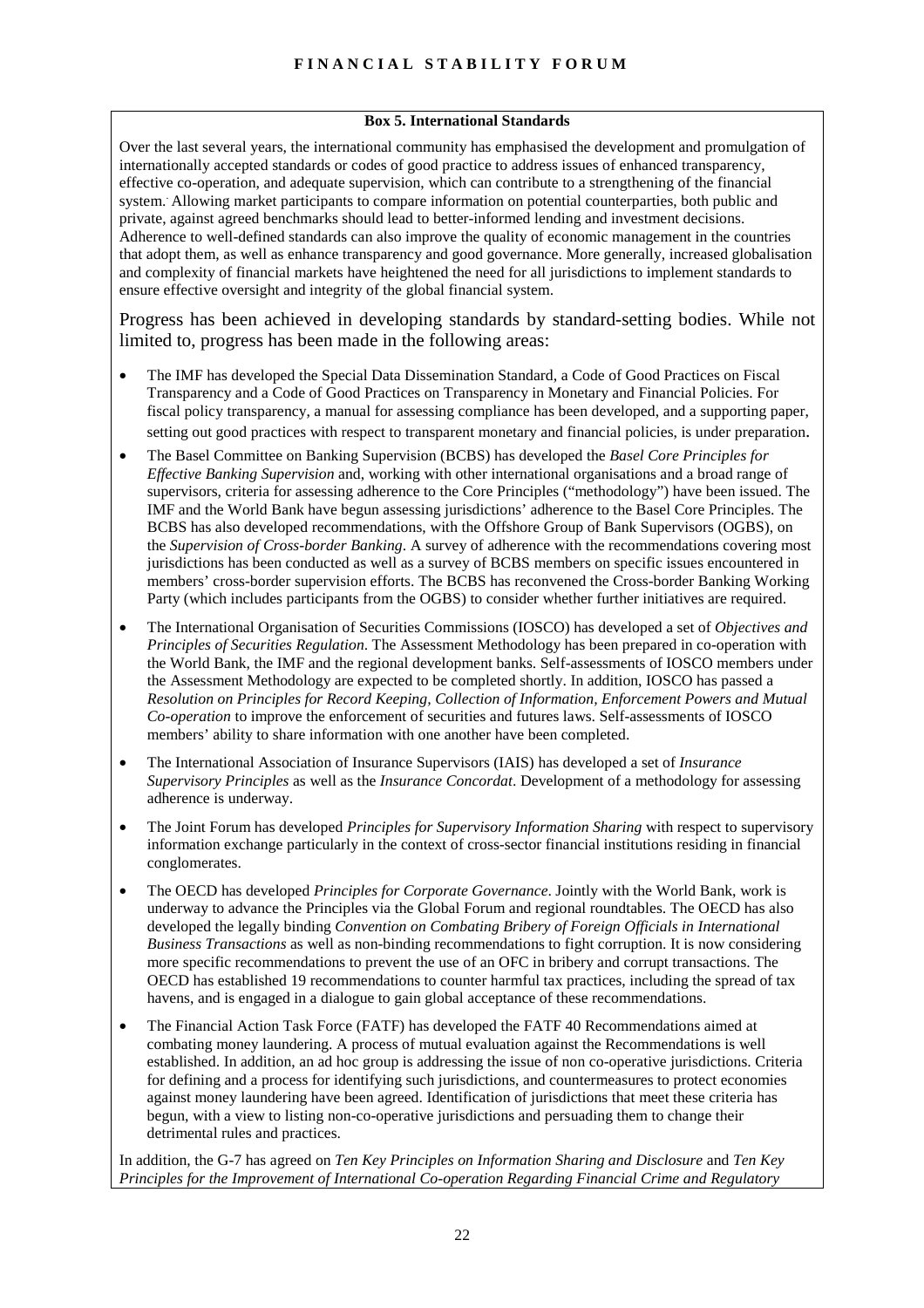# *Abuse*.

- 47. As noted in Section VI, enhancing acceptance and implementation of international standards by OFCs would address many of the prudential and market integrity concerns raised by some OFCs. To be in a position to review systematically OFCs' adherence to international standards, an assessment framework is needed. To develop such a framework, the Group has focused on addressing the following questions:
	- who should be responsible for the assessment process;
	- how should an assessment process be organised and what are its resource considerations;
	- what jurisdictions should be assessed as a priority;
	- whether the results of assessments should be disclosed;
	- what are the standards against which jurisdictions would be assessed; and
	- what consequences could emanate from a satisfactory (or unsatisfactory) assessment and who would apply them.
- 48. In the Group's view, the *key elements of an assessment framework* would include the following.
- 49. *Responsibility for an assessment process.* The Group considers that an appropriate body or group needs to take responsibility to develop and organise an effective assessment process, to monitor progress, and to produce tangible results within a reasonable timeframe. Its responsibilities would also entail ensuring that independent assessments—as part of the process—are conducted against appropriate standards, and being accountable for the overall integrity and effectiveness of the process.
- 50. The desired characteristics of the appropriate body that would have responsibility for the assessment process can be summarised as follows:
	- Authority: A body that is sufficiently well regarded that its management and judgements will carry weight, particularly by those considering actions against nonadherent jurisdictions.
	- **Expertise:** Although it will not necessarily have all the resources in-house to carry out assessments, it will need to be able to identify and tap the necessary resources from appropriate bodies for assessments to be done.
	- **Acceptability:** It will need to be capable of engendering the co-operation and support of both onshore and offshore centres.
	- **Speed:** It will need to be capable of getting an assessment process underway relatively quickly.
- 51. Against these criteria, the Group has considered the merits of a range of options for who could take responsibility for an assessment of OFCs, including the offshore groups, the standard setters themselves, the IMF/World Bank, the FSF, and a new and independent body, as well as variations across this spectrum.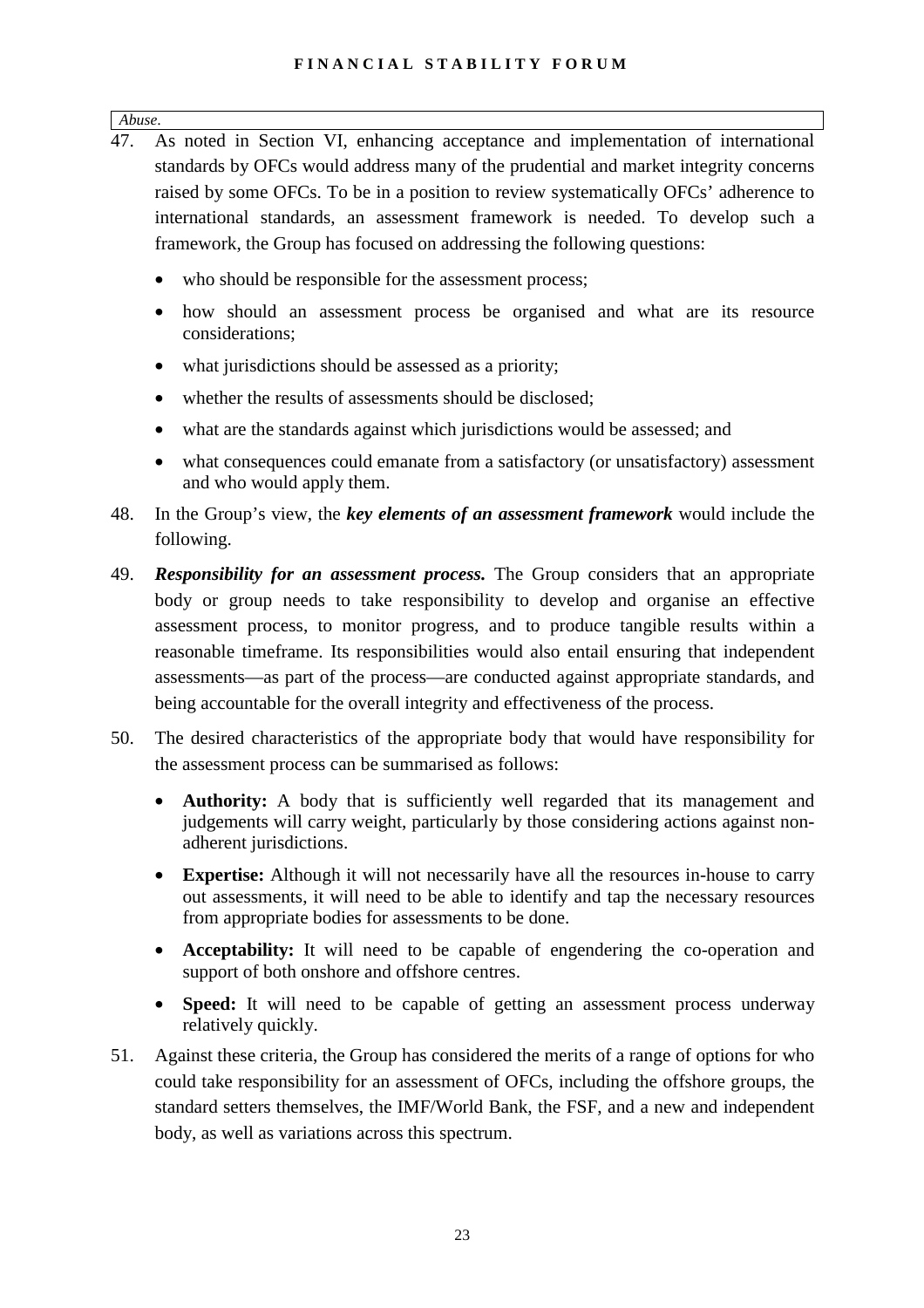- 52. The Group considers that the IMF is well placed to organise and supervise, in collaboration with the World Bank and by accessing expertise of standard-setting bodies as appropriate, a process of assessing OFCs' adherence to international standards. The IMF is gaining relevant experience with the World Bank through the *Financial Sector Assessment Program (FSAP),* which provides input for the IMF's surveillance function (through its *Financial Sector Stability Assessments* (FSSAs)). Also, it is already dealing with jurisdictions on the disclosure of the results of assessments through the IMF's *Reports on the Observance of Standards and Codes (ROSCs).* These initiatives accord with the IMF's Article IV process, which has international support as the appropriate centre for surveillance of implementation of standards, and organising assessments of standards, as part of the IMF's general remit to strengthen the international financial system.
- 53. The Group recognises that there are several operational and possibly complex aspects that the IMF would need to consider and address in taking up this responsibility. In particular, several OFCs are not IMF members. However, the Group notes that there are precedents for the IMF to engage with non-members, or "non-sovereign" entities.<sup>24</sup> The assessment process envisaged by the Group is voluntary, while designed so as to encourage OFCs to co-operate. In this context, the Group considers that it would possible for the IMF to carry out such assessments, provided the necessary political will exists to do so.
- 54. Briefly, the Group envisages that the IMF would develop the assessment process, organise and manage the assessments, including assembling the assessment teams with the appropriate expertise, and the reporting of the assessment conclusions. It would liaise with other bodies working on relevant issues, so as to avoid duplication and effectively use relevant information in the assessment process. It would help OFCs upgrade supervisory systems drawing from other bodies as appropriate and carry out follow-up assessments to monitor progress in implementation. As experience is gained, improvements would be undertaken to the assessment process.
- 55. The Group envisages that the FSF would have an important role with respect to an assessment process in recommending that a process be put in place and in encouraging the IMF to develop and operate it. The FSF would facilitate the efforts of the IMF (with the World Bank as appropriate) as the IMF organises assessments of the implementation of standards by providing moral suasion to encourage OFCs to participate in the assessment process, by calling on its members to make available appropriate resources to the IMF to help it carry out an assessment process and to OFCs to assist them in improving their supervisory systems, and by encouraging major financial centres to promote a wider acceptance of international standards. In addition, the FSF would

<sup>24</sup> IMF Article IV consultation discussions are held with for example Hong Kong SAR and the Netherlands Antilles; technical assistance is, and has been, provided by the IMF to some non-members (e.g., Cayman Islands).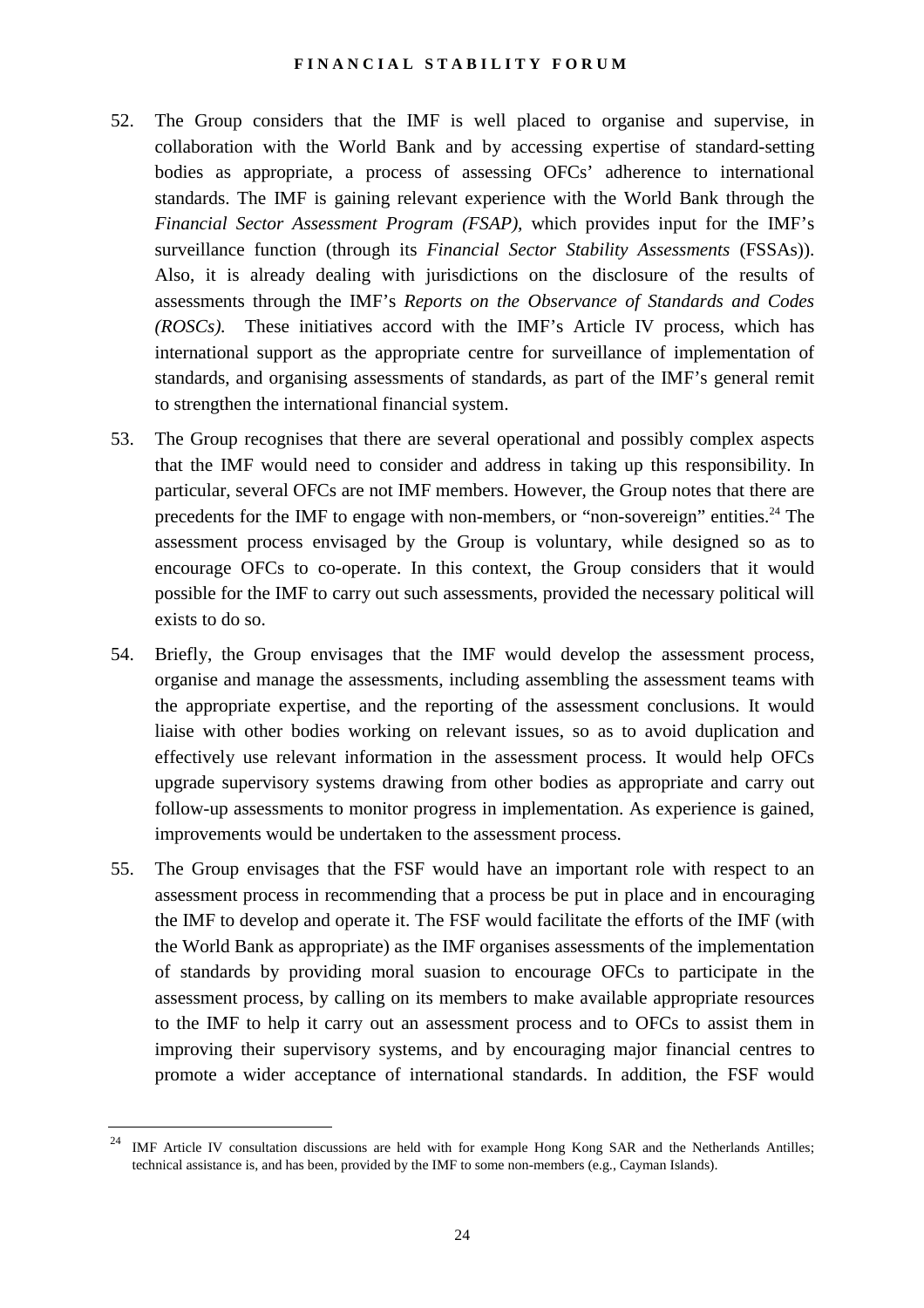discuss the IMF's conclusions, and foster effective dialogue among its members about the application of incentives and other consequences based on the assessment process (see paragraph 68).

- 56. *Assessment process and resources.* The Group considers that a successful standards implementation program for OFCs will have most, and probably all, of the following inter-related components:
	- A public commitment by the OFC to implement the relevant standards.
	- A plan for meeting the commitment, with clearly defined and measurable intermediate targets.
	- Public disclosure of the implementation plan, and of progress against plan targets.
	- An independent (or outside) assessment against standards, to assist identification of areas where implementation could be enhanced, to help identify technical assistance needs, and to help assess progress at key stages during the implementation period.
	- Public disclosure of the results of the independent assessment.
	- Provision of external technical support, as needed, at appropriate stages during the implementation process.
- 57. Self-assessment would be a feature within the program, which could facilitate cooperation by offshore centres, minimise the call on external resources, and help ensure that some actions can begin swiftly. However, the traditional weaknesses of selfassessments will need to be addressed (see paragraph 45). Outside assessment as an integral part of the process should help to encourage diligence and candidness in the preparation of self-assessments.25 The involvement of outside expertise that can provide impartial advice and judgement in helping jurisdictions to prepare self-assessments could also foster more credible self-assessments.
- 58. Drawing on the elements above, a staged program is elaborated in Box 6 for achieving confirmed observance with international standards. It starts with an easily measured event—a declaration of intent. It ends with an outside opinion that the jurisdiction is in adherence. By addressing the task in stages, it recognises that implementation and assessment can be a time-consuming, resource-intensive activity. It also minimises the need for significant outside resources at the beginning, while ensuring that some actions can take place immediately. Moreover, it recognises that for some international standards, some jurisdictions will require time to put in place revised legislation and procedural changes needed to achieve full adherence.
- 59. Some jurisdictions may opt to move immediately to the outside assessment stage, and should be encouraged do so.<sup>26</sup> The ultimate goal is full observance of all international

 $25$  It could be expected that self-assessments would be undertaken with more frankness and be considered more reliable, if it was known that such an assessment would be subject to outside scrutiny.

<sup>&</sup>lt;sup>26</sup> In addition, some iurisdictions have already undergone, or are undergoing a form of outside assessment, such as the UK Crown Dependencies and Overseas Territories.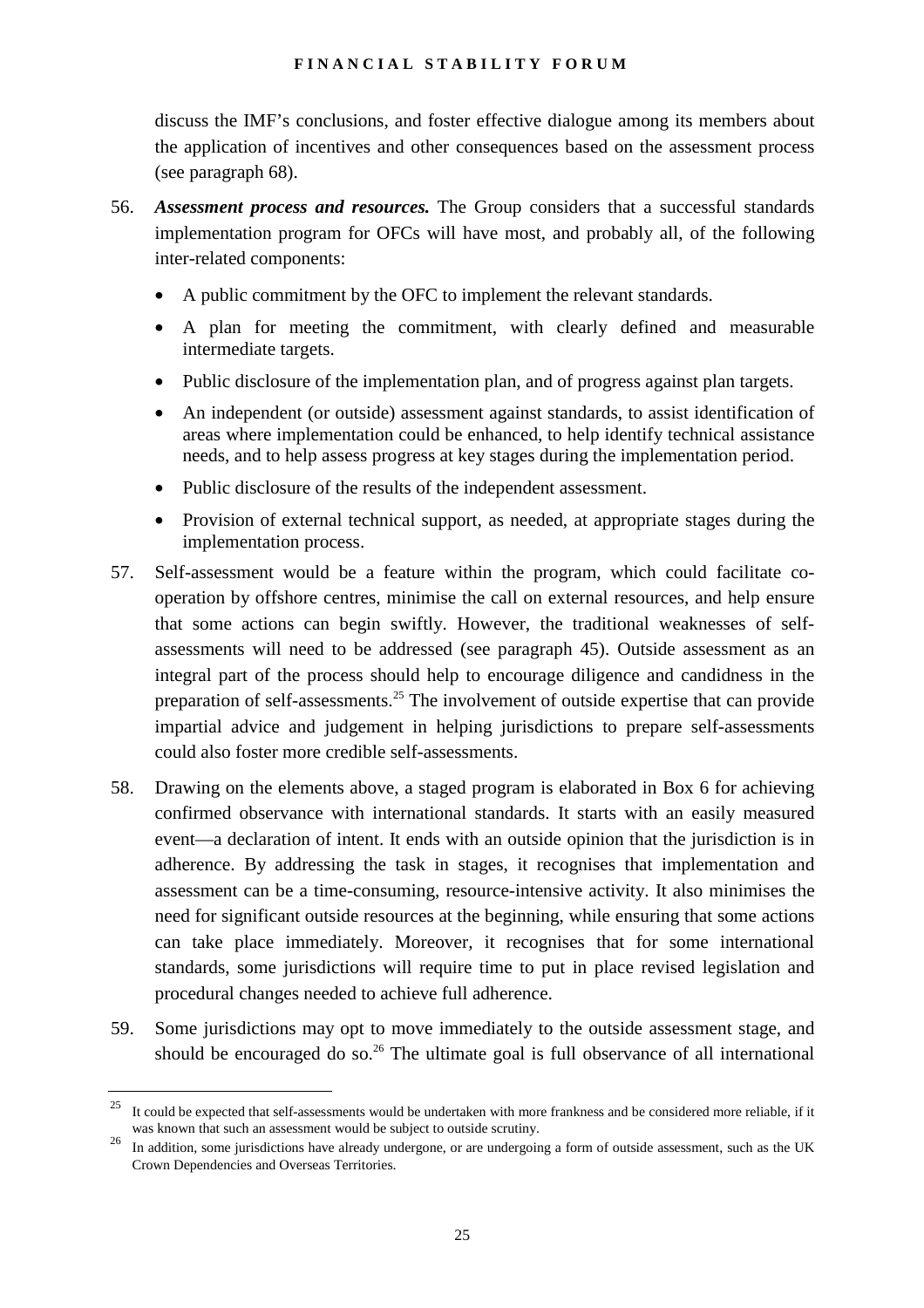standards pertinent to the activities in the relevant jurisdictions. However, for some OFCs, the initial plan would be to adhere to a set of international standards for priority implementation and assessment articulated in paragraphs 66 and 67 with a subsequent plan to adhere to all pertinent international standards.

60. Disclosure of findings is a key feature of an assessment program. The purposes of disclosure are to demonstrate progress in standards implementation, to foster peer pressure, to improve market functioning, and to help form the basis on which incentives (both positive and negative) could be applied by supervisory authorities and market participants. The program outlined by the Group includes a strong presumption that the results of both assisted self-assessments and independent assessments would be disclosed. To help foster such disclosure, the latter should include a "right of reply" by the jurisdiction assessed.

# **Box 6. An Assessment Program for OFCs**

The assessment program envisaged by the Group would have the following stages:

# **Stage 1. Announcement by a jurisdiction that it is committed to:**

- Implementing the pertinent international standards;
- Following the staged assessment process as set out below, including disclosure aspects; and
- Completing the second step (assisted self-assessment) by a certain date.

# **Stage 2. Undertaking the assisted self-assessment**

• The assistance could entail a single expert provided by relevant international financial institutions or international supervisory organisations. Appropriate steps would have to be taken to ensure that whatever the source of assistance, the advice received and judgement applied was reasonably objective and consistent.

# **Stage 3. Addressing the shortfalls identified by the assisted self-assessment**

This would entail disclosure of the results by the OFC of the assisted self-assessment. together with a plan (including a resource plan and timetable) to address the identified shortcomings. Assistance in meeting this plan could be provided by a number of sources, including from those bodies that provided assistance at the self-assessment stage.

# **Stage 4. Undergoing an outside assessment**

• This would require outside reviewers competent in the international standards against which the jurisdiction is being assessed. The assessment team could include a representative from another OFC. At the completion of the assessment, there would be disclosure of the results of the assessment, together with a plan to address shortcomings.

# **Stage 5. Monitoring of progress in addressing shortcomings**

• This might entail at least a partial recycling through some of the stages above, until such times as the outside assessor is able to report full adherence in all material respects with the relevant standards. Review of adherence would be needed over time, the frequency of which would need to be assessed on a case-by-case basis.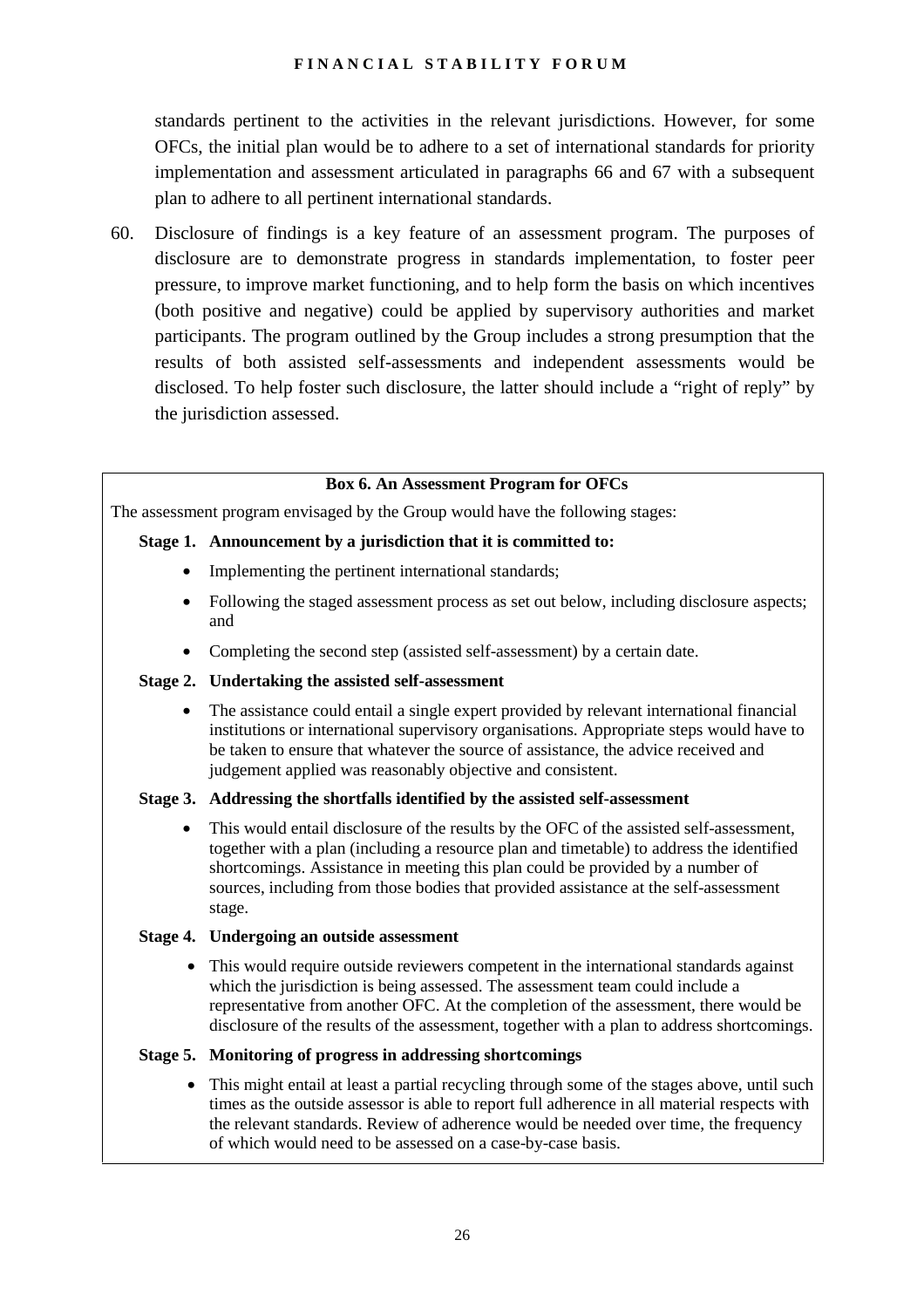- 61. *Assessment expertise and resource considerations.* The Group recognises that outside assessments can by their nature be resource-intensive activities and sufficient resources will need to be made available to facilitate timely progress in putting in place and generating results from an assessment program. The Group also notes that there are factors that could help in organising the assessments and help mitigate an inordinate demand on assessment resources.
	- The Group considers that there is a finite supply of assessors with the necessary expertise on OFCs and availability. It would be this pool that would be drawn from to undertake individual outside assessments of OFCs. This should enhance the comparability and help ensure high quality assessments. To avoid any possibility of conflict, individuals involved in assisted self-assessments by a particular OFCs should not have a leadership role in independent assessments of that OFC.
	- Assessment teams would be comprised of experts in the areas of banking supervision, securities regulation, insurance supervision, law enforcement authorities, as relevant to the business transacted in the OFC (e.g., an expert in insurance supervision may not be needed, if insurance is not a main feature of an OFC's activities). In some cases, an expert may have expertise in more than one of the above areas. An expert from another OFC could also be included.
	- Relative to other more comprehensive programs of financial sector assessments, the expertise required from an assessor relates more to the nature of activities in OFCs rather than specific expertise on a specific OFC (although some experts may in fact have both). $27$
	- Outside assessors would also not have to start from a zero base of knowledge, as information, including assisted self-assessments, and previous assessments by other groups are available that could be drawn upon by the outside assessors.<sup>28</sup> Further, assessments would be facilitated by drawing on the available methodologies that have been developed by standard-setting and international supervisory bodies. This information and the available assessment tools should enable a more rapid pace for undertaking an assessment program of OFCs than would otherwise be the case.
- 62. Having the necessary and appropriate resources will be critical to the success of the assessment process. Many details of the process would need to be worked out before estimating the resource costs entailed. To give some order of magnitude of what could be involved, Annex G provides a preliminary approximation of the possible resource implications for one variation of an assessment process outlined in this report.
- 63. The Group also recognises that an assessment process would benefit from offshore groupings and from some individual OFCs representatives more generally having some

That is, to assess OFC X's adherence to international standards, an expert with expertise in OFC activities is needed, not necessarily an expert on the economic structure of OFC X.

<sup>&</sup>lt;sup>28</sup> For example, self assessments prepared by the BCBS, IAIS, IOSCO, FATF and its sister regional bodies, independent reports such as the Edwards Report on the Crown dependencies, etc. Information on member jurisdictions' adherence to the FATF Recommendations is available in the FATF Annual Report, and the FATF has recently put in place a process for identifying non-co-operative jurisdictions with respect to money laundering.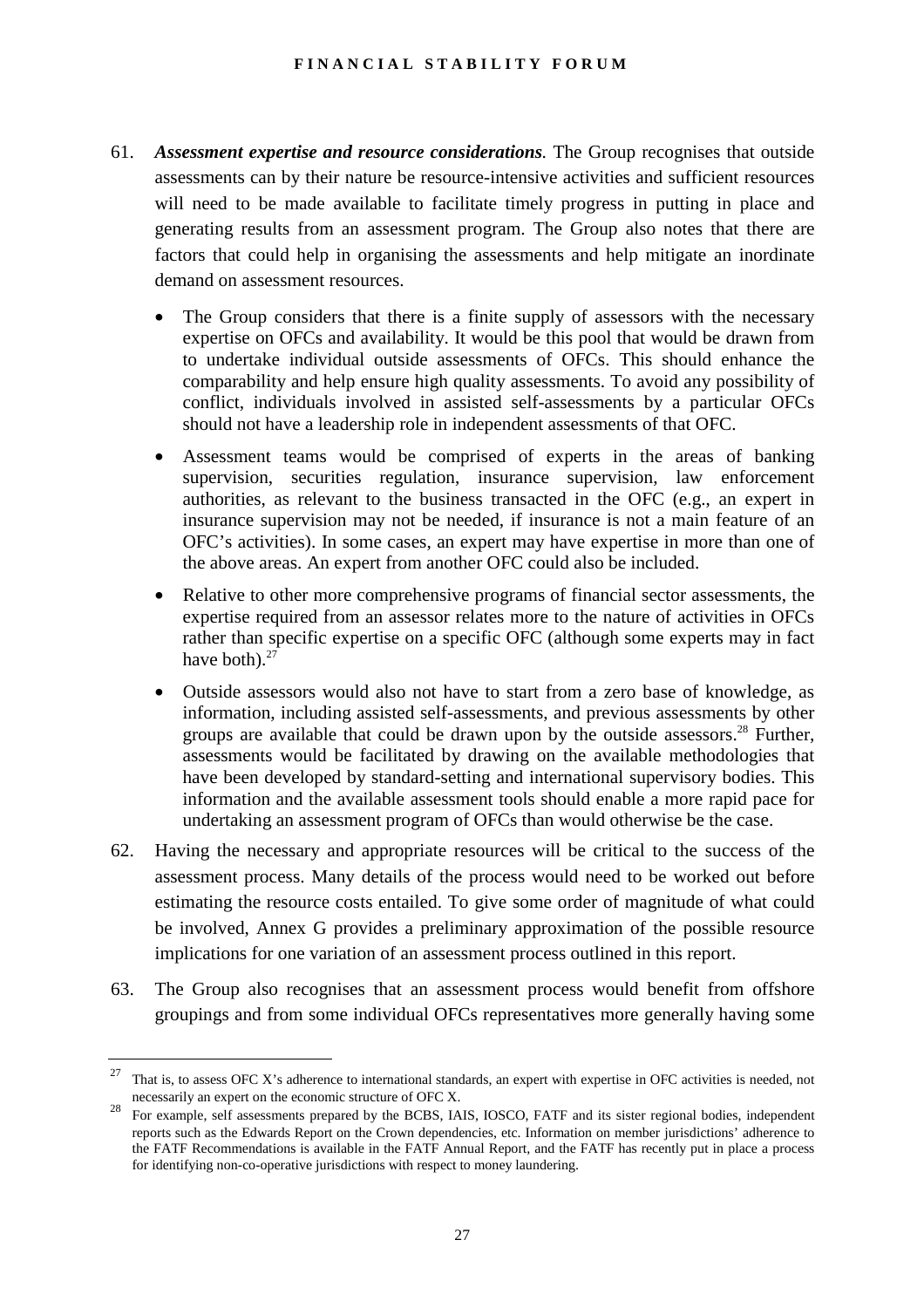role to play in assisted self-assessments and outside assessments to tap their knowledge and expertise, and to improve the chances of greater acceptance to undertake such an assessment process. In the Group's view, however, it would not be appropriate for such representatives to lead outside assessment teams, owing to inherent conflict of interest considerations.

- 64. The Group recognises that the timing of the assessments of OFCs' adherence to relevant international standards will be crucial, including the application of an effective and efficient system of incentives (see paragraph 68). While sufficient time will be needed to undertake objective and thorough assessments, they need to be delivered within a reasonable timeframe across OFCs so that the application of incentives would not result in inequalities and distortions. Similarly, OFCs that repeatedly refuse to commit to the assessment process or repeatedly refuse to fulfil the obligations of the commitments made under the process (for example by not remedying the non-adherence identified by the process), would need to be considered as non-adherent by those that would be responsible for applying incentives.
- 65. *Jurisdictions that should be assessed.* The Group considers that priority should be placed on assessing those OFCs where procedures for supervision and co-operation are in place, but where there is substantial room for improvement in actual practices (i.e., OFCs that would fall into Group II). Priority could also be given to those jurisdictions with the most significant financial activity.
- 66. *Priorities in implementation and assessment of standards.* In the view of the Group, jurisdictions that encourage international financial institutions to operate in their jurisdictions must ensure that they supervise their activities according to international standards as a minimum, and that they have the necessary resources to do so. While recognising that full implementation of all relevant international standards is the ultimate goal, the Group has identified those standards that address the most urgent concerns relating to some OFCs, and deserve implementation and assessment priority in those cases where it is not practical to move towards full implementation in a single stage. These international standards fall into three broad categories:
	- Cross-border co-operation, information sharing, and confidentiality;
	- Essential supervisory powers and practices; and
	- Customer identification and record-keeping.
- 67. The specific standards identified by the Group are listed in Annex H (which should not be considered as exhaustive). The Group considers that assessments should also take into account the capacity of supervisors and law enforcement authorities to obtain, on a timely basis, information about the beneficial ownership of corporate vehicles registered in their jurisdiction and to share that information with foreign authorities.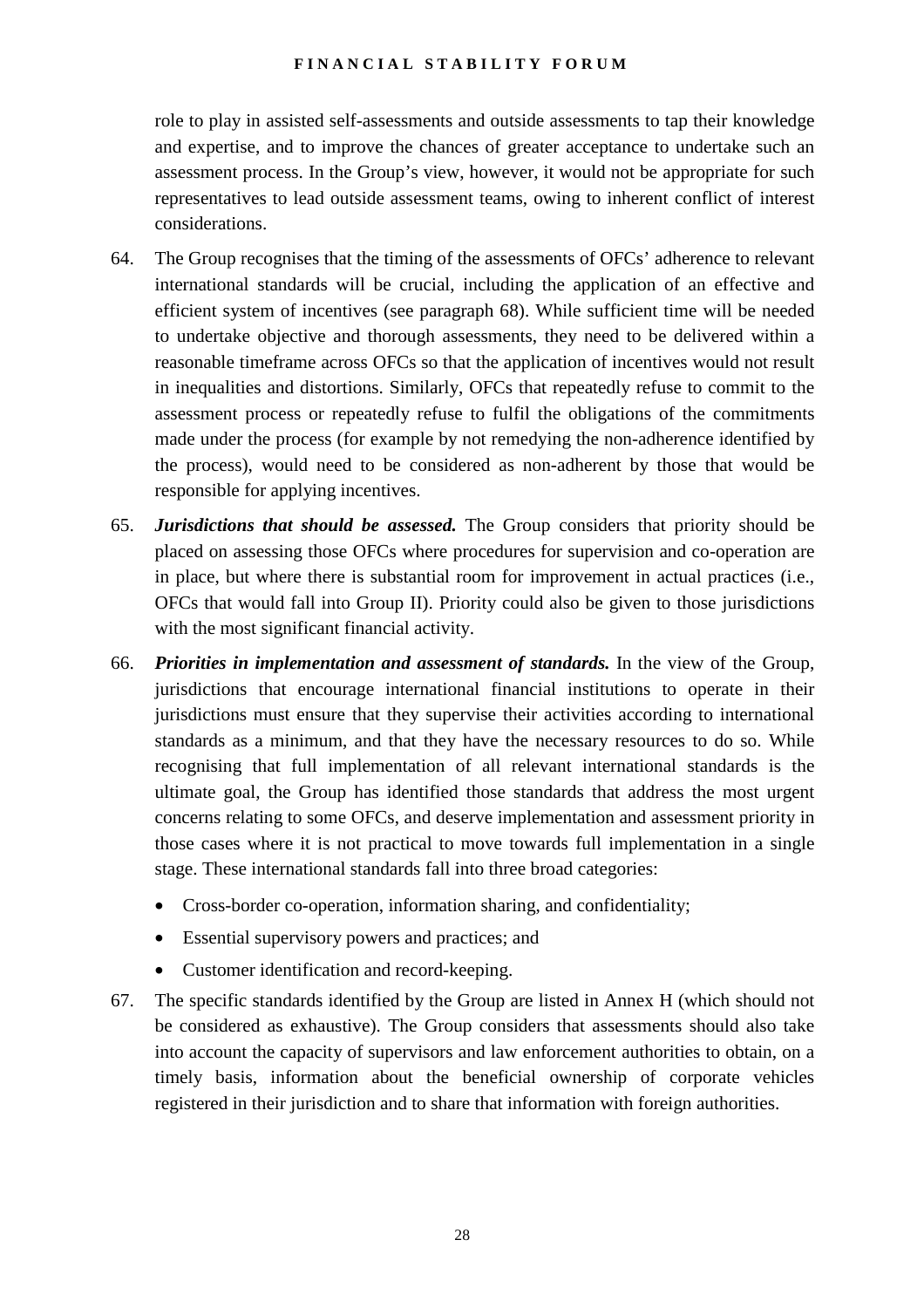- 68. *Incentives to enhance OFCs' adherence to international standards.* The Group has agreed that to enhance OFCs' adherence to international standards, adequate incentives are needed to support a level playing field and reduce the opportunity for regulatory arbitrage. A key aim of an incentive system would be to attract the Group II OFCs (i.e., OFCs where procedures for supervision and co-operation are generally in place, but where there is substantial room for improvement in actual practices) into Group I (i.e., OFCs generally viewed as co-operative with a high quality of supervision) and put increased pressure on those OFCs that choose to remain in Group III (i.e., OFCs that are seen to have a low quality of supervisory oversight, and/or as being non-co-operative with onshore supervisors). Further, the Group has agreed that a system of incentives should encourage OFCs to volunteer for assessments of their implementation of relevant standards.
- 69. The Group considers that a system of incentives should have the following features:
	- Application of both positive and negative incentives for adherence and nonadherence, respectively—a "carrots and sticks" approach.<sup>29</sup>
	- Strength of incentives would be on a graduated scale, that is, jurisdictions would be asked to indicate their political willingness to implement international standards and be given time in which to achieve progress, but an increasing scale of negative incentives would be applied in cases of continued non-adherence.
	- Application of incentives would be a matter for individual jurisdictions, but they would be most effective if undertaken collectively by the major financial centres.
	- Incentives would address the areas of non-adherence in the OFC.
	- In applying incentives to non-adherent jurisdictions, it could be expected that supervisors, as relevant, would first notify the jurisdiction of their intent to apply an incentive and provide an opportunity for the jurisdiction in question to take remedial action.
- 70. The Group considers that the *menu of possible incentives* in Box 7 should be considered by the appropriate bodies and groupings as an array of means for enhancing OFCs' adherence to international standards. Possible incentives include both market and official incentives. Official incentives are discussed separately in Box 7, however, market incentives are also important. Market incentives operate when market participants factor information about an economy or institution into their risk evaluations and reflect this in their investment decisions, in differentiated credit ratings, or in borrowing spreads, for that economy or for institutions in that economy. Market participants use a range of quantitative and qualitative economic and financial indicators in their risk evaluations. Disclosure of information is critical to the effectiveness of market incentives. An assessment of an OFC's adherence to relevant international

<sup>&</sup>lt;sup>29</sup> Hereinafter, the term incentive refers to both positive and negative incentives (which are sometimes referred to as sanctions).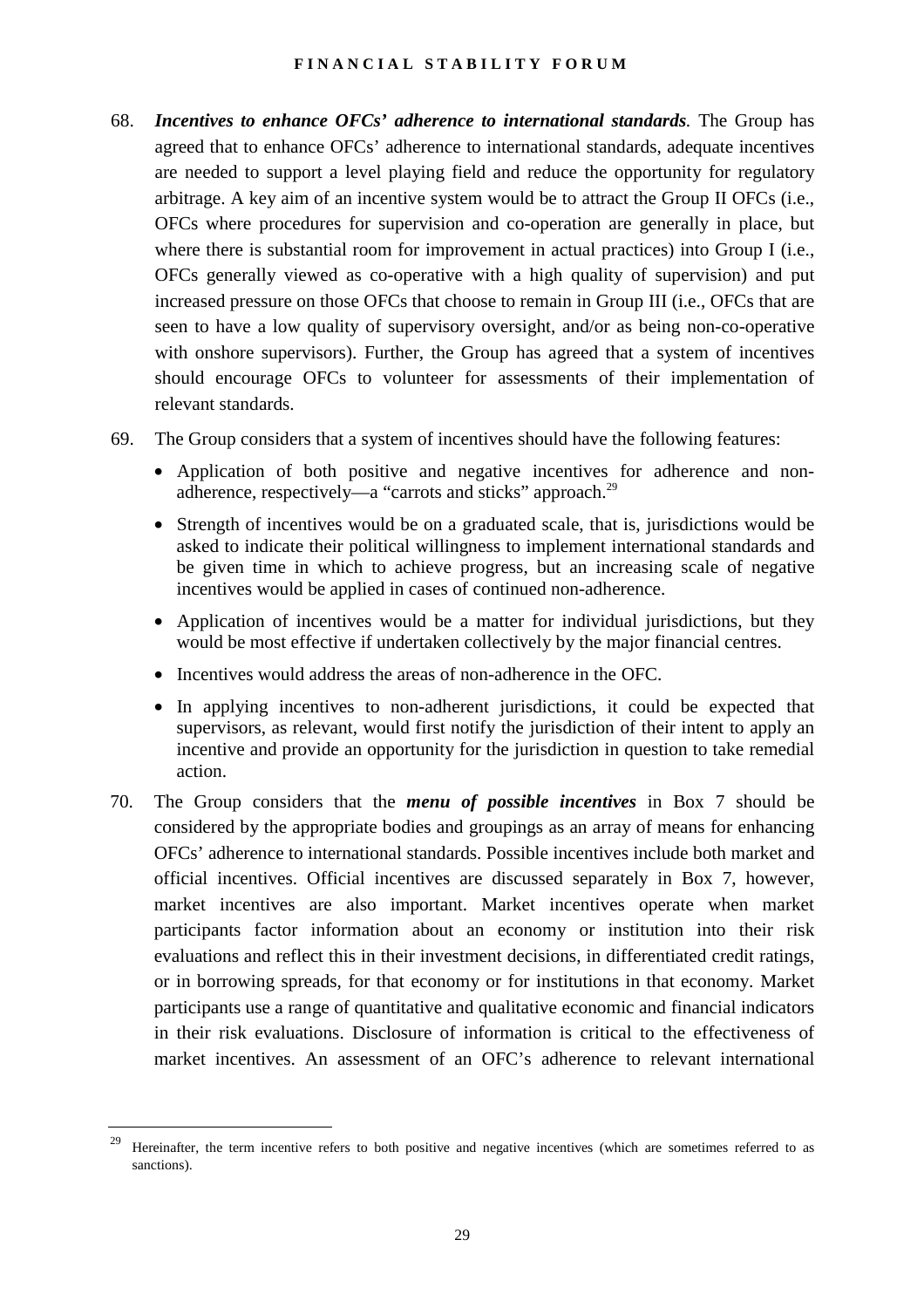standards can be an important factor in market participants' risk evaluations if the results are publicly available.

- 71. Some *legislative or regulatory changes* in major financial centres may be necessary to apply the incentives suggested.<sup>30</sup> The Group recognises that some of these types of incentives, particularly those related to supervisory practices, would have implications for the competitive position of onshore financial institutions if there were different responses from different onshore jurisdictions. This underlines the importance of maximising collective action by major onshore centres.
- 72. In this regard, the Group notes that the FSF's composition includes senior representatives from supervisory agencies, finance ministries and central banks from most major financial centres. This, in combination with the FSF's mandate to promote international financial stability through enhanced information exchange and international co-operation in financial market supervision and surveillance, points in the Group's view to the FSF as a well-placed forum for discussion on problematic OFCs in a collective and effective fashion by major financial centres, which can bring actions to bear on OFCs as appropriate.

<sup>30</sup> For example, some onshore jurisdictions would need legislation for supervisors to refuse to allow institutions regulated in their jurisdiction to either open new operations or close existing ones in designated OFCs (incentives D (vi) and D (vii)). Similarly, legislative changes would be needed if new obligations on reporting (incentives D (ii) and (iii)) were to be binding on financial institutions (as opposed to just being advisories).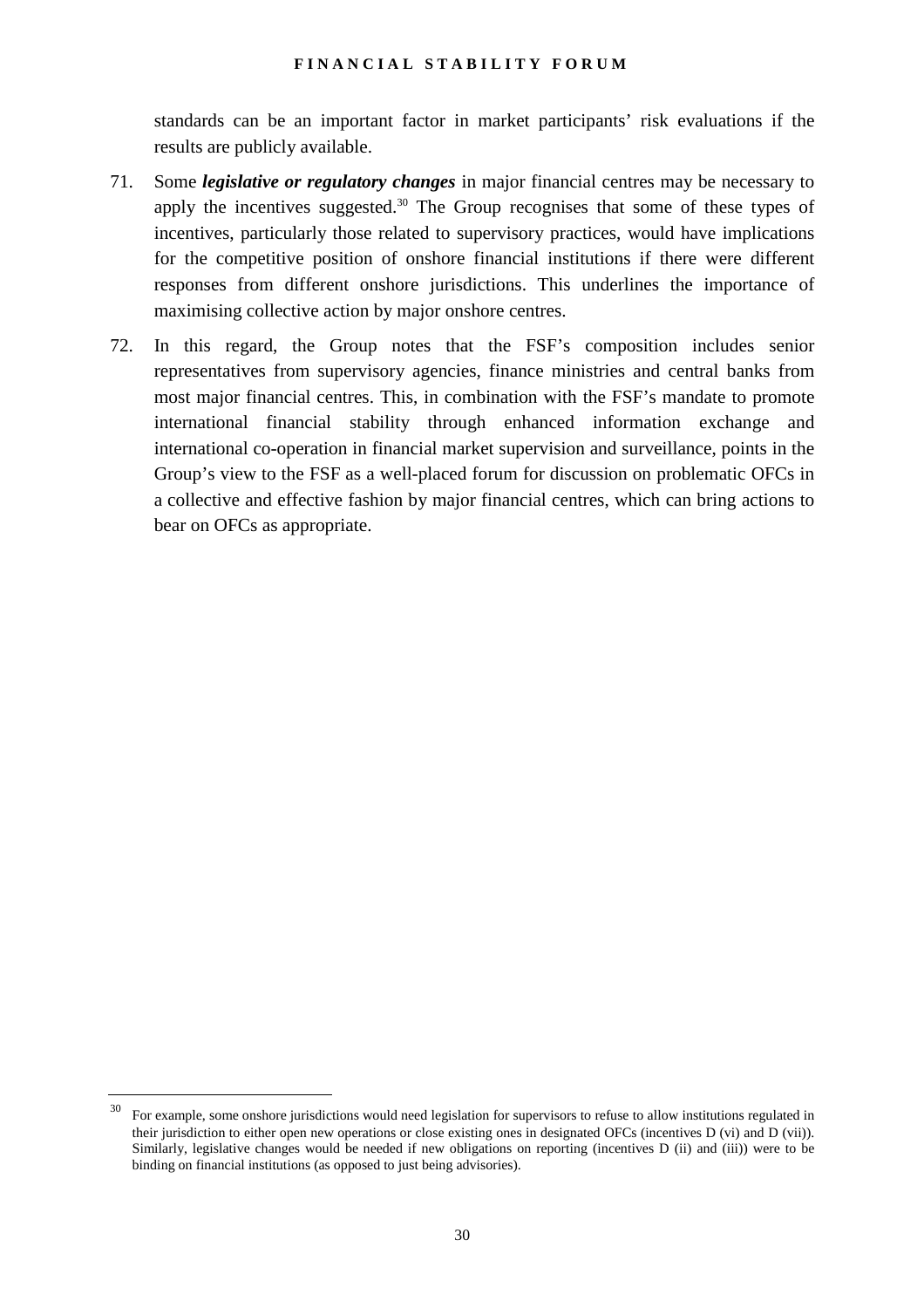# **Box 7. A Menu of Possible Incentives To Enhance OFCs' Adherence to International Standards**

# **A. Disclosure-type incentives**

- (i) Publication of OFCs' progress in implementing their action plan to adhere to the relevant international standards could be prepared on the basis of the assessment process.
- (ii) Problems with an OFC could be highlighted by an individual onshore jurisdiction or multilateral grouping through publishing an advisory (a form of "name and shame"). This could serve as a warning letter to financial institutions to be careful in conducting business in the identified problematic OFC.<sup>1</sup>

# **B. Membership-type incentives**

(i) Membership in international groupings (e.g., IOSCO, IAIS, committees of bank supervisors etc) could be conditioned on some level of adherence to its own standards, and failure to meet a group's standards could be a condition for removal from, or demotion of status within, the group. $^{2}$ 

# **C. Provision of assistance**

- (i) Technical assistance (including training and secondments) could be provided—by bilateral donors, national supervisors, standard-setting bodies, the IMF, multilateral development banks (including the World Bank), other international institutions, such as UN agencies, the Financial Stability Institute, and other training providers—to OFCs to help them implement relevant international standards.
- (ii) Financial assistance, including access to IMF and multilateral development bank financing, could be made conditional on progress towards implementation of relevant international standards. In the event of continued non-adherence, the provision of assistance could be constrained or withdrawn.<sup>3</sup>

Contd……

\_\_\_\_\_\_\_\_\_\_\_\_\_\_\_\_\_\_\_

<sup>&</sup>lt;sup>1</sup> This incentive could also be considered to fall into the supervisory incentive category.

<sup>&</sup>lt;sup>2</sup> For example, IOSCO currently requires applicants for membership to meet co-operation and enforcement standards. On this basis, IOSCO has deferred membership to certain applicants. In addition, membership in the Offshore Group of Bank Supervisors (OGBS) now requires adherence to a specific checklist, with respect to legislation, political commitment to standards, etc. Some applications have failed to meet the criteria and have been denied membership. However, to be truly effective, the criteria need to be applied equally rigorously to existing members, which can be contentious. Similarly, the Offshore Group of Insurance Supervisors (OGIS) requires acceptable regulatory legislation, its effective enforcement, and adequate resources as prerequisites for membership. OGIS also monitors continuous observance of their existing members with the membership criteria.

<sup>&</sup>lt;sup>3</sup> However, some OFCs may not qualify, or be expected to apply, for financial assistance given per capita income, etc.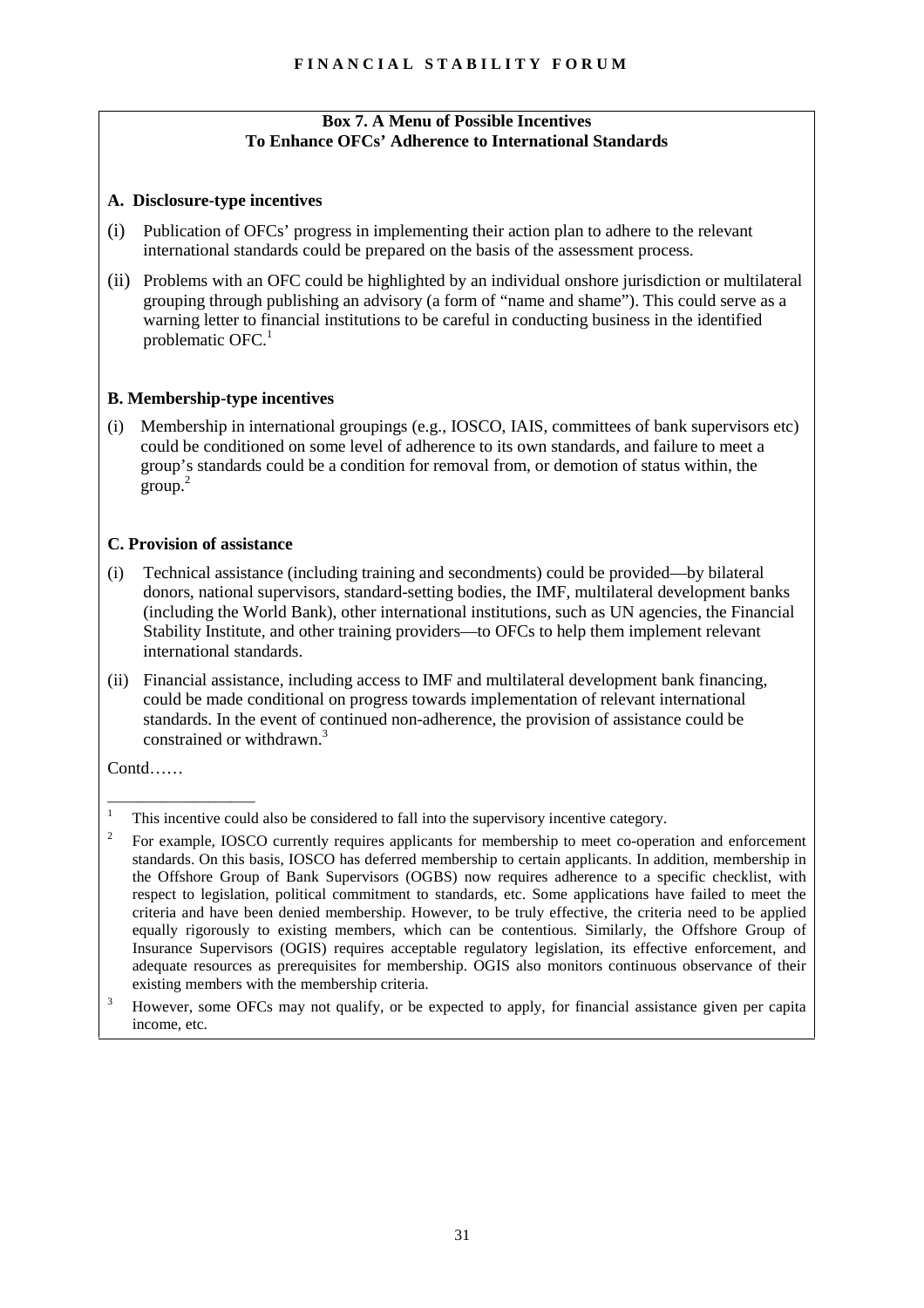# **Box 7 (contd.). A Menu of Possible Incentives To Enhance OFCs' Adherence to International Standards**

# **D. Supervisory incentives**

- (i) *Market access*. Financial institutions' location in an OFC that adheres (does not adhere) to international standards could be considered as a positive (negative) factor by onshore jurisdictions to consider in making market access determinations. For example, supervisors in onshore jurisdictions could consider, as a positive factor, the fact that an OFC adheres to international standards when evaluating applications for licences from financial institutions in that OFC.
- (ii) *Increased "know-your-customer" obligations* could be applied for financial institutions doing business with individuals or legal entities established or registered in problematic OFCs.
- (iii) *Increased reporting requirements* could be applied for financial institutions doing business with individuals or legal entities established or registered in problematic OFCs.
- (iv) Home country supervisors could consider location in a problematic OFC as a factor in deciding to *increase examinations* of its financial institutions' operations in the OFC.
- (v) Home country supervisors could consider location in a problematic OFC as a factor in deciding to require *increased external audit requirements* of its financial institutions' operations in the OFC.
- (vi) Home country supervisors could *refuse to allow their financial institutions to open new operations* in OFC jurisdictions that do not comply with international standards.
- (vii) Home country supervisors could *require their financial institutions to close existing operations* in OFC jurisdictions that do not comply with international standards.
- (viii) *Capital requirements.* Supervisory bodies could be asked to design regulatory concessions (penalties) to reward (penalise) financial institutions operating in jurisdictions that adhere (do not adhere) to relevant standards, such as lower (higher) capital requirements.<sup>4</sup>

# **E. Other official incentives**

(i) In extreme cases of continued non-adherence to international standards, governments or supervisory authorities, as appropriate, could *restrict or even prohibit financial transactions* with counterparties located in problematic OFCs. Measures could include restrictions on home financial institutions from entering into correspondent banking relationships with counterparties located in problematic OFCs.<sup>5</sup>

<sup>5</sup> Such measures have been taken in the past but usually as part of formal and wider sanctions, and on a concerted basis. Many countries would need new legal powers in their own jurisdictions to take such measures because of an OFC's failing to adequately supervise its financial sector.

\_\_\_\_\_\_\_\_\_\_\_\_\_\_\_\_\_\_ <sup>4</sup> The Basel Committee's Consultative Document on a New Capital Adequacy Framework requested comment on whether a claim on a bank should receive a risk weighting of less than 100 percent only if the bank supervisor in the country has implemented, or has endorsed and is in the process of implementing the Basel Core Principles for Effective Banking Supervision. The Consultative Document also proposed a parallel approach for claims on securities firms. These claims would only receive a risk weighting of less than 100 percent if that firm's supervisor has endorsed and is in the process of implementing IOSCO's Objectives and Principles of Securities Regulation. In addition, the Document proposed that claims on sovereigns would only be eligible for a risk weighting of less than 100 percent, if the sovereign had subscribed to the IMF's Special Data Dissemination Standard. These proposals have raised concerns in some quarters, and will be discussed further by the Basel Committee.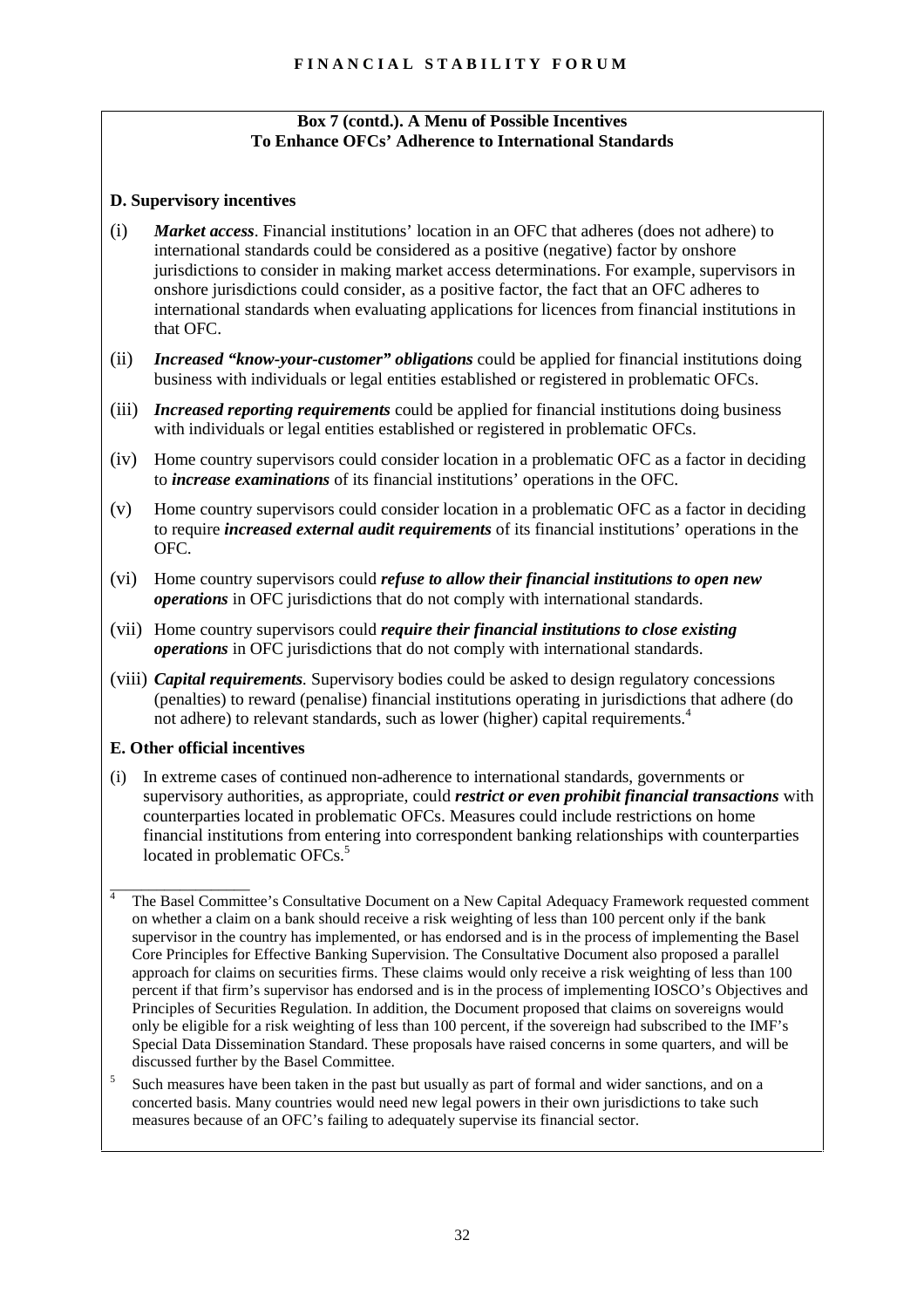# **VIII. Areas for recommendations**

73. The Group's recommendations can be summarised as follows:

**Recommendation 1:** *An assessment process for OFCs' adherence to international standards*

**The Group recommends that an assessment process (as described in Box 6) for assessing OFCs' implementation of relevant international standards be put in place.**

### **Recommendation 2:** *Responsibility for an assessment process*

**The Group recommends that the FSF request the IMF take responsibility for developing, organising and carrying out an assessment process for OFCs.**

**The Group considers that the FSF should facilitate the efforts of the IMF (with the World Bank as appropriate) as the IMF organises assessments of the implementation of standards by OFCs. This would include providing moral suasion to encourage OFCs to participate in the assessment process, calling on FSF members to make available appropriate resources to the IMF to help it carry out the assessment process and to OFCs to assist them in improving their supervisory systems, and encouraging major financial centres to promote a wider acceptance of international standards.**

### **Recommendation 3:** *Priority OFC jurisdictions for assessment*

**The Group recommends that priority for assessment be placed on those OFCs where procedures for supervision and co-operation are in place but where there is substantial room for improvement (i.e., OFCs that would fall into Group II). Priority could also be given to those jurisdictions with the most significant financial activity.**

# **Recommendation 4:** *Standards for priority implementation and assessment by OFCs*

**The Group recommends that the international standards relating to crossborder co-operation and information sharing, essential supervisory powers and practices, and customer identification and record keeping, be assigned priority in implementing and assessing OFCs' adherence to standards in the more immediate term. The specific standards identified by the Group are listed in Annex H (which should not be seen as exhaustive), although adherence to all relevant international standards should be the ultimate goal.**

**The Group considers that assessments should also take into account the capacity of supervisors and law enforcement authorities to obtain, on a timely basis, information about the beneficial ownership of corporate vehicles**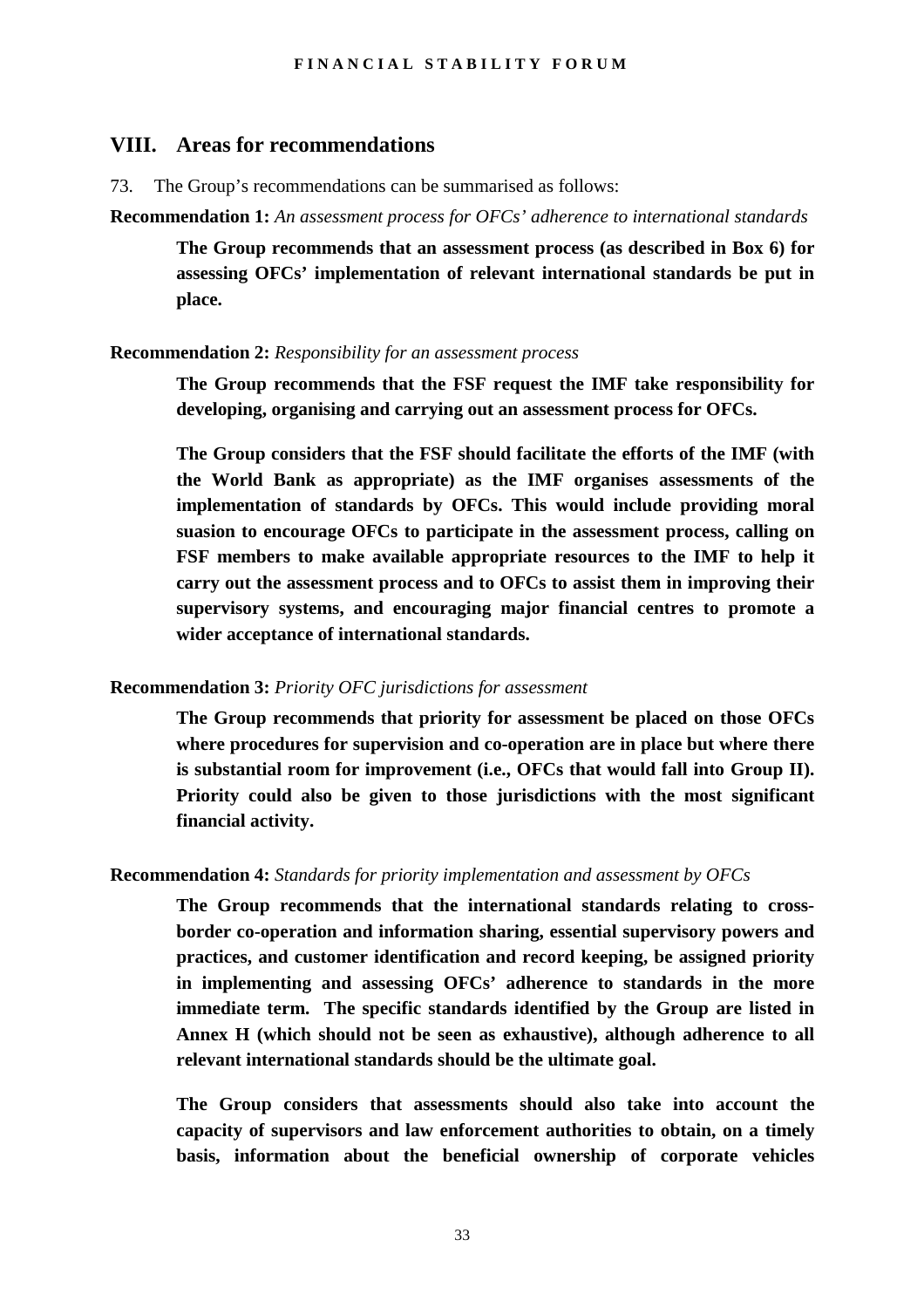**registered in their jurisdiction and the ability to share that information with foreign authorities.**

### **Recommendation 5:** *Incentives to enhance OFCs' adherence to international standards*

**The Group recommends that a menu of incentives**—**market, disclosure-type, membership, provision of assistance, supervisory, and other incentives identified in Box 7**—**be considered for application by the appropriate bodies or groupings in relation to an OFC's adherence to the relevant international standards.**

**The Group also recommends that the FSF discuss the IMF's conclusions arising from the proposed assessment process, and foster efforts, including by supervisors of major financial centres, that would be most effective if undertaken collectively in the application of incentives to enhance OFCs' adherence to relevant international standards.**

### **Recommendation 6:** *Actions for onshore jurisdictions*

**The Group encourages onshore jurisdictions to engage in more effective consolidated supervision in the banking and insurance sectors, recognising the important responsibilities of home country supervisors, so that the ability of offshore activities to escape oversight is reduced. Similarly, the Group encourages securities supervisors to enhance their oversight of securities firms to improve their understanding of relevant offshore activities.**

# **Recommendation 7:** *Insurance standards development*

**The Group encourages the IAIS in its work to develop best practices for reinsurance and its supervision, as well as with respect to developing specific supervisory standards on solvency and consolidated supervision for all insurance activities.**

# **Recommendation 8:** *Assessment methodologies for standards*

**The Group encourages those bodies that have not already done so to develop methodologies for assessing observance with their respective standards, or to complete their efforts, as soon as possible, in consultation with the IMF and World Bank and others.**

# **Recommendation 9:** *Corporate vehicles and beneficial ownership*

**The Group recommends that appropriate international fora be asked to explore the issue of developing mechanisms to prevent the misuse of corporate vehicles. These mechanisms should assure that supervisors and law enforcement authorities are able to obtain, on a timely basis, information on beneficial**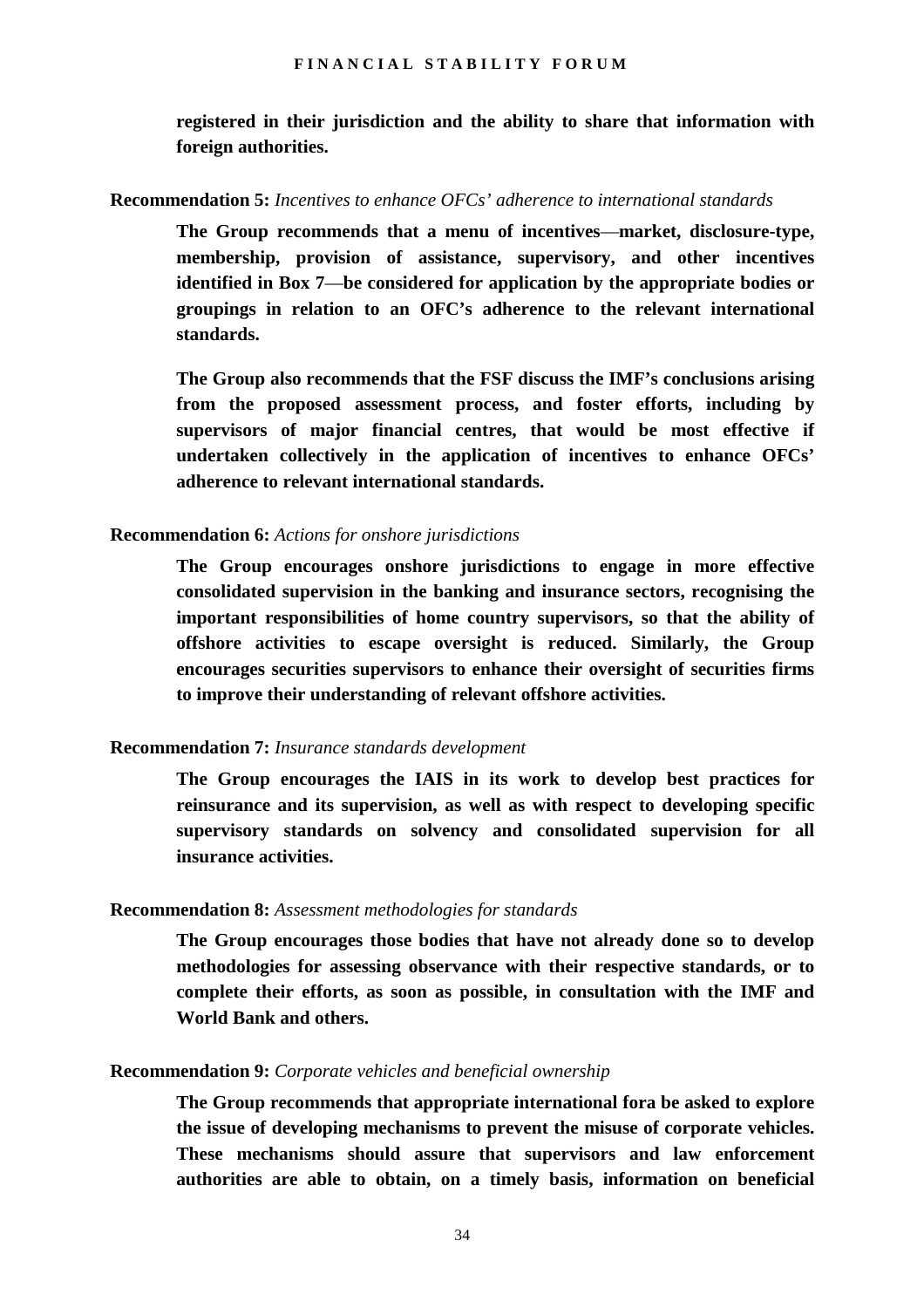**ownership of corporate vehicles and the sharing of that information with foreign authorities.**

# **Recommendation 10:** *Data reporting by OFCs*

**The Group strongly encourages OFCs with significant financial activities to report financial data to the BIS for its quarterly publication on International Banking Statistics with the requested breakdown (distinguishing between debt securities and other claims), and on a timely basis. The Group notes that such action could be considered as an indicator of an OFC's willingness to co-operate within the international financial system. As necessary, OFCs should seek the available technical assistance from national authorities and international financial institutions to improve their statistical practices and capacity.**

# **Recommendation 11:** *Co-ordination of OFC-related initiatives*

The Group recommends that the published version of this Report be formally transmitted by the FSF to the various international groups that are concerned with the activities of OFCs. In addition, the Group recommends the development of a mechanism to assist the international community in keeping abreast of progress on OFC-related initiatives.

74. To facilitate the review of progress in implementing of these recommendations, the Group suggests a brief report be prepared by the FSF Secretariat for the Fall 2001 meeting of the Forum.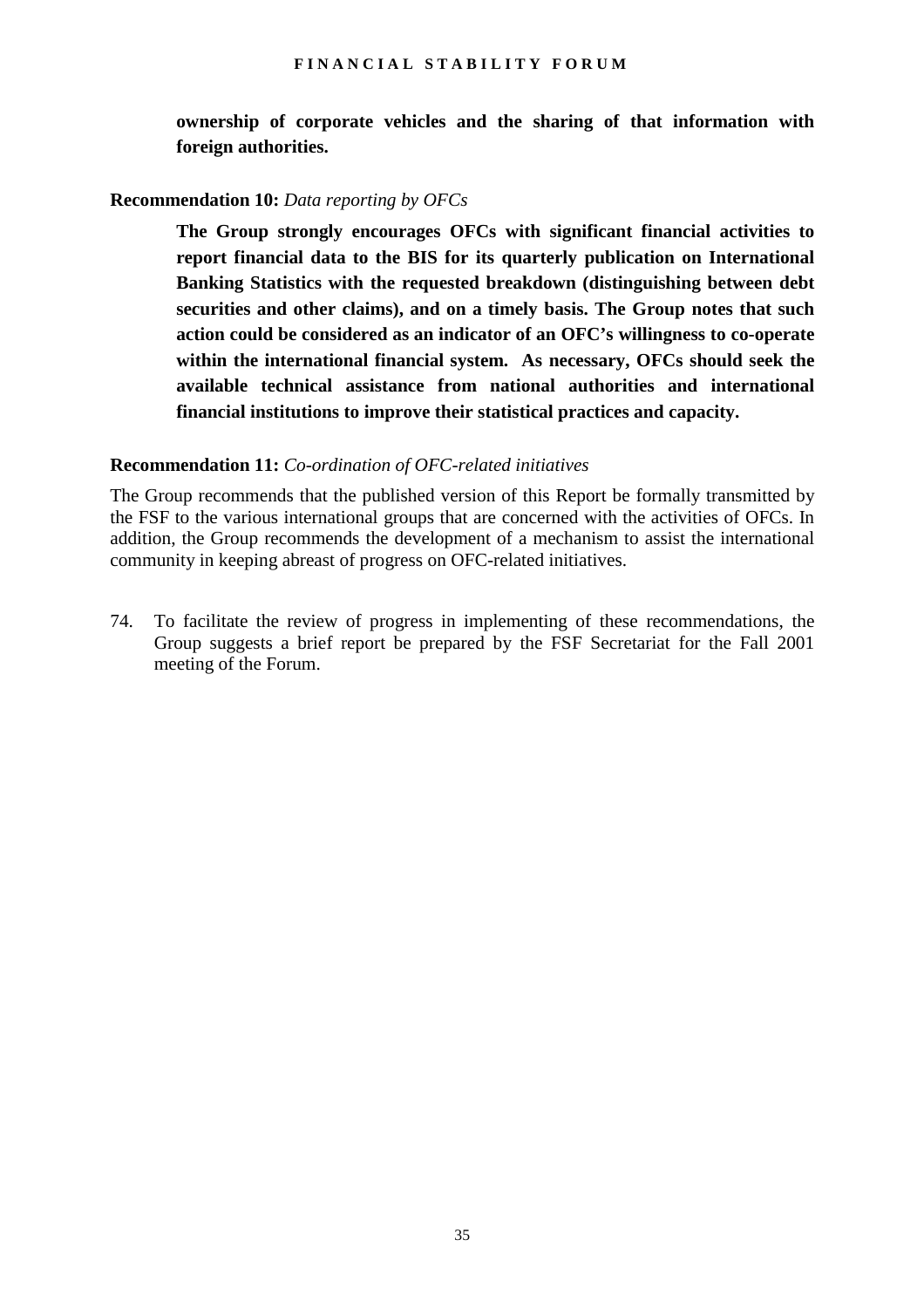# **Annex A**

# **FSF Working Group on Offshore Financial Centres (OFCs)**

# **Terms of Reference**

Drawing on the work and experience of national authorities, the regulatory and supervisory groupings, and the Financial Action Task Force, the working group on offshore centres should:

- 1. Take stock of the use made by participants in international financial markets of OFCs and consider the impact of such use on financial stability.
- 2. Review progress made by OFCs in enforcing international prudential and disclosure standards, and in complying with international agreements on the exchange of supervisory information or information relevant to combating financial fraud and money laundering.
- 3. Taking account of the analysis under (1) and (2) above, identify, and evaluate the threats to financial stability or credibility of regulatory efforts that arise from continued noncompliance, non-enforcement, and non-co-operation by OFCs.
- 4. Evaluate the scope for improving compliance and co-operation through technical assistance to, and/or intensify regulatory contacts with, OFC authorities, and such others steps as may be appropriate, including supervisory reactions in the case of noncompliance and non-co-operation.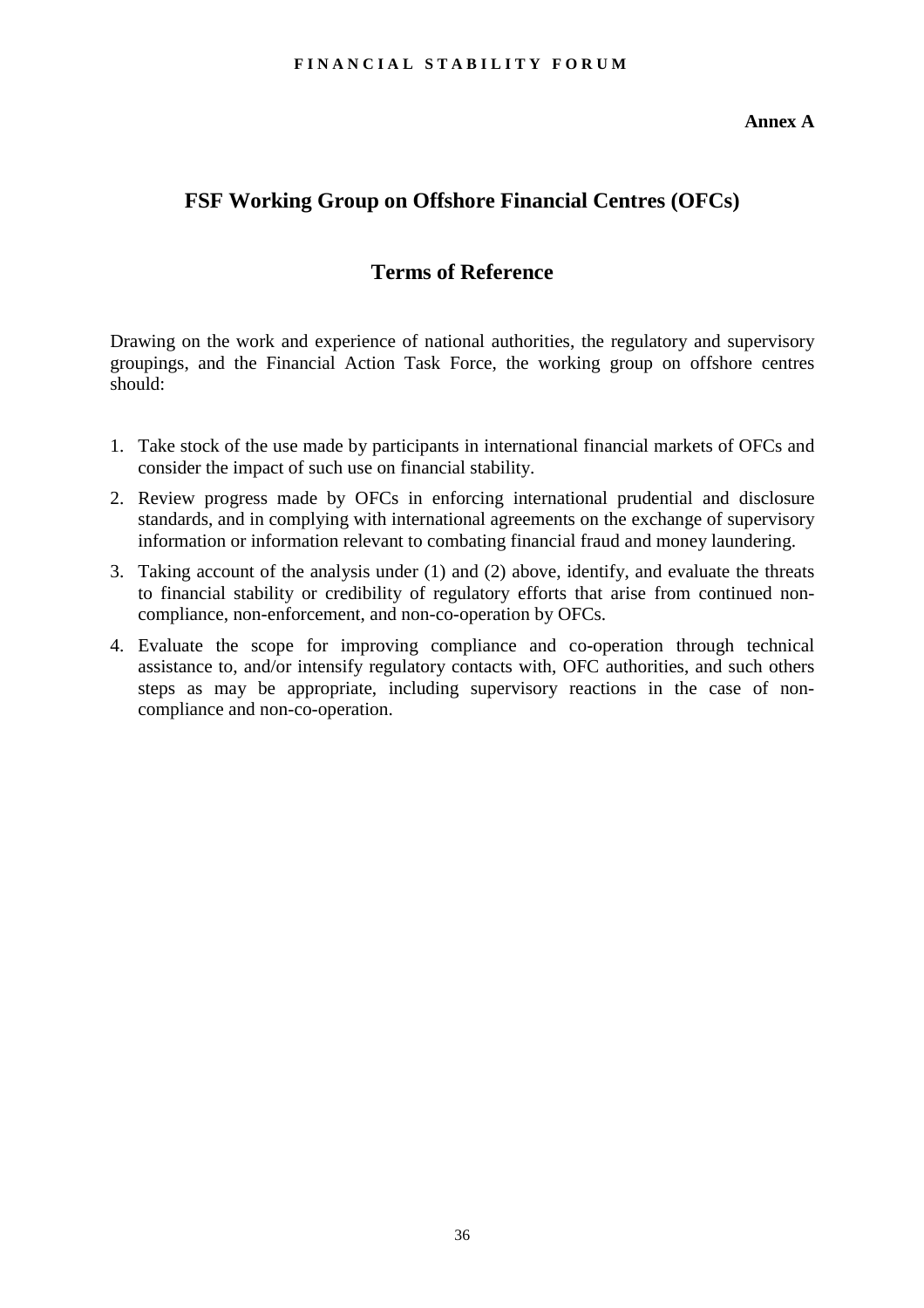# **Annex B**

# **Members of the Working Group on OFCs**

**John Palmer** (Chairman) Office of the Superintendent of Financial Institutions, Canada

**Niramon Asavamanee** Bank of Thailand, Thailand

**Giovanni Carosio** Bank of Italy, Rome, Italy

**Hervé Dallérac** IOSCO Representative (Commission Des Opérations De Bourse, France)

**Hans-Joachim Dohr** Federal Banking Supervisory Office, Germany

**Thierry Francq** Ministry of Economy, Finance and Industry, France

**Marco Franchetti** Swiss Federal Banking Commission, Switzerland

**Charles Freeland** Basel Committee on Banking Supervision, Basel

**Joseph Halligan** H.M. Treasury, United Kingdom

**Knut Hohlfeld** International Association of Insurance Supervisors, Basel

**Marisa Lago** US Securities and Exchange Commission, United States

**Rinaldo Pecchioli** OECD, Paris, France

**Tharman Shanmugaratnam** Monetary Authority of Singapore, Singapore

**Sakura Shiga** Financial Supervisory Agency, Japan

# *Secretariat*

**Kate Langdon,** (Secretary) Financial Stability Forum Secretariat, Basel

**Tony Maxwell** Office of the Superintendent of Financial Institutions, Canada

**Jerry Goldstein** Office of the Superintendent of Financial Institutions, Canada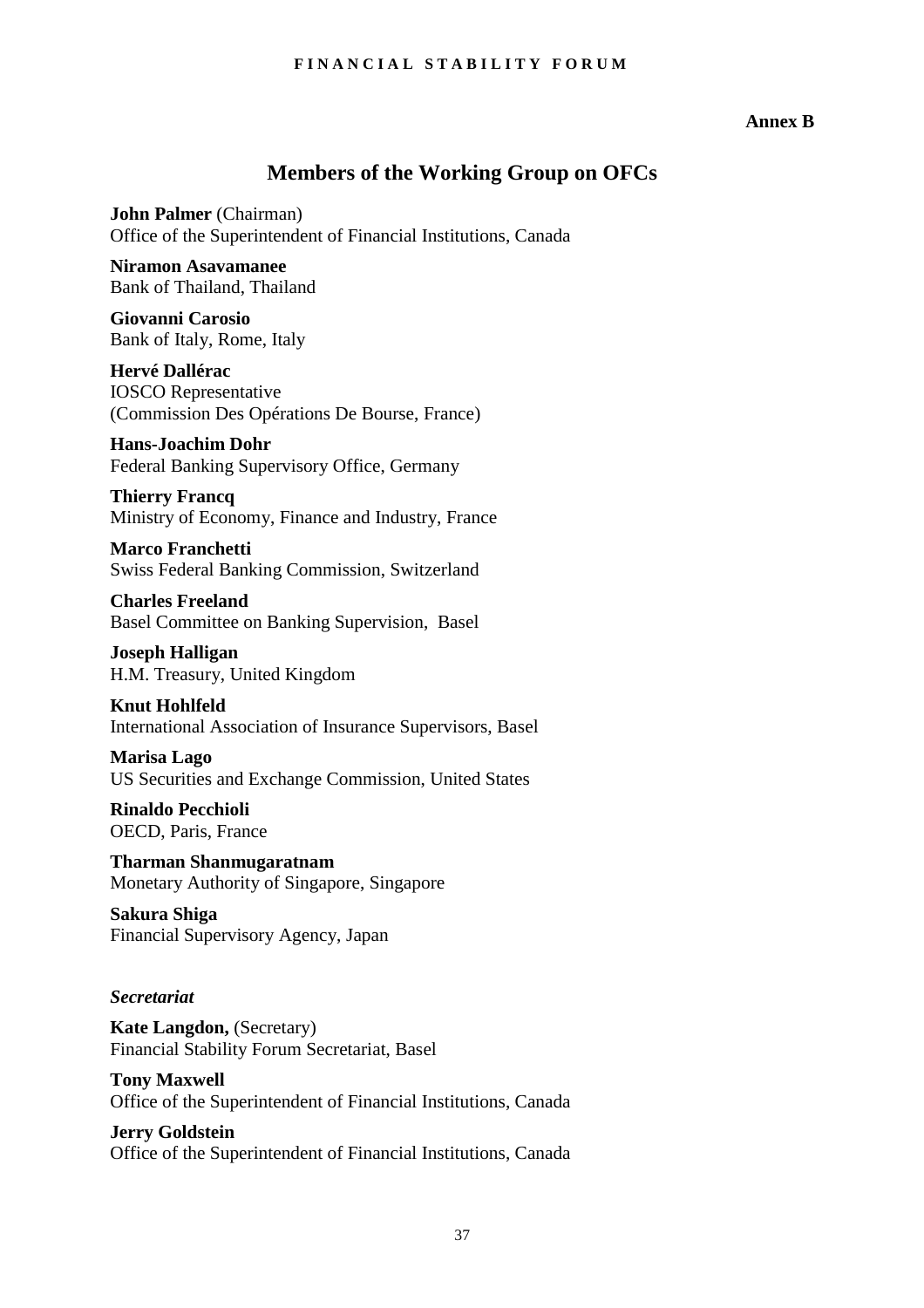**Annex C**

# **Selected Bibliography**

# **Basel Committee**

*The Supervision of Cross-Border Banking*, Report by a Working Group comprised of the Basle Committee on Banking Supervision and the Offshore Group of Banking Supervisors, October 1996 (Available online at http://www.bis.org/publ/bcbs27.htm).

*Core Principles for Effective Banking Supervision*, Basle Committee on Banking Supervision, September 1997 (Available online at http://www.bis.org/publ/bcbs30a.htm).

*Core Principles Methodology*, Basel Committee on Banking Supervision, October 1999 (Available online at http://www.bis.org).

# **FATF**

*The Forty Recommendations of the Financial Action Task Force on Money Laundering*, Financial Action Task Force on Money Laundering (revised 1996) (Available online at http://www.oecd.org/fatf/recommendations.htm).

*Financial Action Task Force on Money Laundering: Report on Non-Cooperative Countries and Territories*, 14 February 2000 (Available on line at http://www.oecd.org/fatf).

# **G-7**

*Information Sharing: Ten Key Principles*, G-7 Finance Ministers, May 1998.

*Ten Key Principles for the Improvement of International Co-operation Regarding Financial Crimes and Regulatory Abuse*, G-7 Finance Ministers' Working Group on Financial Crime, May 1999.

# **Joint Forum**

*Principles for Supervisory Information Sharing*, February 1999 (Available online at http://www.bis.org/jointforum).

# **IAIS**

*Insurance Supervisory Principles* (1997) (Available online at http://www.iais.org).

*Insurance Concordat* (revised 1999) (Available online at http://www.iais.org).

# **IMF**

*Offshore Banking: An Analysis of Macro-and Micro-Prudential Issues*, L. Errico and A. Musalem, International Monetary Fund, Working Paper (WP/99/5), January 1999 (Available online at http:/www.imf.org/external/pubs/cat/longres.cfm?sk&sk=2867.0).

*The Role of Offshore Centers in International Financial Intermediation*, M. Cassard, International Monetary Fund. Working Paper WP/94/107, September 1994.

# **IOSCO**

*Hedge Funds and Other Highly Leveraged Institutions*, IOSCO Hedge Fund Task Force, November 1999 (Available online at http://www.iosco.org/).

*The Objectives and Principles of Securities Regulation*, September 1998 (Available online at http://www.iosco.org/).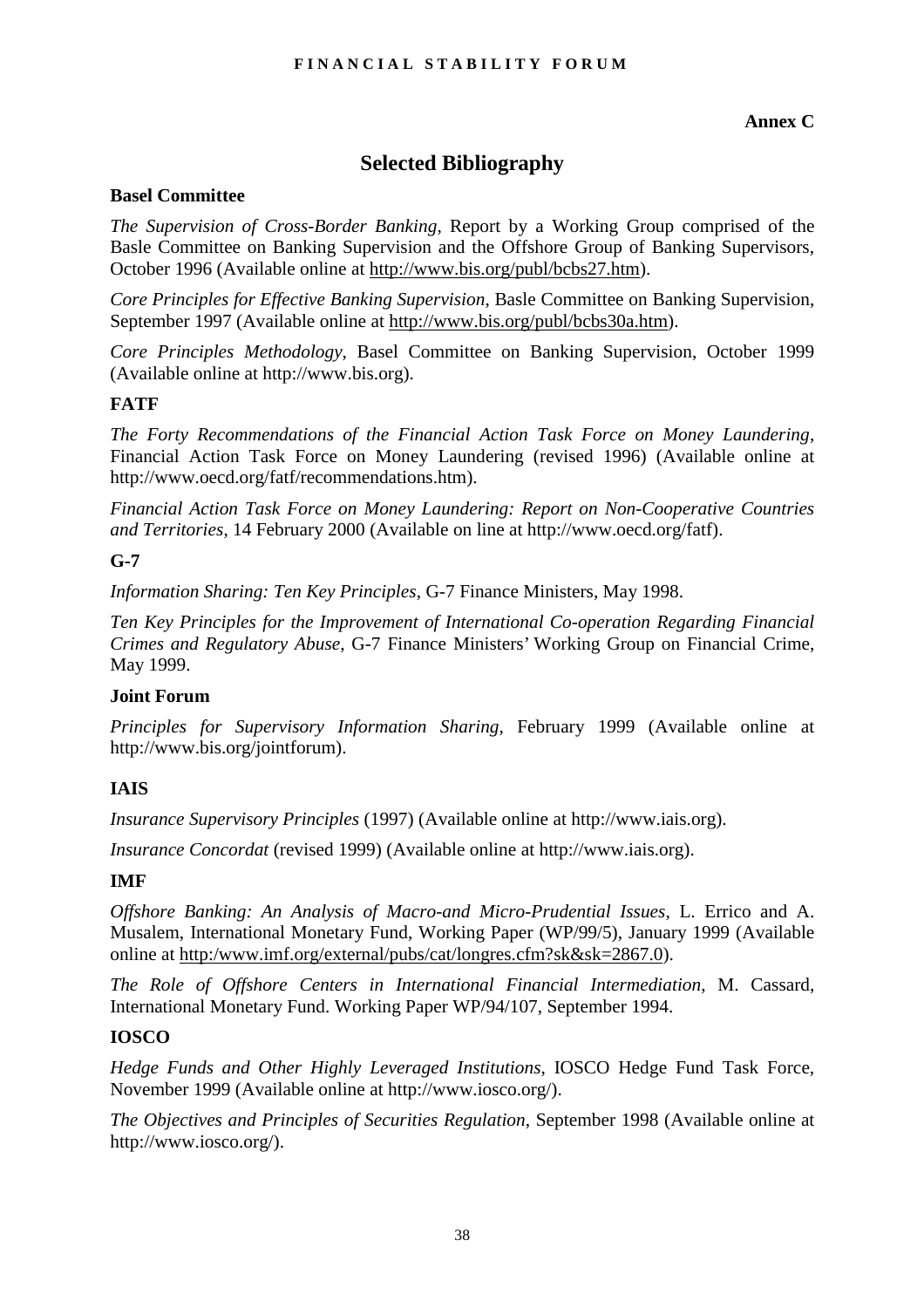*A Resolution on Principles for Record Keeping, Collection of Information, Enforcement Powers, and Mutual Co-operation*, November 1997 **(**Available online at http://www.iosco.org/).

*A Resolution on Commitment to Basic IOSCO Principles of High Regulatory and Mutual Cooperation and Assistance* (Self-Evaluation), President's Committee of the International Organisations of Securities Commissions, October 1994 (Available online at http://www.iosco.org/resolutions/resolutions-document12.htm).

# **OECD**

*Convention on Combating Bribery of Foreign Public Officials in International Business Transactions* (1999) (Available online at http://www.oecd.org).

*Principles of Corporate Governance* (1999)(Available online at http://www.oecd.org).

**UN**

*Financial Havens, Banking Secrecy and Money Laundering*, UN Office for Drug Control and Crime Prevention, May 1998.

# **United Kingdom**

*Review of Financial Regulation in the Crown Dependencies* (United Kingdom, November 1998)—also referred to as "the Edwards Report" (Available online at http:/www.officialdocuments.co.uk/document/cm41/4109-i.htm).

*Partnership for Progress and Prosperity: Britain and the Overseas Territories*, U.K. Secretary of State for Foreign and Commonwealth Affairs, March 1999 (Available online at http:/www.fco.gov.uk).

# **United States**

*Hedge Funds, Leverage and the Lessons of Long-Term Capital Management*, Report of the President's Working Group on Financial Markets, United States, April 1999 (Available online at http:/www.ustreas.gov/press/releases/report.htm).

# **Other**

*Offshore Financial Centres*, R. Roberts (Cambridge: The University Press), 1994.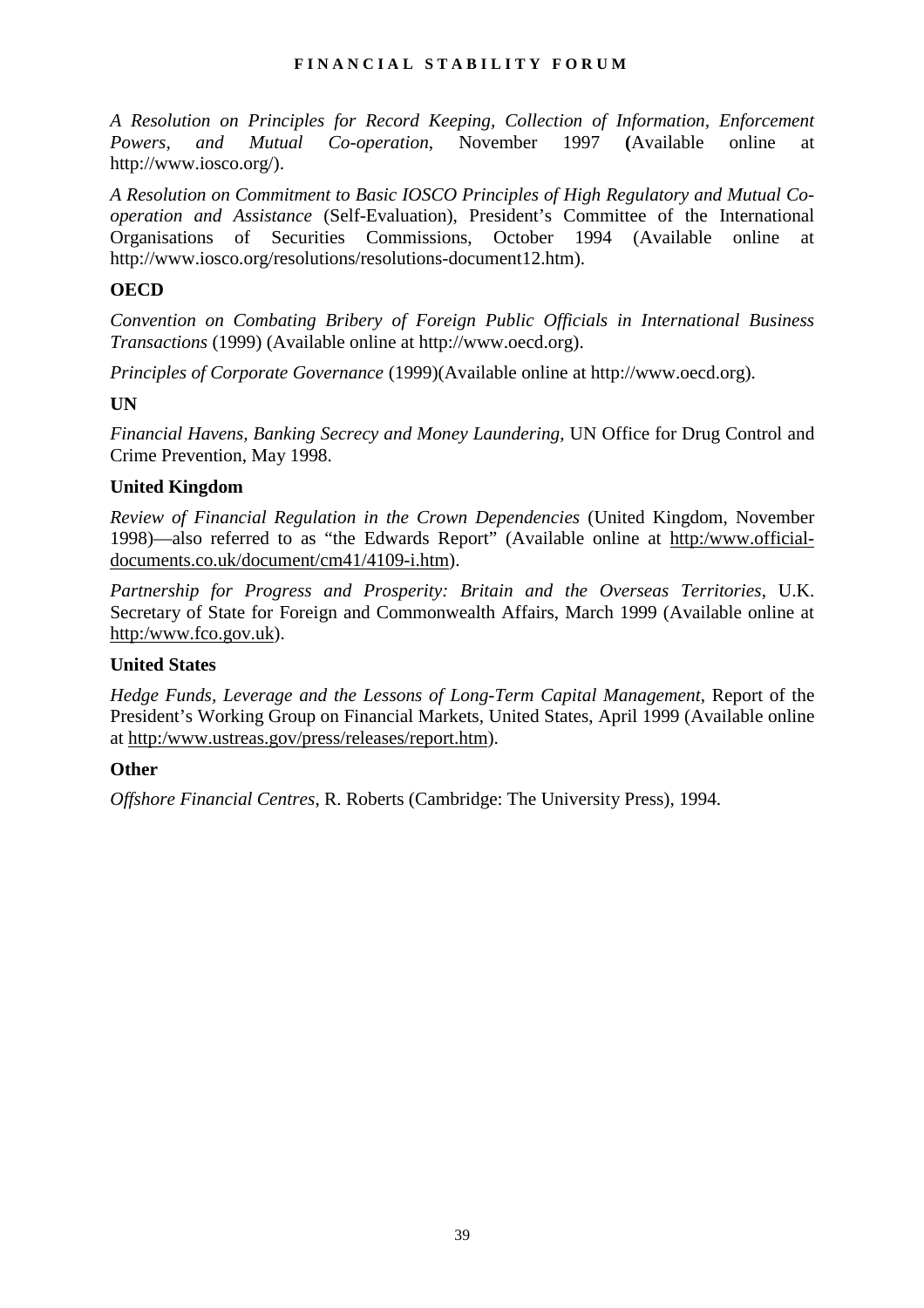# **OFC Working Group Survey on Offshore Financial Centres**

At its September 1999 meeting, the FSF supported a survey of onshore and offshore supervisors of regulated financial service providers to be undertaken by the Working Group. The term "financial service provider" includes deposit-taking institutions, insurance companies, and those engaged in the securities business.

The goal of this survey was to provide a preliminary identification of OFCs with respect to compliance with international standards of supervision established by the Basel Committee on Banking Supervision, the International Association of Insurance Supervisors, and the International Organisation of Securities Commissions.

In November 1999, separate questionnaires were sent to supervisors responsible for those entities engaged in deposit taking, insurance services, and the securities business. Supervisors were asked to respond to each question for all financial centres with significant offshore activities with which they have familiarity. A copy of the two questionnaires is attached.

# Questions for the Onshore Supervisors

The questions submitted to the onshore supervisors were designed to elicit their views on the quality of regulation and supervision in those OFCs about which they have some degree of familiarity, and the quality of co-operation they have experienced in their dealings with OFC supervisors.

# Questions for the Offshore Supervisors

The questions submitted to OFC supervisors were designed primarily to provide information on how these offshore jurisdictions interact with the home supervisors of financial service providers operating in, or from, their offshore jurisdictions. The actual entity operating in an OFC may be a branch, a subsidiary, or an affiliate of a financial service provider incorporated in an onshore jurisdiction.

# Who received the questionnaire?

Because there is no single, widely accepted list of OFCs, a variety of sources was used to develop the list of recipients. These sources include: the membership list of the Offshore Group of Banking Supervisors, the membership list of the Offshore Group of Insurance Supervisors, jurisdictions that have been included in a variety of publications, such as OFC studies by UN staff, studies by IMF staff, academic periodicals and monographs, and business periodicals. In addition, respondents were asked to indicate if there was a jurisdiction that, in their view, belongs in the list, but is not there.

The cover letter stated that the names of those OFCs that participated in the survey, as well as those that did not, will be published. The cover letter also stated that, because these questions are only a preliminary step in a longer process, the responses could be based on impressions from experience and not on formal evaluations.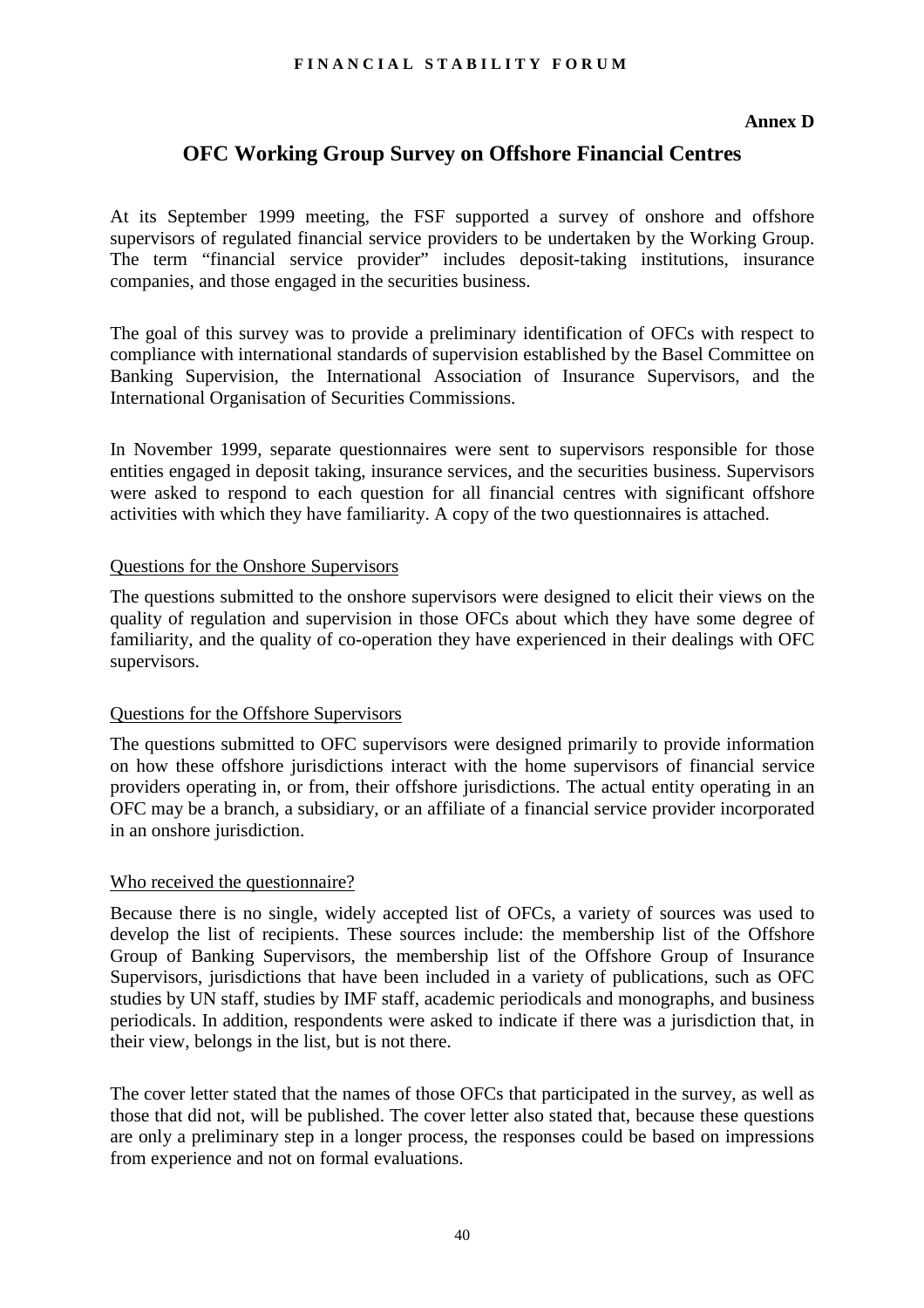# **BY FAX**

# **Annex D Attachment**

November 24, 1999

Supervisors in Major Financial Centres Supervisors in Financial Centres with Significant Offshore Activities

Dear Supervisor:

### **Survey of Major Financial Centres and Financial Centres with Significant Offshore Activities**

I am writing to you in my capacity as chairman of the Financial Stability Forum (FSF) Working Group on Offshore Financial Centres (OFCs). In February 1999, the G-7 Finance Ministers and Central Bank Governors set up the *Financial Stability Forum* to promote international financial stability through enhanced information exchange and international co-operation in financial market supervision and surveillance. For your information, I have attached a brief description of the membership and ongoing work of the FSF.

As described more fully below, I request your assistance in participating in a survey of major financial centres (onshore centres) and financial centres with significant offshore activities (OFCs) focussing on issues related to regulation of financial activities and co-operation with foreign regulators.

### The Financial Stability Forum and the Survey of OFCs

In April 1999 the FSF convened the Working Group on Offshore Financial Centres to consider the significance of OFCs in relation to financial stability in all its aspects.

At its September 1999 meeting, the FSF approved a survey of onshore and offshore supervisors of regulated financial providers to be undertaken by the Working Group. The term "financial service provider" includes deposit-taking institutions, insurance companies, and those engaged in the securities business.

The goal of this survey is to provide a preliminary identification of OFCs with respect to compliance with international standards of supervision established by the Basel Committee on Banking Supervision, the International Association of Insurance Supervisors, and the International Organization of Securities Commissions.

Separate questionnaires are being sent to supervisors responsible for those engaged in deposit taking, insurance, and the securities business. To facilitate completion and analysis of the results of the survey, the same questions have been submitted to all supervisors. Please respond to each question for all financial centres with significant offshore activities with which you have familiarity. If, in your view, a specific question is not applicable to your responsibilities please indicate, explaining briefly the reason.

### Questions for the Onshore Supervisors

The questions submitted to the onshore supervisors are designed to elicit their views on the quality of regulation and supervision in those OFCs about which they have some degree of familiarity, and the quality of co-operation they have experienced in their dealings with OFC supervisors.

**The individual responses to these questions will be kept strictly confidential.** Answers of all the respondents will be aggregated, and, in those cases where aggregation will not in any way compromise this confidentiality, summary results may be published.

### Questions for the Offshore Supervisors

The questions submitted to OFC supervisors are designed primarily to provide factual information on how these offshore jurisdictions interact with the home supervisors of financial service providers operating in, or from, their offshore jurisdictions. The actual entity operating in an OFC may be a branch, a subsidiary, or an affiliate of a financial service provider incorporated in an onshore jurisdiction.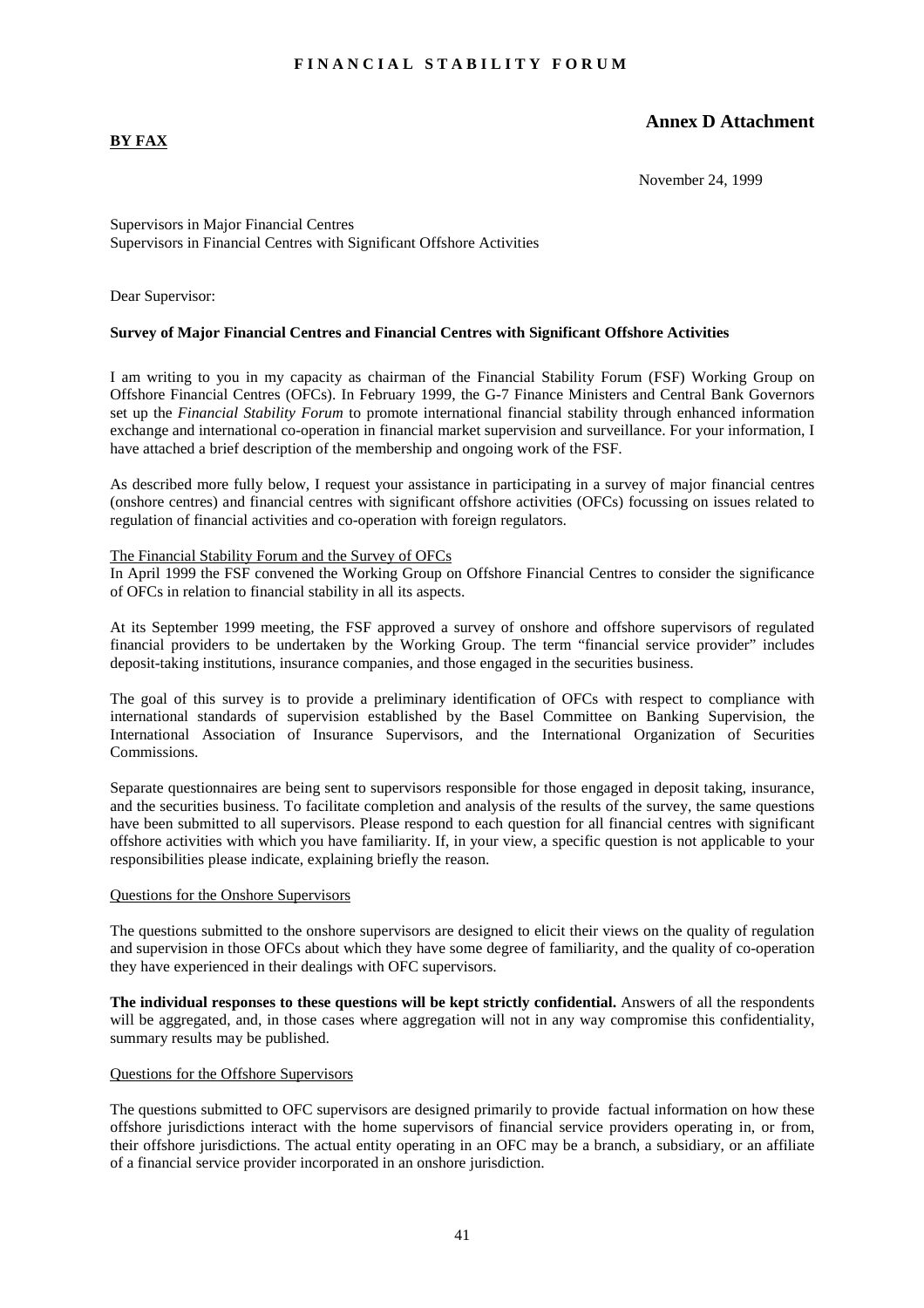**Individual responses to the last question submitted to OFC supervisors, that asking about OFC supervisors' concerns about particular home supervisors, will be kept strictly confidential.** Again, where aggregation of the responses to this question will not compromise this confidentiality, results may be published.

### Who will receive the questionnaire?

Attached is a list of financial centres with significant offshore financial activities being asked to participate in the survey. Because there is no single, widely accepted list of OFCs, we have used a variety of sources to develop the list. These sources include: the membership list of the Offshore Group of Banking Supervisors, the membership list of the Offshore Group of Insurance Supervisors, jurisdictions that have been included in a variety of publications, such as OFC studies by UN staff, studies by IMF staff, academic periodicals and monographs, and business periodicals. If there is a jurisdiction that, in your view, belongs in the list, but is not there, please include this OFC in your responses.

### When should the questionnaire be completed?

**I am asking that you complete the questions for supervisors in major financial centres and in financial centres with significant offshore activities by 22 December 1999. Please respond to the questions for all OFCs with which you have some experience, including those in which financial service providers supervised by you have operations.**

The names of those OFCs that participate in the survey, as well as those who do not, will be published.

Because these questions are only a preliminary step in a longer process, the responses can be based on impressions from your experience and not on formal evaluations. The results will accompany a report to the FSF on OFCs, and will likely be used to support a recommendation that a formal assessment of OFC compliance with international standards of supervision should be undertaken.

I recognise that your time is extremely valuable and your responsibilities numerous. The questionnaire is relatively short however, and the questions direct. I would appreciate your time in responding to the questions as fully as possible, providing examples wherever you think it would be helpful.

If you have any questions about a particular question, or about the survey in general, please contact Dr. Jerry Goldstein, Director of Research at the Office of the Superintendent of Financial Institutions in Canada (telephone: 613-990-8911; fax: 613-993-6782; E-mail: ggoldst@osfi-bsif.gc.ca).

Thank-you very much for your help.

John Palmer Chairman of the FSF Working Group on Offshore Financial Centres Superintendent of Financial Institutions, Canada

Attachments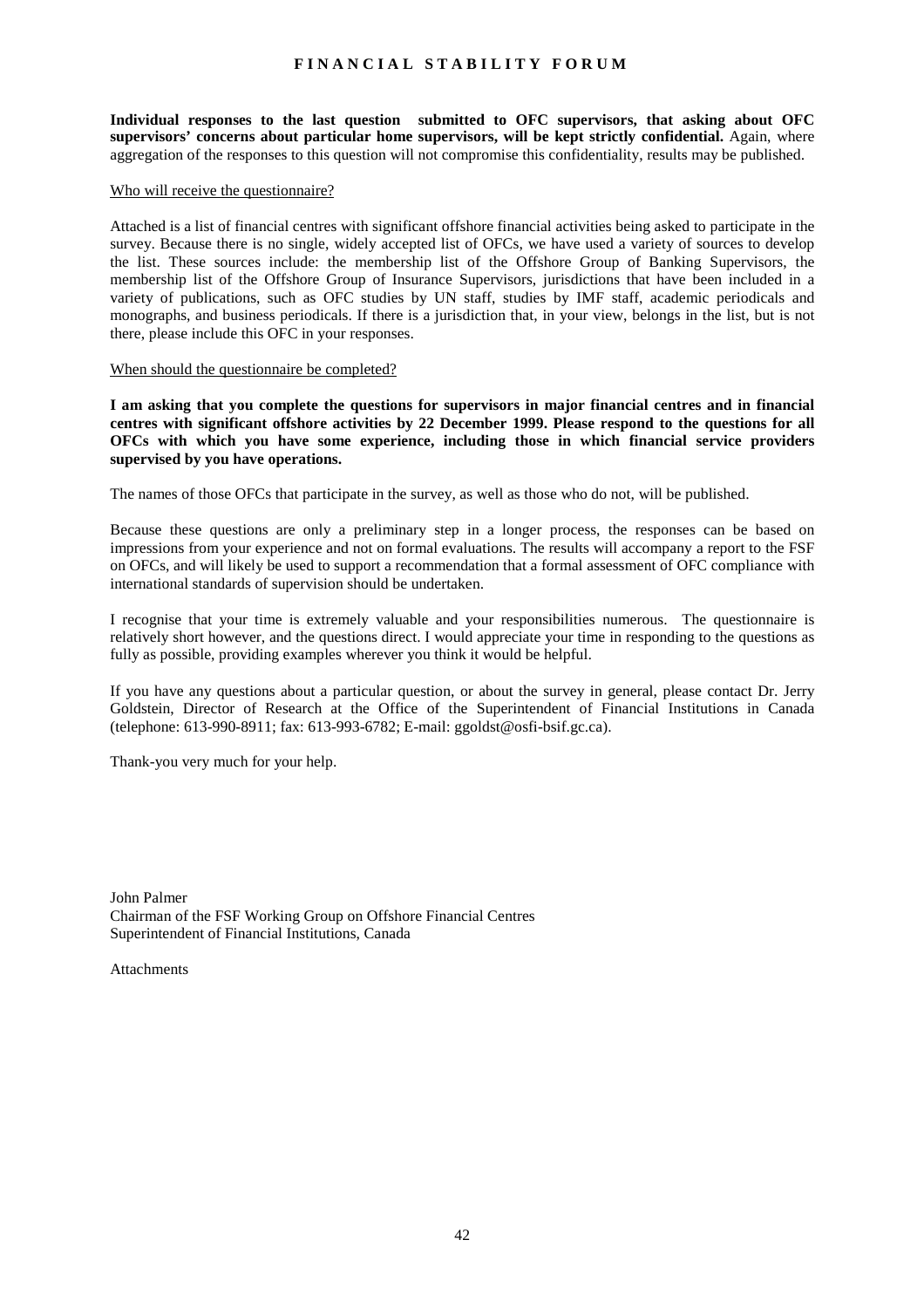### **Questions for Supervisors in Major Financial Centres**

- 1. Are you the home supervisor of any financial service provider (defined as deposit-taking institution, insurance company, or company in the securities business) that has branches, subsidiaries or affiliates in an OFC? On what basis do you decide whether you need information about these OFC operations in order to regulate or supervise the financial service provider on a consolidated/comprehensive basis?
- 2. (a) From which OFCs is information important to your regulation or consolidated/comprehensive supervision of financial service providers?
	- (b) Are there specific OFCs for which information has been important in non-routine regulatory investigations that you have undertaken, including investigations into potential breaches of rules, regulations, and laws? Which OFCs?
- 3. (a) As a host country, are you aware of entities incorporated in OFCs or affiliated with companies incorporated in OFCs that are operating as unregulated financial service providers in your jurisdiction?
	- (b) Would any of these entities be regulated as banks or other deposit-taking institutions, insurance companies, or as businesses in the securities industry if they were incorporated in your jurisdiction?
	- (c) If so, with which OFCs are they linked?
	- (d) Do you know if the entity incorporated in the OFC undertakes financial activities in the OFC or is it simply a "mailbox"?
- 4. (a) Do you have restrictions, rules, requirements, or incentives that affect the ability of financial service providers, for which you are the home supervisor, to establish or operate outside your country?
	- (b) Are there specific OFCs in which the operations of financial service providers for which you are the home supervisor are
		- (i) forbidden, or
		- (ii) restricted in some way?
	- (c) Which OFCs? Please explain why.
	- (d) Do OFCs permit your financial service providers to undertake activities abroad that you do not permit your financial service providers to do at home? Please explain.
- 5. (a) Are there specific OFCs about whose system of regulation/supervision you have developed some degree of familiarity?
	- (b) Could you please rate each of these OFCs with respect to your view of its overall quality of regulation/supervision on a scale of 1 (very poor) to 5 (excellent)?
	- (c) Are there specific OFCs you do not feel that you can rate, but about whose system of regulation/supervision you have concerns? Which OFCs? Please explain why, briefly.
- 6. (a) Have any OFCs denied a request that you have made
	- (i) for routine information to assist with the supervision of a financial service provider for which you are the home supervisor? or
	- (ii) for formal assistance with a non-routine regulatory investigation (including an investigation into potential breaches of rules, regulations, and laws)?
	- (b) Which OFC(s)? On what basis was a denial made?
- 7. (a) Have you had difficulty obtaining information or co-operation in connection with investigations, including investigations of financial misconduct or money laundering, from a regulatory, judicial or civil law enforcement authority? In which jurisdictions?
	- (b) Have you had difficulty obtaining information or co-operation in connection with investigations, including investigations of financial misconduct or money laundering, from a criminal law enforcement authority? In which jurisdictions?
		- (c) Have the difficulties referred to in (a) and (b) arisen as a result of issues related to the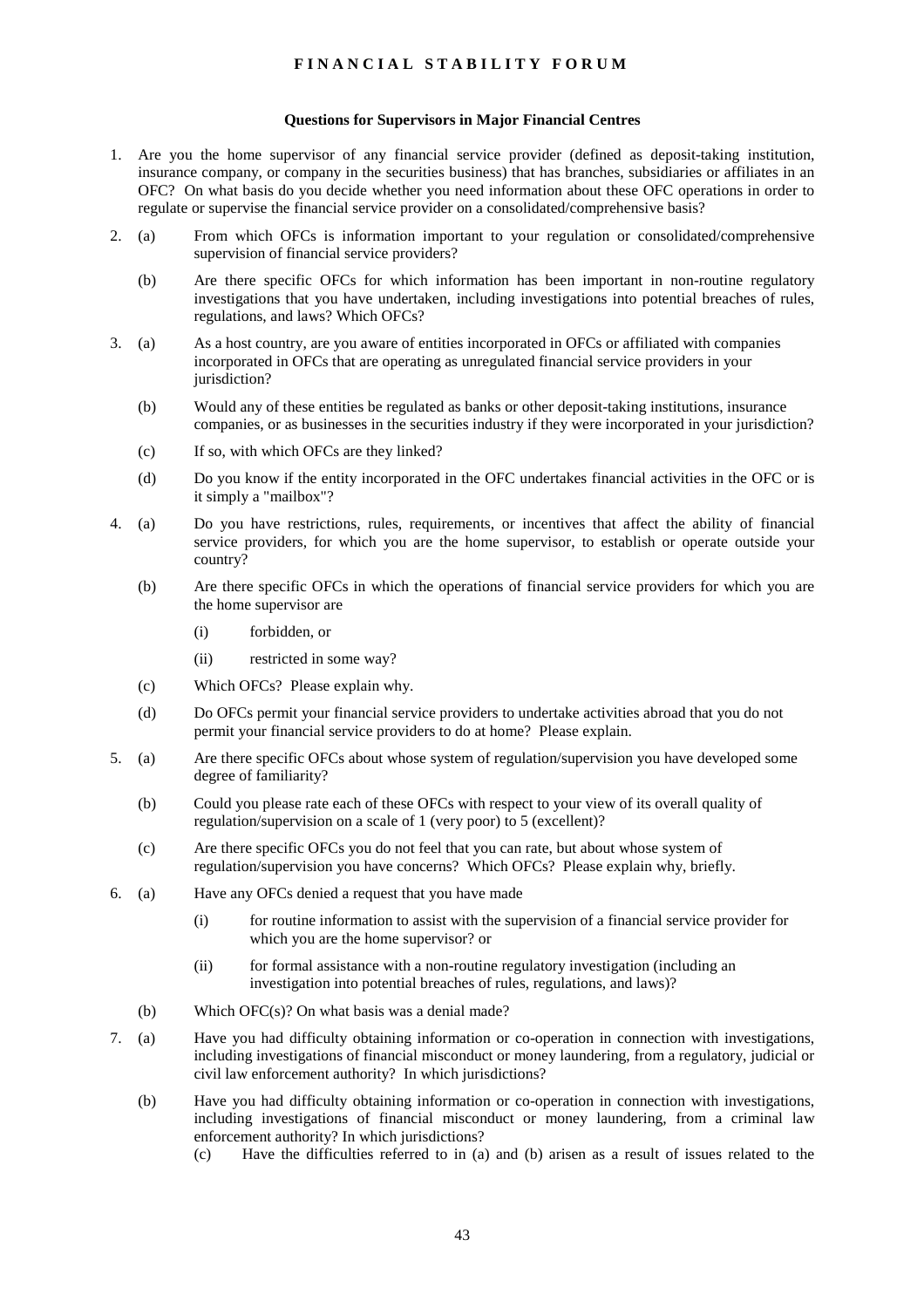transmission of information from a criminal law enforcement authority to a regulatory, judicial or civil law enforcement authority?

- 8. (a) Have you, or your jurisdiction, established a formal or informal procedure (through an MOU or otherwise) for the exchange of information with an OFC to facilitate the supervision of financial service providers for which you are the home supervisor? If so, with which OFCs?
	- (b) Have you, or your jurisdiction, established an formal or informal procedure (through an MOU or otherwise) for the exchange of information to facilitate non-routine regulatory investigations, including investigations into potential breaches of rules, regulations, and laws? If so, with which OFCs?
	- (c) Are you satisfied with the established procedure(s)?
	- (d) Are there any specific shortfalls? If so, please explain.
- 9. (a) Have you requested and received permission to undertake local on-site examinations of OFC entities of financial service providers for which you are the home supervisor? If so, with which OFCs? If you have not received permission, which OFCs have said no?
	- (b) For those who said no, have you negotiated alternative arrangements (e.g. the use of external accountants) which satisfy your requirements? If so, with which OFCs?
- 10. (a) Overall, based on your experience, could you please rate each OFC, identified above, with respect to its degree of co-operation in exchange of information on a scale of 1 (very poor) to 5 (excellent)? Please explain briefly the reasons for the rating.
	- (b) Are there specific OFCs that you do not feel you can rate, but about whose level of co-operation you have concerns? Which OFCs? Please explain why briefly.

### **Questions for Supervisors in Financial Centres with Significant Offshore Activities**

 (These questions are based on principles developed by the Basel Committee on Banking Supervision, the International Association of Insurance Supervisors, and the International Organization of Securities Commissions.)

### *Please answer the following questions based on your existing legislative, regulatory, and supervisory regime. If changes are underway or proposed, please indicate briefly the nature of the changes and the timetable. If you are the supervisor for more than one industry, please answer for each separately.*

- 1. (a) Do you, or does another government agency, license entities engaged in
	- (i) banking (and deposit-taking),
	- (ii) insurance, and<br>(iii) the securities b
	- the securities business?

How many entities are there in each of these classifications? Can you provide an estimate of the magnitude of the business?

- (b) Are the activities of entities that are licensed to engage in
	- (i) banking,
	- (ii) insurance, and<br>(iii) the securities h
	- the securities business clearly defined?
- (c) Do you supervise the activities of entities licensed to engage in
	- (i) banking,
	- (ii) insurance, and
	- (iii) the securities business?

How many entities do you supervise in each of these classifications?

- 2. In your review of a request by a foreign financial service provider to establish a local entity, is prior consideration given to:
	- (a) the track record of the applicant?
	- (b) obtaining prior consent (or a statement of "no objection") from the home supervisor?
	- (c) quality of home supervision?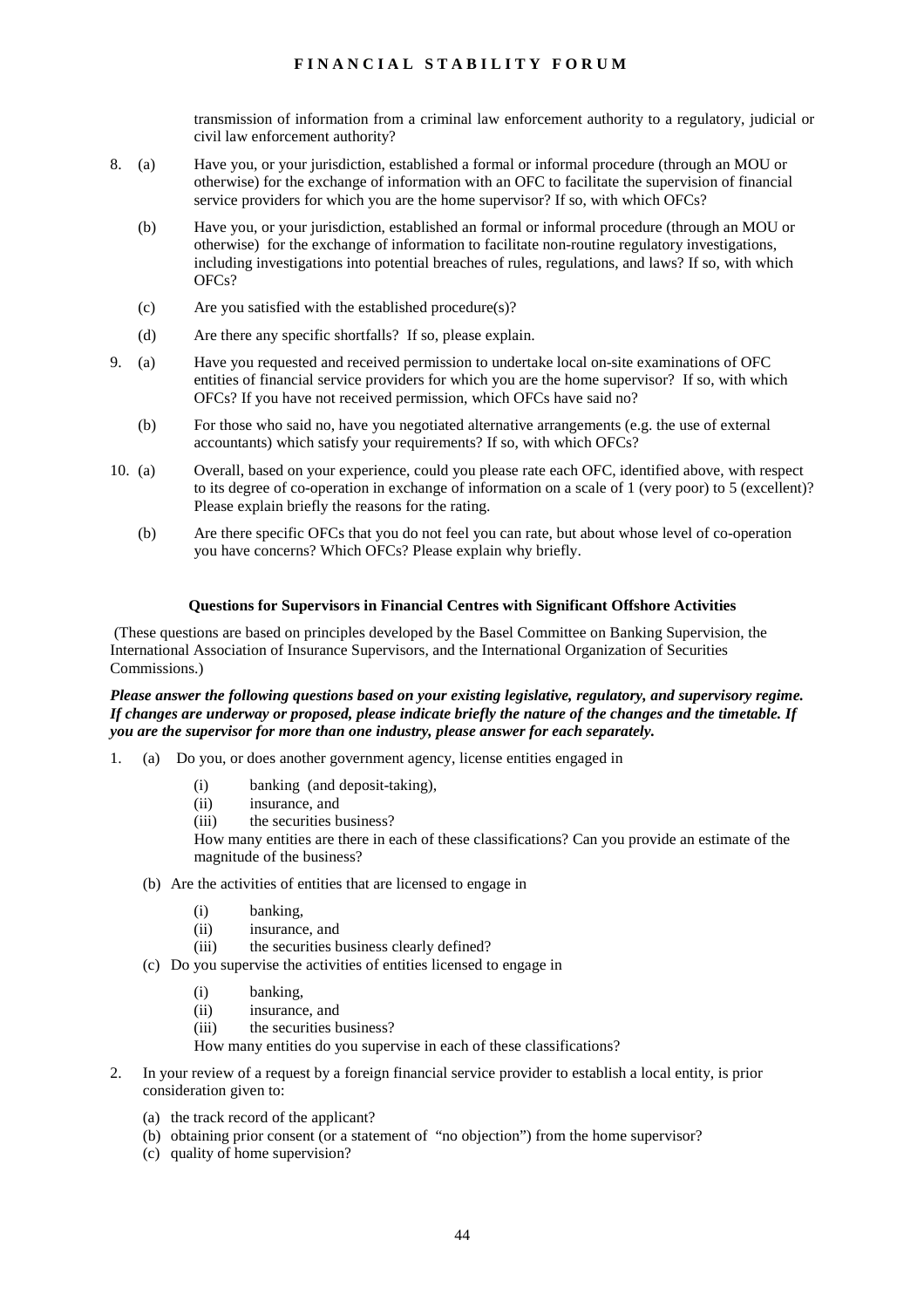- 3. Do you, as the host supervisor, check for compliance with prudential regulations and other legal requirements through:
	- (a) off-site work (review and analysis of the financial condition of individual financial service providers using prudential reports, statistical returns and other appropriate information)? If yes, please provide an indication of how many of your staff are involved.
	- (b) on-site work (conducted either by own staff or through the work of external auditors)? If yes, please provide an indication of how many of your staff are involved?
	- (c) how many of your staff in total are involved in financial regulation and supervision?
- 4. Do you, as the host supervisor, have the legal right of full access to all financial service provider records, including third party records, for the furtherance of supervisory work?

Do you also have similar access to the board, senior management and staff, when required?

- 5. Do you, as the host supervisor, allow the authority of the home supervisor to supervise activities of locally incorporated entities of financial service providers for which the home supervisor has the overall responsibility for supervision?
- 6. Are local entities of foreign financial service providers subject to prudential, inspection, and regulatory reporting requirements that are similar to those required of your domestic financial service providers?
- 7. Can you, as the host supervisor, share with home country supervisors information about the local operations of foreign financial service providers as long as confidentiality is protected?
- 8. (a) Do you have the ability to co-operate and share information (including the provision of confidential information) with foreign regulatory, judicial, and civil law enforcement authorities?
	- (b) Do you, or does your jurisdiction, have the ability to co-operate and share information (including the provision of confidential information) with foreign criminal law authorities?
- 9 (a) Do you have in place defined measures to combat money laundering? If yes, does this include:
	- (i) "know your customer" principles adopted by financial institutions?
	- (ii) record-keeping for at least five years?
	- (iv) mandatory suspicious transaction reporting?
	- (b) Have you, or your jurisdiction, been reviewed as part of a mutual evaluation by the FATF or a FATFstyle regional body?
- 10. Are home country supervisors given on-site access, by you, to local offices of entities for which the home supervisor has the responsibility for supervision? Please explain.
- 11. Do you, as the host country supervisor, advise home country supervisors on a timely basis of any material remedial action you plan to take regarding the operations of a local entity of a foreign service provider?
- 12. Do you, as a host supervisor, have concerns with a particular home supervisor? If so, which one(s)? Please explain separating regulatory/supervisory issues from law enforcement issues.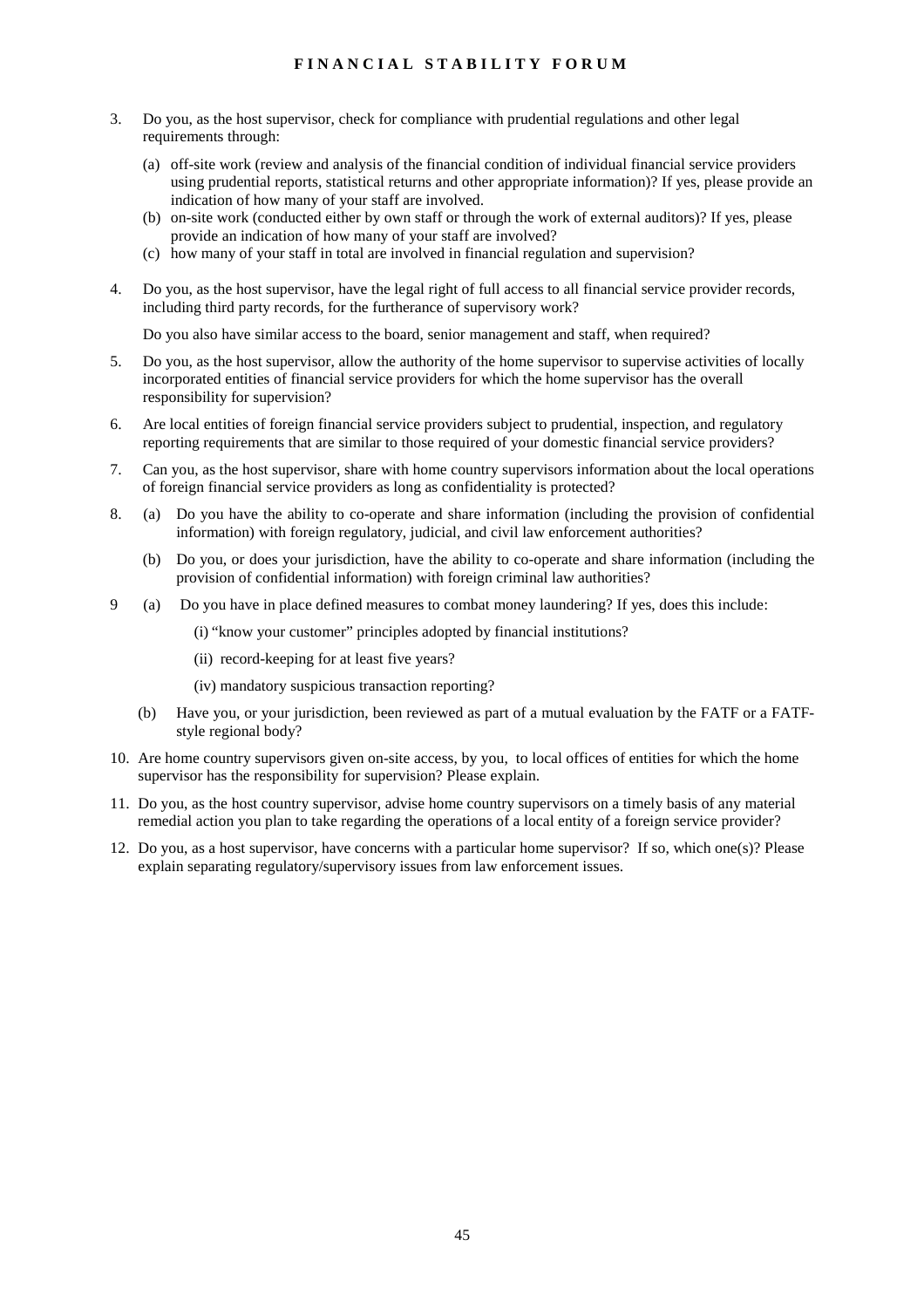# **Annex E**

# **Summary of Results of Survey on OFCs**

- 1. All onshore jurisdictions with extensive dealings with OFCs, as well as most OFCs with a significant volume of offshore financial activity, responded to the questions. In addition, most respondents appeared to be candid in their responses to the questions. As stated by the Chairman of the Working Group in the cover letter to OFC supervisors, the names of those OFCs that participated in the survey, as well as those who did not, would be published (see paragraph 29 and Table 1 in the main report).
- 2. Some OFCs are highly regarded. However, many respondents from onshore jurisdictions expressed serious concerns about the quality of supervision in, and the degree of cooperation offered by some offshore jurisdictions. Further, the responses to the questions by the offshore supervisors revealed a number of jurisdictions in which a relatively small number of professional staff at the supervisory agency is responsible for the surveillance of a relatively large number of financial service providers. In addition, in a number of cases, on-site inspection of financial service providers is either not exercised at all, or is not done in a timely fashion.
- 3. The results of our survey strongly suggest that an assessment process be developed to obtain more detailed information on OFCs' implementation of international standards. The assessments would aim at evaluating the quality of supervision and degree of cooperation and OFCs could conveniently be classified into three groups.
	- The **first group** would be jurisdictions generally viewed as co-operative jurisdictions with a high quality of supervision, which largely adhere to international standards.
	- The **second group** of OFCs would be jurisdictions generally seen as having procedures for supervision and co-operation in place, but where actual performance falls below international standards, and there is substantial room for improvement.
	- A **third group** of OFCs would be jurisdictions generally seen as having a low quality of supervision, and/or being non-co-operative with onshore supervisors, and with little or no attempt being made to adhere to international standards.
- 4. Within the second and third groups there may not be uniformity of law and practice. For example, some OFCs may be in the third group because they have deliberately chosen to be poorly supervised and not to co-operate with onshore supervisors in order to attract dubious business. Other OFCs may be in the third group because they do not have the expertise to supervise their offshore financial sector properly.
- 5. The precise reasons for placing an OFC in a particular category would be important in determining responses to address the shortcoming identified in the assessments. The assessment will also need to distinguish between the quality of supervision in the different financial sectors within the same jurisdiction.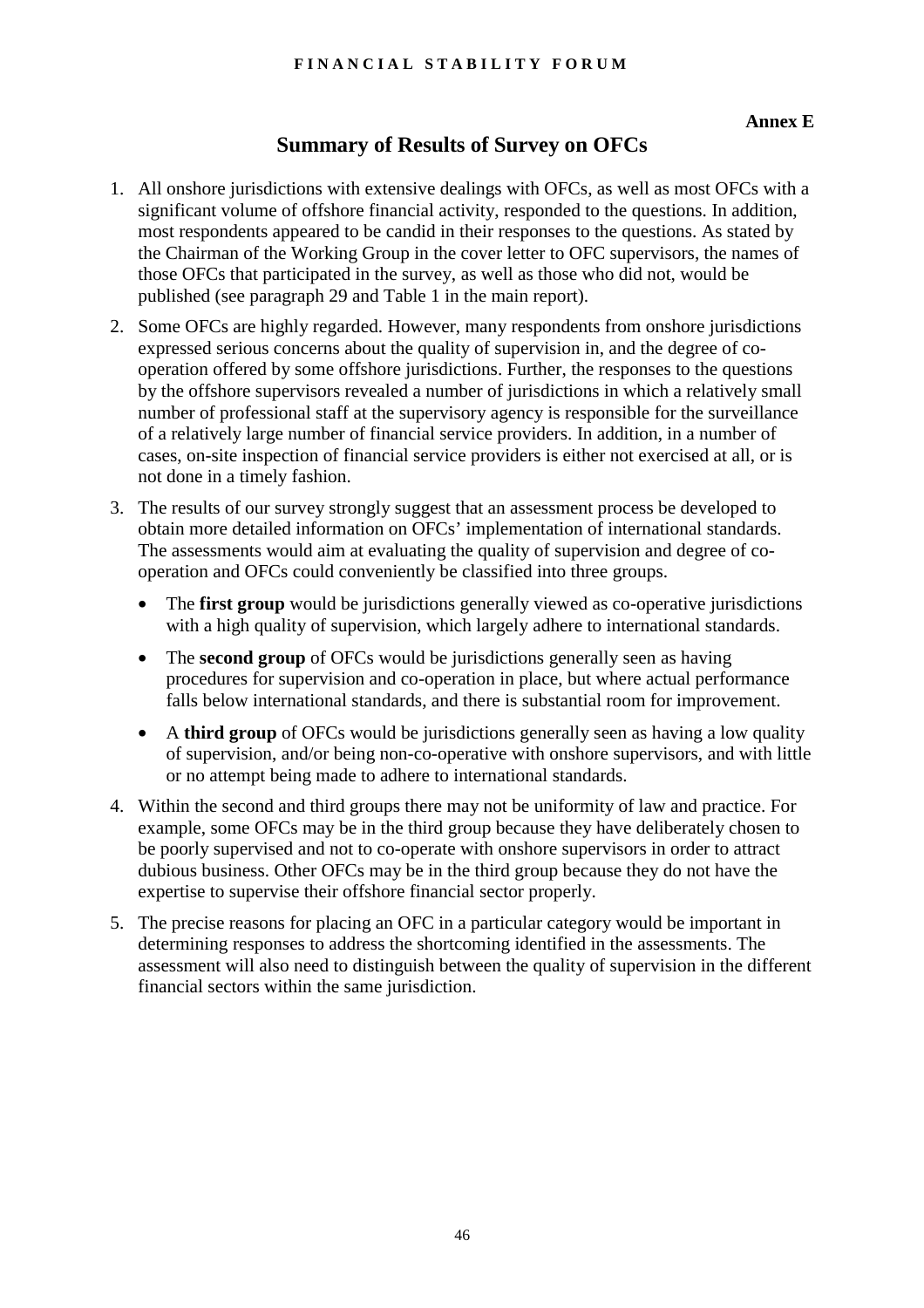Annex F **Annex F**

# Progress in Developing and Assessing Observance of Standards<sup>3132</sup> **Progress in Developing and Assessing Observance of Standards**31 32 International Standards: **International Standards:**

| Area                                                  | responsible<br>Agency (s)                                    | <b>Standards, Principles, Good</b><br>Practices                                 | <b>Status</b>                                                                                                                | <b>Next Steps</b>                                                                                                                                             |
|-------------------------------------------------------|--------------------------------------------------------------|---------------------------------------------------------------------------------|------------------------------------------------------------------------------------------------------------------------------|---------------------------------------------------------------------------------------------------------------------------------------------------------------|
| Financial Policies<br>Transparency of<br>Monetary and | МF                                                           | Transparency in Monetary and<br>Code of Good Practices on<br>Financial Policies | Board (July 1999) and endorsed by the<br><b>IMF</b> Interim Committee (September<br>Code approved by IMF Executive<br>1999). | consultation with national authorities,<br>other international organisations and<br>Document on examples of good<br>practice being developed in<br>groupings. |
| Supervision<br>Banking                                | <b>Basel Committee</b><br>on Banking<br>Supervision<br>BCBS) | Basel Core Principles (1997)                                                    | Initial self-assessments completed by<br>124 jurisdictions (October 1998).                                                   | Jurisdictions shortly to be invited to<br>re-assess their observance with the<br>Core Principles based on the<br>Methodology.                                 |
|                                                       |                                                              |                                                                                 | Set of harmonised and detailed criteria<br>Methodology) issued in October 1999.<br>for assessing the Core Principles (the    | BCBS workshop scheduled for May<br>Methodology in light of ongoing<br>2000 to review Core Principles<br>field-testing.                                        |

<sup>31</sup> A Compendium of Standards relevant to the stability of the financial system is available on the FSF web site (www.fsforum.org).<br><sup>32</sup> The quality of underlying accounting and auditing practices are also important. 31 A Compendium of Standards relevant to the stability of the financial system is available on the FSF web site (*www.fsforum.org*).

 $32$  The quality of underlying accounting and auditing practices are also important.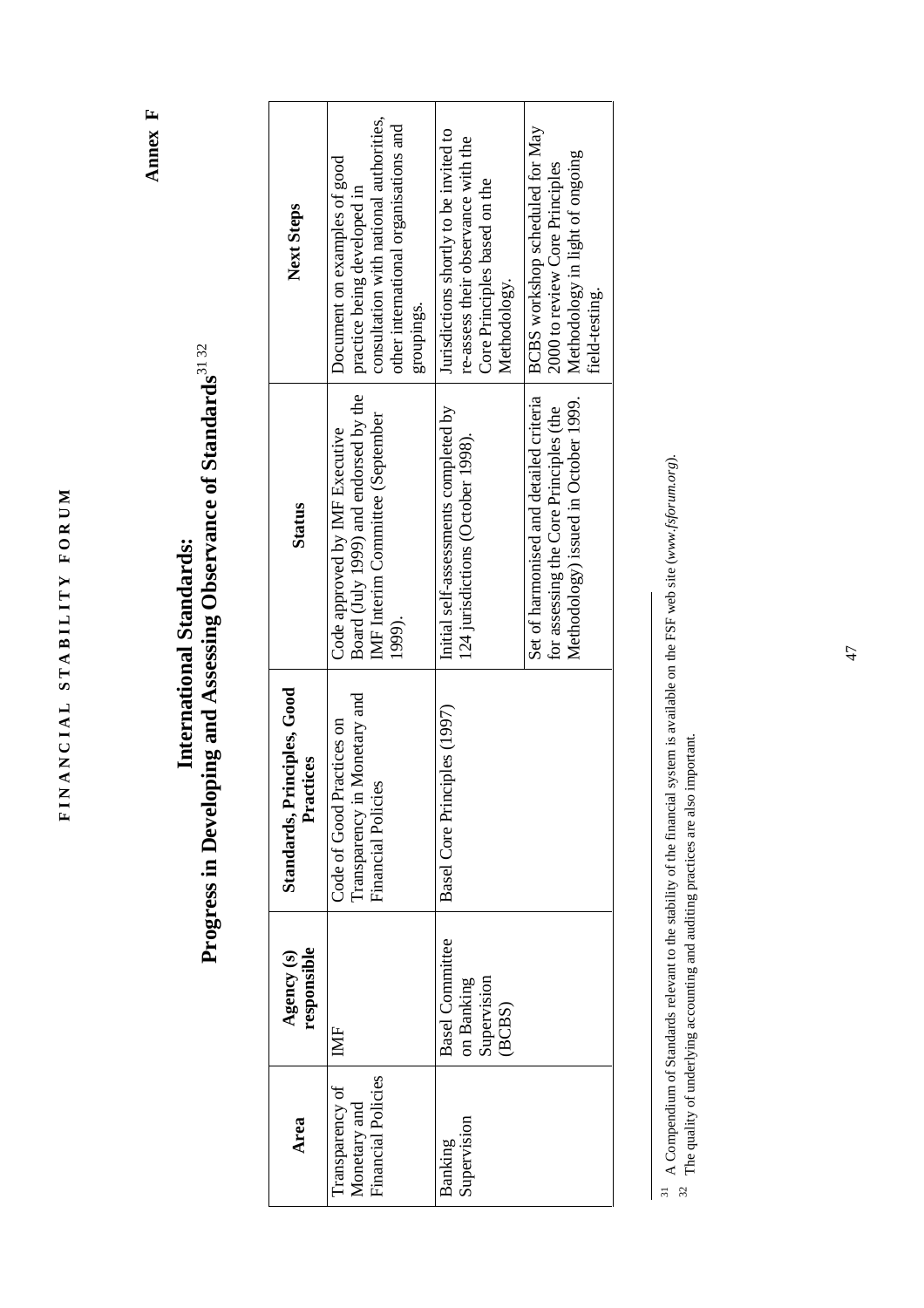| Area                          | responsible<br>Agency (s)                              | Principles, Good<br>Practices<br>Standards,               | <b>Status</b>                                                                                                                                                                                                                                                                                                                                                                                                                                                                               | <b>Next Steps</b>                                                                                                                                              |
|-------------------------------|--------------------------------------------------------|-----------------------------------------------------------|---------------------------------------------------------------------------------------------------------------------------------------------------------------------------------------------------------------------------------------------------------------------------------------------------------------------------------------------------------------------------------------------------------------------------------------------------------------------------------------------|----------------------------------------------------------------------------------------------------------------------------------------------------------------|
| Supervision contd.<br>Banking |                                                        |                                                           | the Methodology are being conducted by<br>mixed teams from the IMF, World Bank<br>implementation of Core Principles using<br>Independent assessment of jurisdictions'<br>and regional supervisory groups.                                                                                                                                                                                                                                                                                   |                                                                                                                                                                |
|                               |                                                        | The Supervision of Cross-border<br>Banking (October 1996) | BCBS Working Group on Cross-Border<br>specific issues encountered in members'<br>recommendations. In addition, a survey<br>of BCBS members was undertaken on<br>survey on implementation of the 1996<br>Banking has reviewed results of 1998<br>cross-border supervision efforts.                                                                                                                                                                                                           | border Working Party (made up<br>whether further initiatives are<br>BCBS reconvened the Cross-<br>representatives) to consider<br>of BCBS and OGBS<br>required |
|                               | Offshore Group of<br><b>Bank Supervisors</b><br>(OGBS) |                                                           | development and assessment of progress<br>assessment checklist. New applicants to<br>in implementing the Recommendations<br>from the BCBS' 1996 paper on<br>the OGBS are required to adhere to the<br>checklist as a condition of membership<br>supervision of Cross-border Banking.<br>The OGBS has developed an on-site<br>Members of the OGBS have been<br>in the OGBS. Their adherence is<br>actively involved with the Basel<br>Committee, including in the<br>independently assessed. |                                                                                                                                                                |

FINANCIAL STABILITY FORUM **FINANCIAL STABILITY FORUM**

48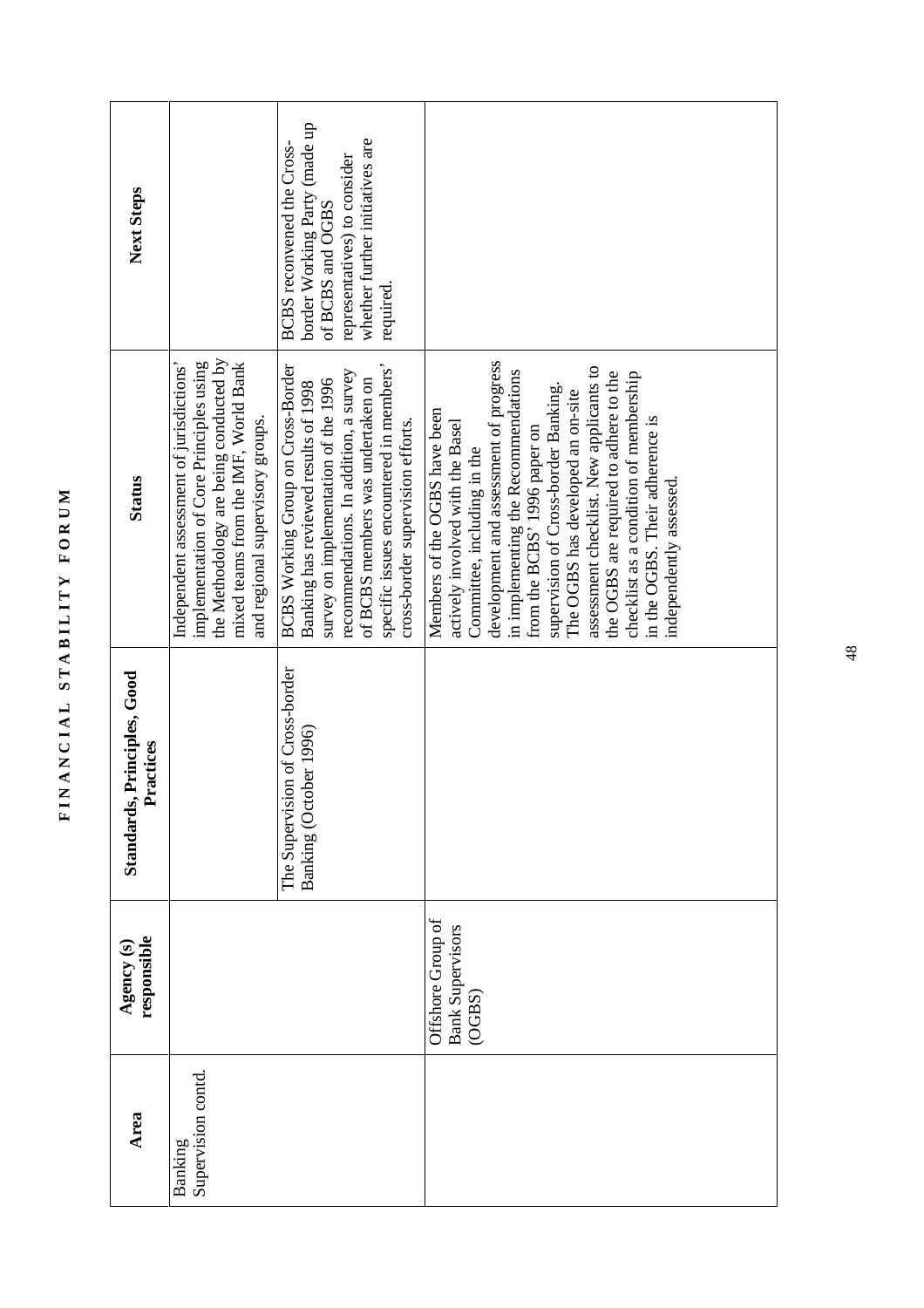| <b>Next Steps</b>                        | programs for assessing countries'<br>IOSCO members, with IFI input,<br>adherence with the remainder of<br>are currently developing highly<br>conducting self-assessments of<br>Continue working with IFIs to<br>intermediaries and collective<br>the Principles (dealing with<br>secondary markets, market<br>detailed methodologies for<br>use the Principles in their<br>investment schemes).<br>financial systems.                                                                                                                                                               |                                                                                                                                                                                                              |
|------------------------------------------|-------------------------------------------------------------------------------------------------------------------------------------------------------------------------------------------------------------------------------------------------------------------------------------------------------------------------------------------------------------------------------------------------------------------------------------------------------------------------------------------------------------------------------------------------------------------------------------|--------------------------------------------------------------------------------------------------------------------------------------------------------------------------------------------------------------|
| <b>Status</b>                            | sections of the principles: the 'role of the<br>The IMF, World Bank and other IFIs are<br>conducted self-evaluations regarding co-<br>Principles overall and, on a more highly<br>regarding their adherence with two key<br>currently completing self-assessments<br>The self-assessment methodologies<br>regulator' and 'issuers of securities'.<br>concerning their adherence with the<br>have been developed with IFI input.<br>using the Principles in assessment<br>operation. IOSCO members are<br>detailed level, self-assessments<br>IOSCO members have already<br>programs | Key aspects of this resolution have been<br>further developed in the Objectives and<br>Principles of Securities Regulation<br>(1998).                                                                        |
| Standards, Principles, Good<br>Practices | Securities Regulation (September<br>Objectives and Principles of<br>1998)                                                                                                                                                                                                                                                                                                                                                                                                                                                                                                           | Futures Law (1997)<br>Enforcement Powers<br>Record Keeping, Collection of<br>Improve The Enforcement of<br>and Mutual Co-operation To<br>Principles for<br>Resolution on<br>Securities and<br>Information, I |
| responsible<br>Agency (s)                | Organisation of<br>Commissions<br>International<br>Securities<br>(IOSCO)                                                                                                                                                                                                                                                                                                                                                                                                                                                                                                            |                                                                                                                                                                                                              |
| Area                                     | <b>Securities Market</b><br>Regulation                                                                                                                                                                                                                                                                                                                                                                                                                                                                                                                                              |                                                                                                                                                                                                              |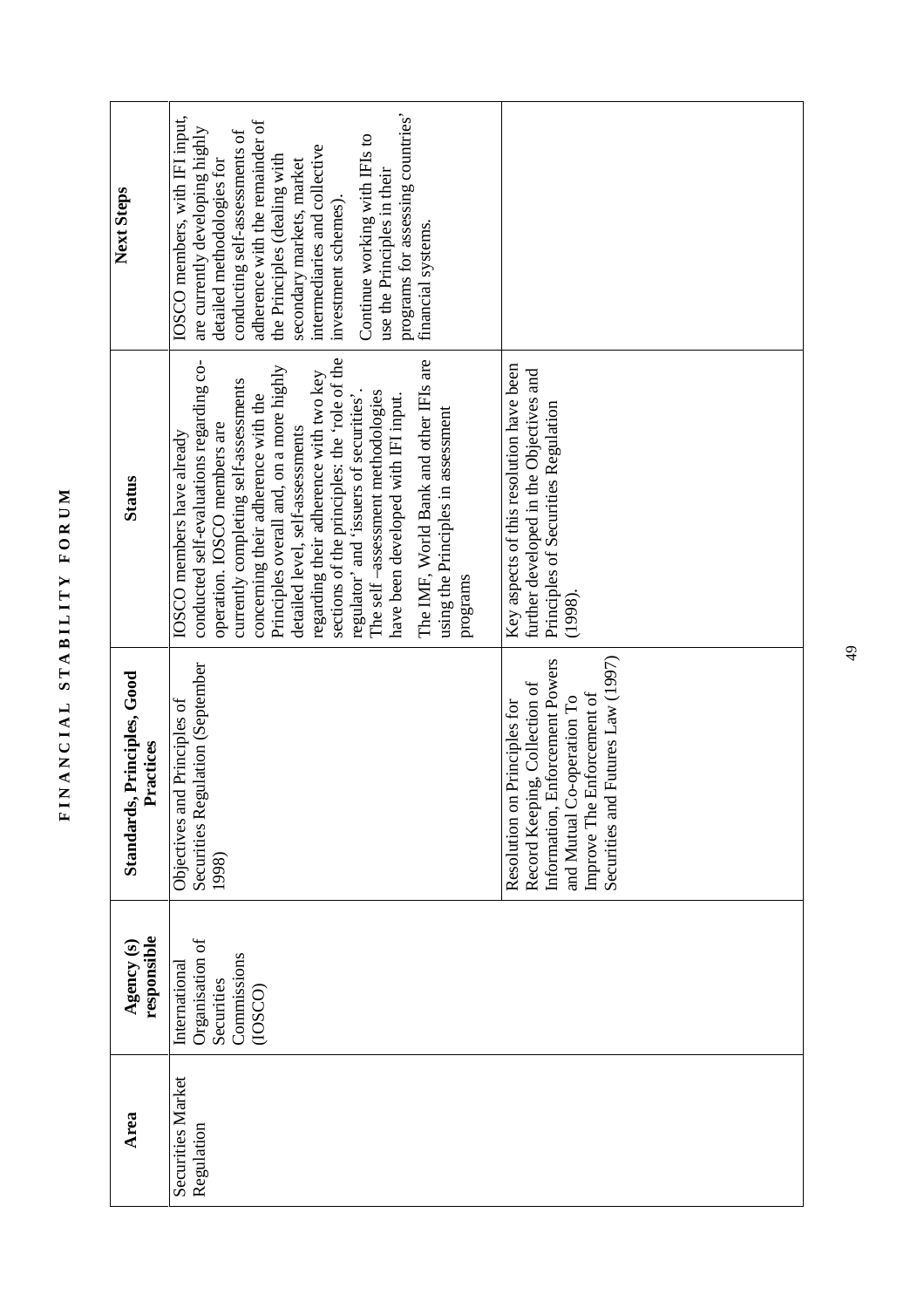| í                             |  |
|-------------------------------|--|
|                               |  |
| i<br>冫                        |  |
| ≃                             |  |
| ¢<br>)                        |  |
| Þ<br>H                        |  |
|                               |  |
| ř<br>4                        |  |
|                               |  |
| E<br>٠                        |  |
| ŀ<br>í                        |  |
| 1<br>ł                        |  |
| k<br>í                        |  |
| $\overline{\mathbf{a}}$       |  |
| ⋖                             |  |
|                               |  |
| E<br>$\overline{\phantom{0}}$ |  |
| ζ<br>ב                        |  |
|                               |  |
| ٦                             |  |
|                               |  |
|                               |  |
| ζ<br>)                        |  |
|                               |  |
| i                             |  |
| হ                             |  |
|                               |  |
|                               |  |
| I                             |  |
| Ŀ<br>ł                        |  |

| <b>Next Steps</b>                           | requirements and assessments,<br>Work on detailed standards to<br>continue (e.g. solvency<br>reinsurance, electronic<br>commerce).                                                                           | IAIS principles and standards, for<br>Methodology will form the basis<br>for a renewed comprehensive<br>self-assessment as well as by<br>assessment of observance of<br>third parties, e.g. IMF. |                                                                                                                                          |
|---------------------------------------------|--------------------------------------------------------------------------------------------------------------------------------------------------------------------------------------------------------------|--------------------------------------------------------------------------------------------------------------------------------------------------------------------------------------------------|------------------------------------------------------------------------------------------------------------------------------------------|
| <b>Status</b>                               | Additional detailed standards have been<br>conducted by IAIS members in 1998.<br>Self-assessments of the Principles<br>inspection; derivatives; and asset<br>developed for licensing; on-site<br>management. | Principles Methodology established in<br>Taskforce on IAIS Supervisory<br>1999.                                                                                                                  | Groups and their Cross-Border Business<br>Principles applicable to Supervision of<br>International Insurers and Insurance<br>Operations. |
| Principles, Good<br>Practices<br>Standards, | Insurance Supervisory Principles<br>(1997)                                                                                                                                                                   |                                                                                                                                                                                                  | Insurance Concordat (1997,<br>revised in 1999)                                                                                           |
| responsible<br>Agency (s)                   | Supervisors (IAIS)<br>Association of<br>International<br>Insurance                                                                                                                                           |                                                                                                                                                                                                  |                                                                                                                                          |
| Area                                        | Supervision<br>Insurance                                                                                                                                                                                     |                                                                                                                                                                                                  |                                                                                                                                          |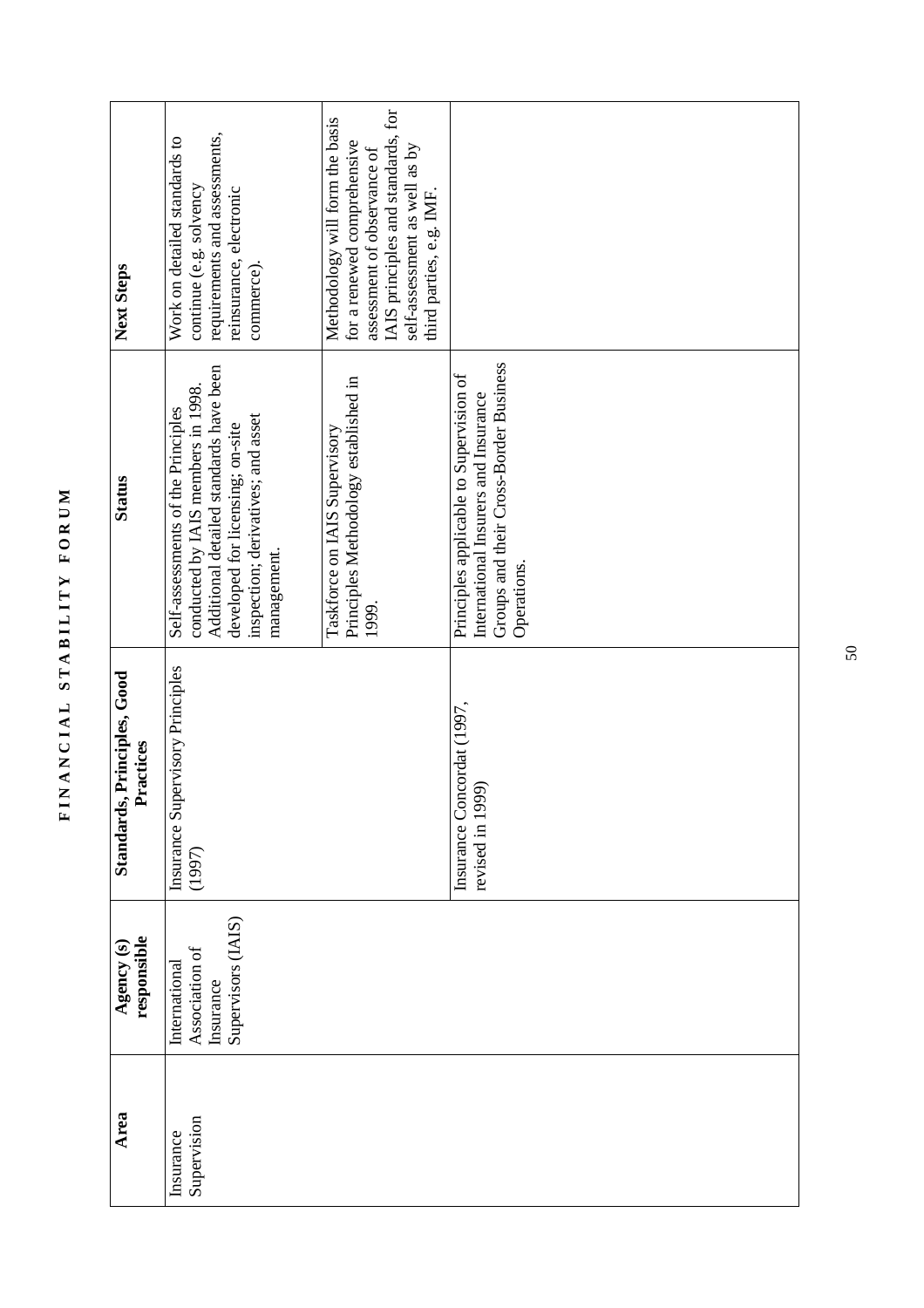| i<br>C              |
|---------------------|
|                     |
| ≃                   |
| ¢<br>)              |
| Þ<br>٦              |
|                     |
| ≻                   |
| E<br>t              |
| 1                   |
| F                   |
| l<br>י<br>ו         |
| Í                   |
| $\mathbf{r}$        |
| ⋖                   |
| E<br>۰              |
| $\overline{C}$<br>ב |
|                     |
| ٦<br>f,             |
| I                   |
| F                   |
| ζ<br>ℷ              |
|                     |
| Ž<br>ł              |
| ◀                   |
|                     |
| ים<br>י<br>ł        |
| 匞                   |
|                     |

| Area                            | responsible<br>Agency (s)                            | Standards, Principles,<br><b>Good Practices</b>                                                                                                                                                                   | <b>Status</b>                                                                                                                                                                                                                                                       | <b>Next Steps</b>                                                                                                                                      |
|---------------------------------|------------------------------------------------------|-------------------------------------------------------------------------------------------------------------------------------------------------------------------------------------------------------------------|---------------------------------------------------------------------------------------------------------------------------------------------------------------------------------------------------------------------------------------------------------------------|--------------------------------------------------------------------------------------------------------------------------------------------------------|
| Supervision contd.<br>Insurance | Supervisors (OGIS)<br>Offshore Group of<br>Insurance | evaluation<br>personal lines business<br>Recommendations:<br><i>Principles:</i><br>fit and proper $\epsilon$                                                                                                      | effective enforcement, and adequate<br>regulators for prudential regulation,<br>exchange of information with other<br>acceptable legislation that permits<br>Membership in OGIS requires                                                                            | guidelines (on-site inspection;<br>regulation of insurance on the<br>More detailed evaluation<br>procedure and additional<br>loans to related parties; |
|                                 |                                                      | reserves for property and casualty<br>Guidelines: quality of assets and<br>insurers; and implementation of<br>capital adequacy; standards for<br>reinsurance security; technical<br>"fit and proper" statement of | resources, as well as a clear commitment<br>Recommendations. All OGIS members<br>are IAIS members and completed IAIS<br>indicating substantially compliant.<br>self-assessments questionnaire,<br>to implement the FATF                                             | internet; prevention of money<br>insurers) are being prepared.<br>companies; cease and desist<br>orders and winding up of<br>laundering in insurance   |
|                                 |                                                      | principles                                                                                                                                                                                                        | Self-assessments undertaken annually<br>(every 3 years in more detail) with<br>respect to compliance with OGIS<br>membership criteria.                                                                                                                              | standard setter for non-members<br>membership of OGIS as the<br>Initiative to establish<br>is being launched.                                          |
|                                 |                                                      |                                                                                                                                                                                                                   | amending insurance legislation. Another<br>difficulties encountered in the exchange<br>1997 to observer status due to delays in<br>member has been demoted because of<br>Under OGIS' evaluation process, one<br>member (Anguilla) was demoted in<br>of information. |                                                                                                                                                        |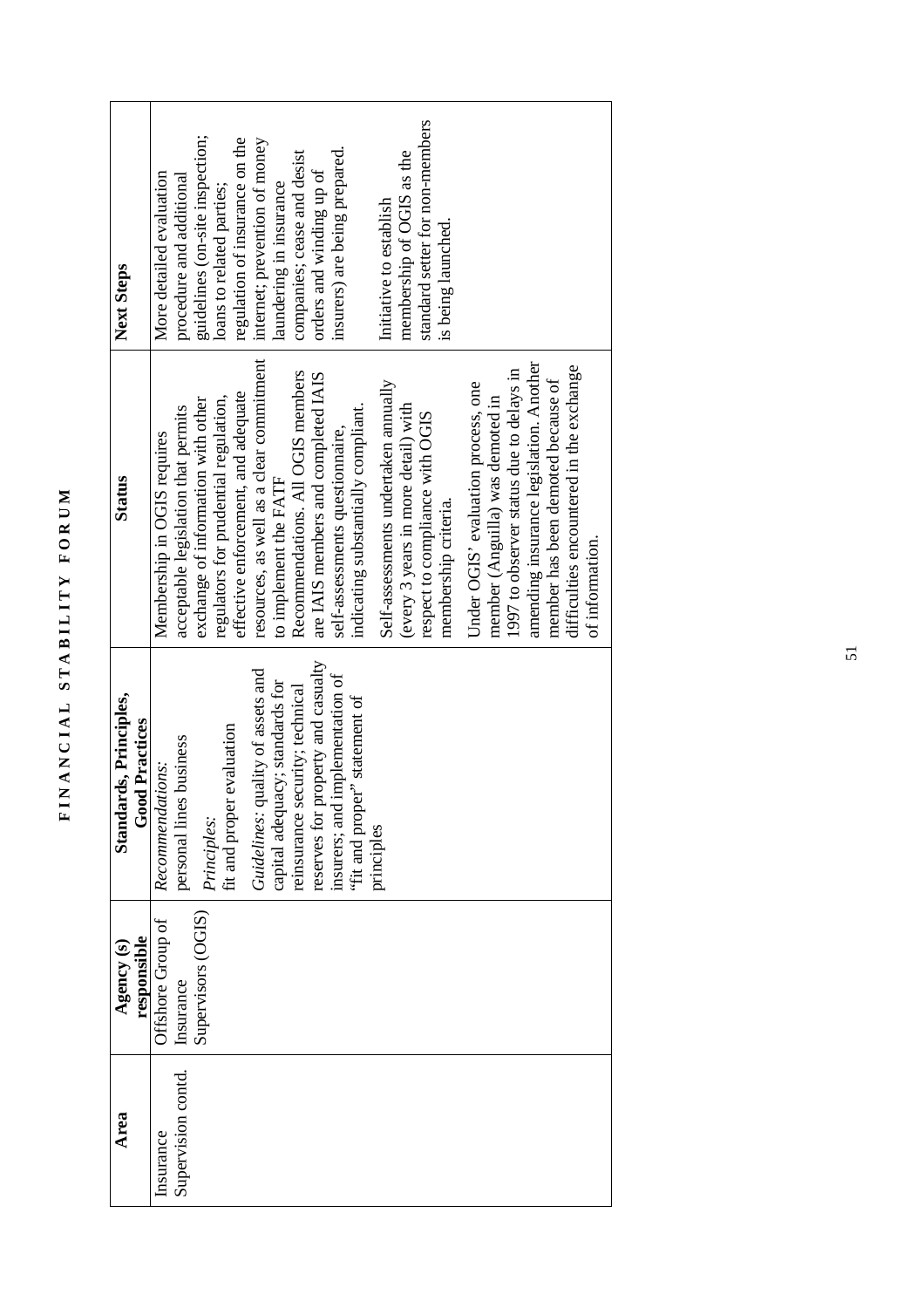| Next Steps                                      | second half of the year. Using the<br>half of 2000. They bring together<br>corporate governance reforms in<br>meetings will be held in the first<br>The Round Tables for Asia and<br>American Round Table will be<br>private sector leaders. A Latin<br>launched in April 2000, while<br>OECD Principles as a starting<br>Russia were launched in 1999<br>policy makers, regulators and<br>Eurasia are envisaged for the<br>Round Tables for Africa and<br>point, the Round Tables will<br>and their second round of<br>produce white papers on<br>the regions. | Report on tax havens expected by<br>member economies is scheduled<br>meeting with more than 30 non-<br>Spring 2000. A high-level<br>for June 2000.                                                                                                                                                                                                                                                                                    |                           |
|-------------------------------------------------|-----------------------------------------------------------------------------------------------------------------------------------------------------------------------------------------------------------------------------------------------------------------------------------------------------------------------------------------------------------------------------------------------------------------------------------------------------------------------------------------------------------------------------------------------------------------|---------------------------------------------------------------------------------------------------------------------------------------------------------------------------------------------------------------------------------------------------------------------------------------------------------------------------------------------------------------------------------------------------------------------------------------|---------------------------|
| <b>Status</b>                                   | dialogue. It is structured around a Global<br>between OECD and World Bank for the<br>promotion of a sustained, global policy<br>Co-operation framework established<br>Forum and several regional Round<br>Tables.                                                                                                                                                                                                                                                                                                                                               | Ministers in 1998. Forum on harmful tax<br>Harmful Tax Competition: An Emerging<br>also establishing a framework for long-<br>examining $47$ jurisdictions that may be<br>certain jurisdictions as tax havens and<br>The Forum is charged with providing<br>OECD Ministers a report identifying<br>jurisdictions. The Forum is currently<br>term dialogue with co-operative<br>Global Issue adopted by OECD<br>practices established. | classified as tax havens. |
| Standards, Principles,<br><b>Good Practices</b> | Corporate Governance (May<br><b>OECD</b> Principles of<br>1999)                                                                                                                                                                                                                                                                                                                                                                                                                                                                                                 | Preferential Tax Regimes<br>vith Harmful<br><b>OECD</b> Guidelines for<br>Dealing w<br>(1998).                                                                                                                                                                                                                                                                                                                                        |                           |
| Agency (s) responsible                          | Organisation for Economic<br>Oevelopment (OECD),<br>Co-operation and<br>World Bank                                                                                                                                                                                                                                                                                                                                                                                                                                                                              | OECD, Forum on Harmful<br>Tax Practices                                                                                                                                                                                                                                                                                                                                                                                               |                           |
| Area                                            | Governance<br>Corporate                                                                                                                                                                                                                                                                                                                                                                                                                                                                                                                                         | Taxation                                                                                                                                                                                                                                                                                                                                                                                                                              |                           |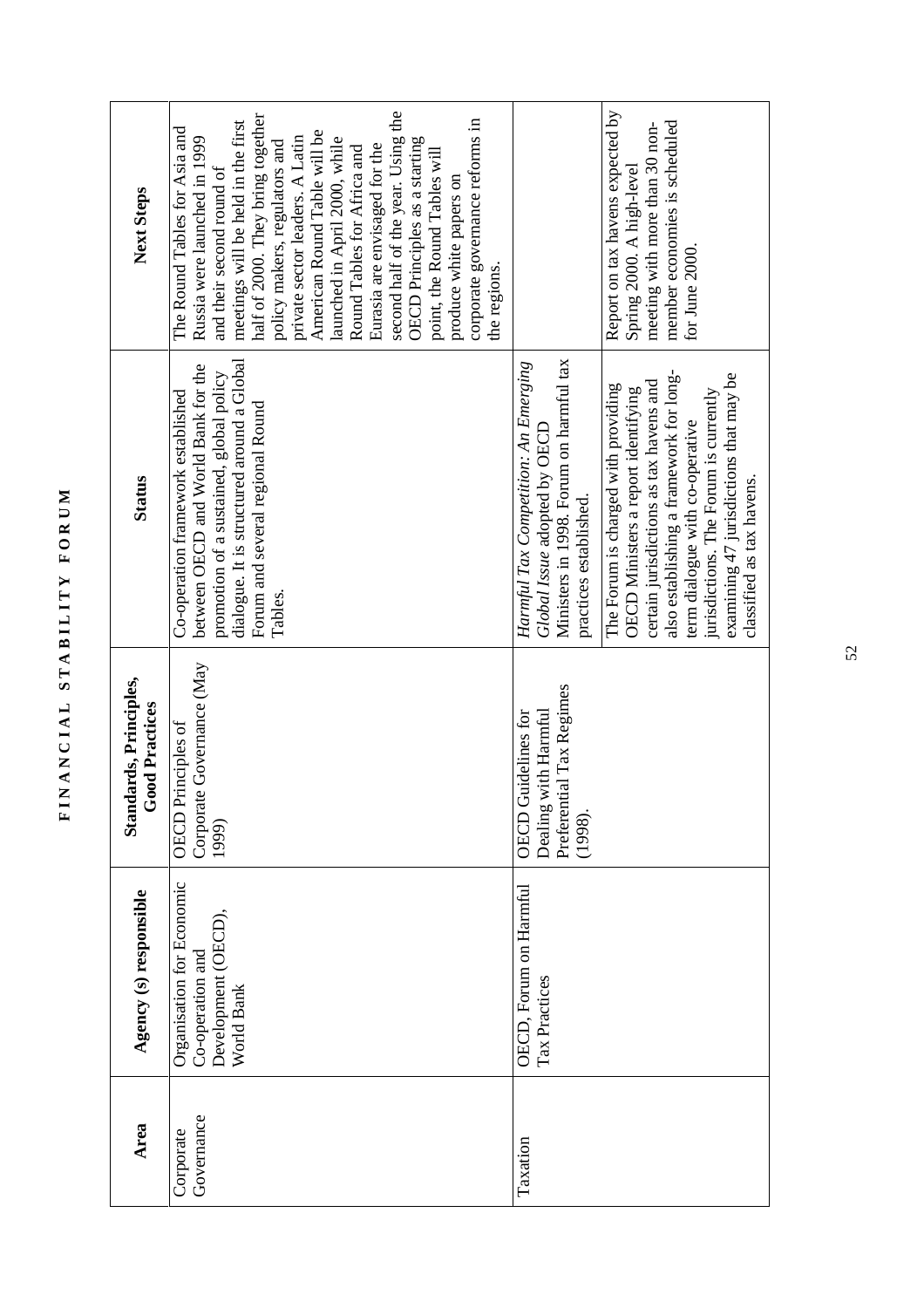| Area                | Agency (s) responsible                                                                                                                                                                                                                                            | Standards, Principles,<br><b>Good Practices</b> | <b>Status</b>                                                                                                                                                                                                                                                                                                                                        | <b>Next Steps</b>                                                                                 |
|---------------------|-------------------------------------------------------------------------------------------------------------------------------------------------------------------------------------------------------------------------------------------------------------------|-------------------------------------------------|------------------------------------------------------------------------------------------------------------------------------------------------------------------------------------------------------------------------------------------------------------------------------------------------------------------------------------------------------|---------------------------------------------------------------------------------------------------|
| Taxation contd.     | OECD, Committee on<br><b>Fiscal Affairs</b>                                                                                                                                                                                                                       |                                                 | The OECD Committee on Fiscal Affairs<br>has undertaken a project to identify best<br>of open financial markets. It includes an<br>tax policies impacting on the operation<br>implementation and administration of<br>and worst practices in the design,<br>examination of both onshore and<br>offshore tax regimes.                                  | Results to be discussed in Spring<br>2000.                                                        |
| Laundering<br>Money | experts on the evaluation of<br>Caribbean Financial Action<br>Financial Action Task<br>Force (FATF); FATF-style<br>Task Force(CFATF)) and<br>the Council of Europe<br>anti-money laundering<br>measures (PC-R-EV)<br>Select Committee of<br>regional bodies (e.g. | Recommendations<br>FATF 40                      | periodic mutual evaluations. Each FATF<br>The CFATF and Council of Europe PC-<br>R-EV should have completed their first<br>member has undergone two rounds of<br>Recommendations; members undergo<br>regular self-assessment exercises and<br>round of mutual evaluations by end-<br>Monitor compliance with FATF 40<br>mutual evaluations.<br>2000. | evaluations of FATF members<br>will start at the beginning of<br>A third round of mutual<br>2001. |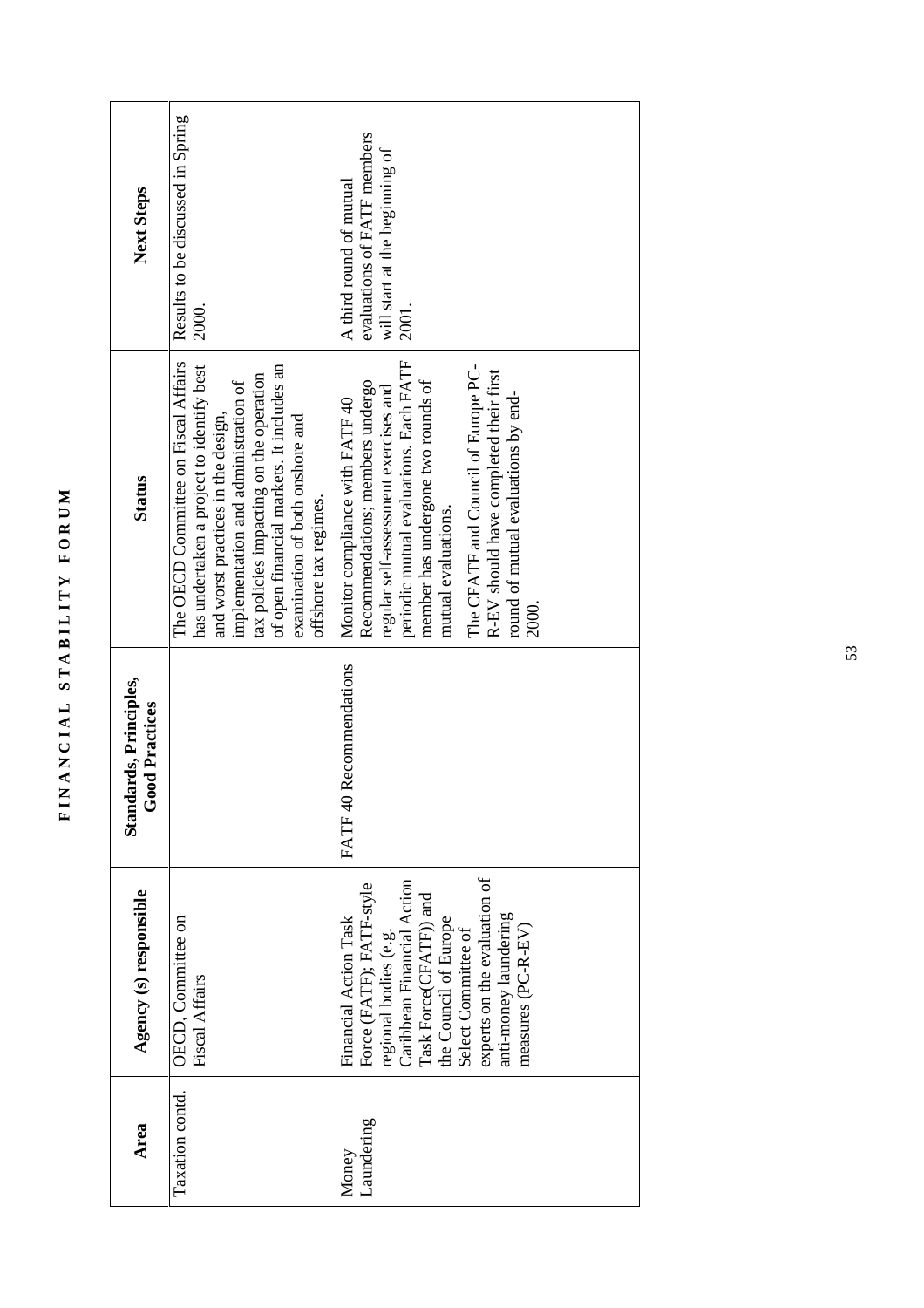| <b>Next Steps</b>                               | which meet these criteria, with a view to listing<br>non-co-operative jurisdictions (June 2000) and<br>FATF has begun to identify the jurisdictions,<br>persuading them to change their detrimental<br>rules and practices.                                                                                                                                                                                                                                        | developed. An informal advisory group has met<br>mentoring. A plenary session with a wide range<br>enhancement of transparency and the adoption<br>of OFC participants is scheduled to take place<br>The UN Offshore Forum (UNOF) is being<br>of international standards of best practice<br>through training, technical assistance and<br>twice. The program would aim at the<br>at the end of March 2000. |
|-------------------------------------------------|--------------------------------------------------------------------------------------------------------------------------------------------------------------------------------------------------------------------------------------------------------------------------------------------------------------------------------------------------------------------------------------------------------------------------------------------------------------------|-------------------------------------------------------------------------------------------------------------------------------------------------------------------------------------------------------------------------------------------------------------------------------------------------------------------------------------------------------------------------------------------------------------|
| <b>Status</b>                                   | membership. Clear criteria for defining<br>FATF ad hoc group discussing in more<br>measures to protect economies against<br>territories have been adopted. The ad<br>hoc group also agreed on the <i>process</i><br>depth the steps to be taken regarding<br>non co-operative jurisdictions, both<br>for identifying those countries or<br>territories as well as on counter-<br>non-co-operative countries or<br>inside and outside the FATF<br>money laundering. | established to achieve a consensus on<br>The UN Offshore Initiative has been<br>transparency and the quality of anti-<br>money laundering measures in all<br>best practices to increase industry<br>OFC <sub>s</sub> .                                                                                                                                                                                      |
| Standards, Principles,<br><b>Good Practices</b> | FATF Report on Non-co-<br>operative Countries and<br>Territories (14 February<br>2000.                                                                                                                                                                                                                                                                                                                                                                             |                                                                                                                                                                                                                                                                                                                                                                                                             |
| responsible<br>Agency (s)                       |                                                                                                                                                                                                                                                                                                                                                                                                                                                                    | Crime Prevention<br>Office for Drug<br>United Nations<br>(UNODCCP)<br>Control and                                                                                                                                                                                                                                                                                                                           |
| Area                                            | Laundering<br>Money<br>contd.                                                                                                                                                                                                                                                                                                                                                                                                                                      |                                                                                                                                                                                                                                                                                                                                                                                                             |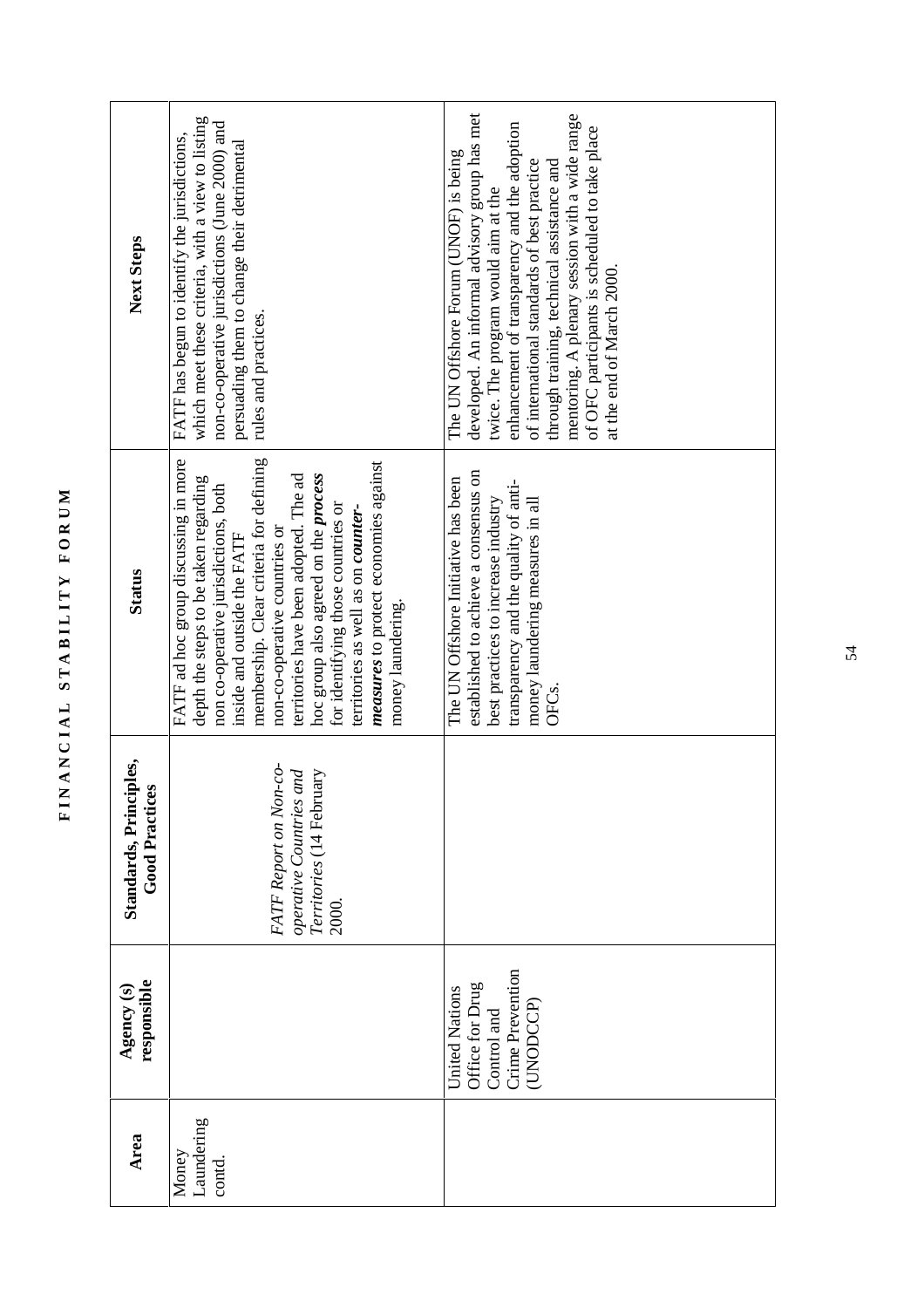| <b>Next Steps</b>                               | themselves to ensuring that their own countries<br>incorporate these Principles and to disseminate<br>G-7 Finance Ministers have committed<br>them widely.                                                                                                                                                                                                     | their members to encourage broader acceptance.<br>Progress in implementing the Key Principles is<br>The Principles have been sent to international<br>expected to be reviewed in 2 to 3 years time.<br>FATF, IAIS, IMF, Interpol, IOSCO, OECD,<br>organisations such as the Basel Committee,<br>and the World Bank for distribution among |
|-------------------------------------------------|----------------------------------------------------------------------------------------------------------------------------------------------------------------------------------------------------------------------------------------------------------------------------------------------------------------------------------------------------------------|-------------------------------------------------------------------------------------------------------------------------------------------------------------------------------------------------------------------------------------------------------------------------------------------------------------------------------------------|
| <b>Status</b>                                   | Agreed by G-7 Finance Ministers with<br>the international bodies of supervisory<br>authorities, and by the Joint Forum on<br>endorsed by the Asia-Europe Finance<br>Ministers (Frankfurt, January 1999),<br>the aim of seeing them adopted as a<br>Financial Conglomerates (February<br>subsequently been specifically<br>global standard. They have<br>1999). | are intended to serve as a guideline not<br>a review by G-7 countries of their laws<br>These principles were established after<br>exchange between financial regulators<br>and practices concerning information<br>and law enforcement agencies. They<br>only for G-7 countries, but by all<br>countries.                                 |
| Standards, Principles,<br><b>Good Practices</b> | Key Principles (G-7, May<br>Ten<br>Information Sharing:<br>1998).                                                                                                                                                                                                                                                                                              | Crime<br>or the<br>International Co-operation<br>and Regulatory Abuse<br>Regarding Financial<br>Ten Key Principles 1<br>Improvement of<br>$(G-7, 1999)$                                                                                                                                                                                   |
| responsible<br>Agency (s)                       | Group of 7                                                                                                                                                                                                                                                                                                                                                     | Group of 7                                                                                                                                                                                                                                                                                                                                |
| Area                                            | Information<br>Sharing and<br>Disclosure                                                                                                                                                                                                                                                                                                                       |                                                                                                                                                                                                                                                                                                                                           |

| ı<br>4              |
|---------------------|
| ı<br>$\mathfrak{c}$ |
|                     |
| ≃                   |
| ¢<br>١              |
| Þ<br>$\blacksquare$ |
|                     |
| Þ<br>Ħ              |
| l<br>1              |
| ŀ<br>í              |
| I<br>ŀ              |
| ŀ<br>Í              |
| ≏                   |
| 1<br>∢              |
| ⊨                   |
| $\bar{c}$<br>b      |
|                     |
| 1<br>J              |
|                     |
| J.<br>1             |
| ₹<br>)              |
|                     |
|                     |
| ◀                   |
| i<br>ł.             |
| ŀ<br>۰              |
| ⋤                   |
|                     |

55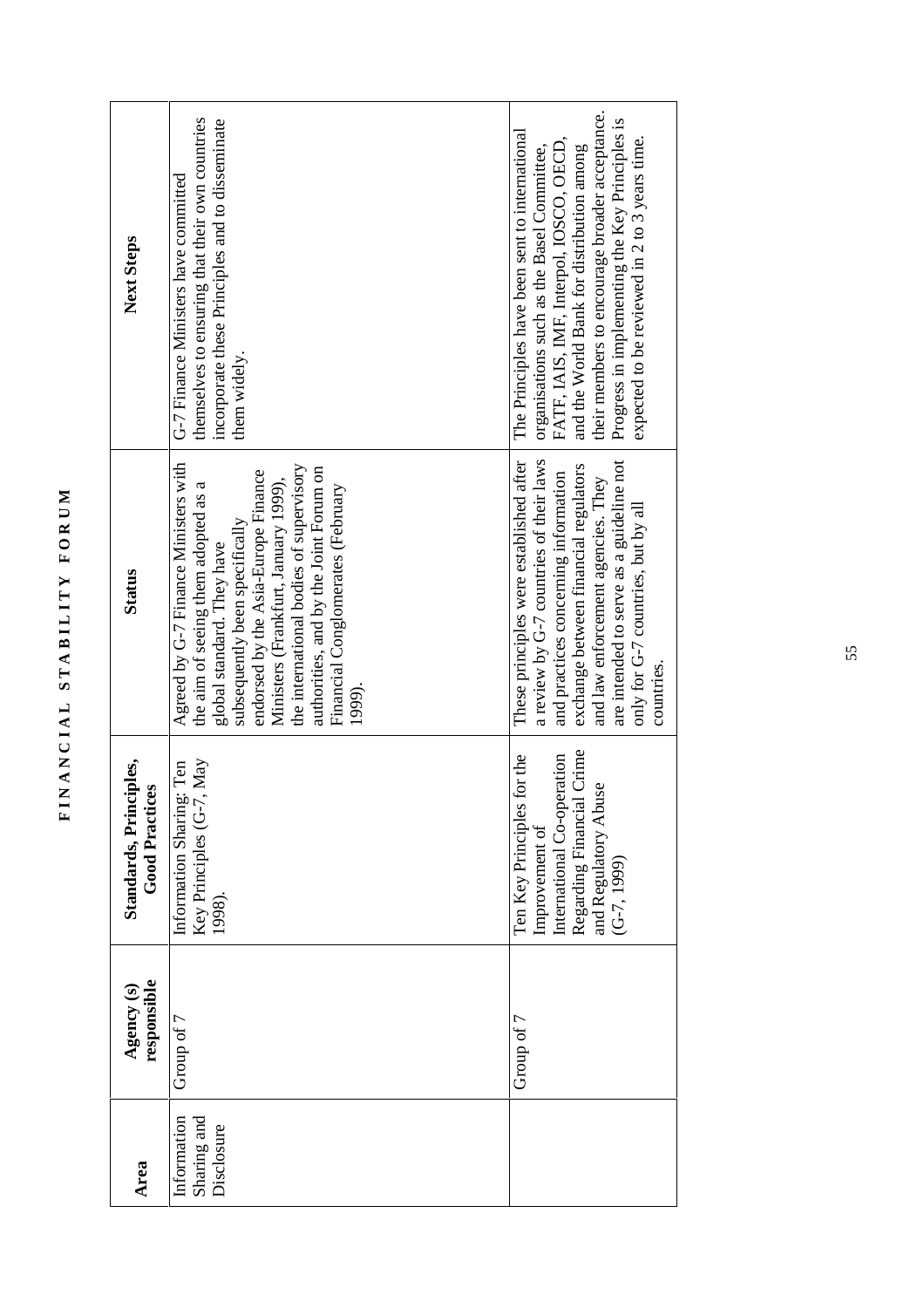| Area                                               | responsible<br>Agency (s) | ples,<br><b>Good Practices</b><br>Standards, Princi                                     | <b>Status</b>                                                                                                                                                                                                                                                                                                                                                                   | <b>Next Steps</b>                                                                                                                                                             |
|----------------------------------------------------|---------------------------|-----------------------------------------------------------------------------------------|---------------------------------------------------------------------------------------------------------------------------------------------------------------------------------------------------------------------------------------------------------------------------------------------------------------------------------------------------------------------------------|-------------------------------------------------------------------------------------------------------------------------------------------------------------------------------|
| Information<br>sharing and<br>Disclosure<br>contd. | Joint Forum               | Information Sharing (February<br>Principles for Supervisory<br>1999)                    | supervisors involved in the oversight<br>A framework methodology has been<br>supervisory information sharing, to<br>residing in financial conglomerates<br>information sharing arrangements,<br>guiding principles with respect to<br>of regulated financial institutions<br>The Principles aim at providing<br>build on and enhance existing<br>particularly cross-sectorally. | review implementation on an ongoing basis and<br>work towards developing best practices to give<br>The Joint Forum has tentatively proposed to<br>effect to these principles. |
|                                                    |                           |                                                                                         | conglomerates and better identify the<br>possible opaque structures that could<br>developed to examine the structure<br>impair effective supervision.<br>and operations of financial                                                                                                                                                                                            |                                                                                                                                                                               |
| Bribery and<br>Corruption                          | <b>OECD</b>               | ğρ<br>Bribery of Foreign Public<br>Convention on Combatin<br>Officials in International | associated with offshore centres that<br>OECD Working Group on Bribery<br>has identified certain practices                                                                                                                                                                                                                                                                      | recommendations to prevent the use of OFCs in<br>"grand" bribery and corruption transactions by<br>The Working Group is considering                                           |
|                                                    |                           | 999)<br>Business Transactions (1                                                        | transactions and/or act as obstacles to<br>investigations and prosecutions (e.g.<br>facilitate bribery and corruption<br>lack of adequate regulation,<br>successful anti-corruption                                                                                                                                                                                             | improving standards of transparency in three<br>main areas: financial rules and regulations,<br>company law, and mutual legal assistance.                                     |
|                                                    |                           | <b>OECD</b> Anti-Bribery<br>Recommendations                                             | requirements and the use of bank<br>secrecy to decline mutual legal<br>inadequate company law<br>assistance).                                                                                                                                                                                                                                                                   |                                                                                                                                                                               |

56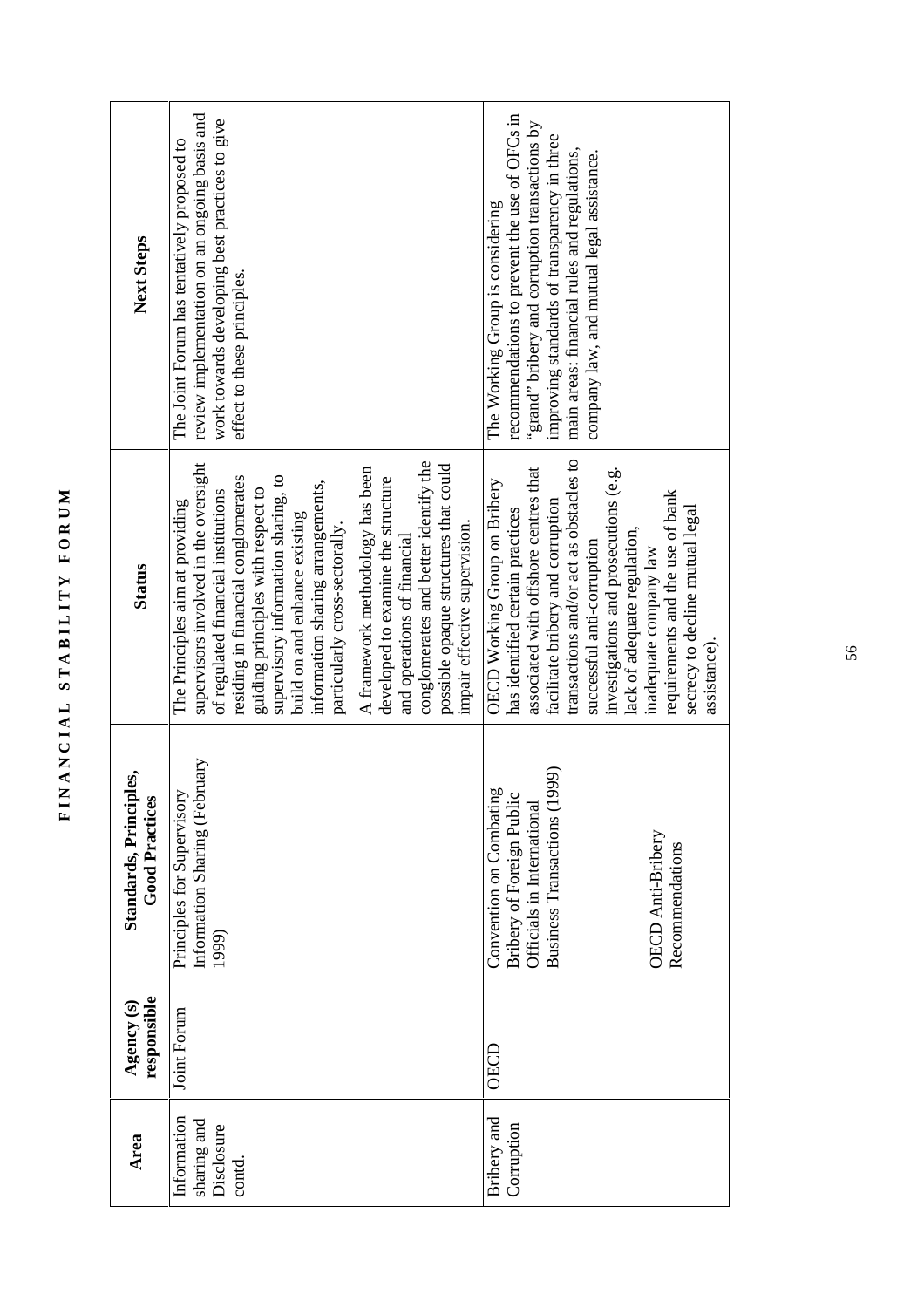# **Annex G**

# **Estimate of Assessment Resource Requirements**

A very preliminary estimate of resource requirements has been made, based on the assumptions set out below. They should be considered as illustrative only.

# **Key Assumptions**

- 1. In the first three years of the program, 25 OFCs will undertake both an assisted selfassessment (stage 2) and an outside assessment (stage 4). In addition, another 10 will undertake a stage 2 assessment only. The assumed three-year pattern of assessments is: stage 1 @ 10/10/15; stage 4 @ 5/10/10.
- 2. A stage 2 (assisted self-assessments) will require the following resources:
	- 80% will require one outside expert;
	- 20% will require two experts;
	- Each expert will be required to work, on average, for 4 weeks;
	- 60% of experts will be paid; 40% will be seconded from other agencies, with their salary costs absorbed by their home agency.
- 3. A stage 4 (outside assessment) will require the following:
	- 50% will require two outside experts;
	- 30% will require three experts;
	- 20% will require four experts;
	- Each expert will be required to work, on average, for 5 weeks;
	- 80% of experts will be paid; 20% will be seconded from other agencies, with their salary costs absorbed by their home agency.
- 4. Salary and other costs will be as follows:
	- Paid experts will receive on average \$5,000 per week
	- Living expenses incurred by all experts will average \$2500 per week;
	- Travel expenses for all experts will average \$4000 per assignment;
	- Administration costs will be \$500,000 per year.

# **Estimated Resource Requirements**

Based on the above assumptions;

- A stage 2 (assisted self-assessment) will incur salary, travel and living expenses, on average, of about \$31,000 per assessment.
- The equivalent average cost for a stage 4 (outside assessment) will be \$117,000.
- The estimated total annual costs, including administration, are \$1.4 million in year 1; \$2.0 million in year 2; \$2.2 million in year 3.
- The number of experts required will be 26 in year 1; 39 in year 2; 45 in year 3.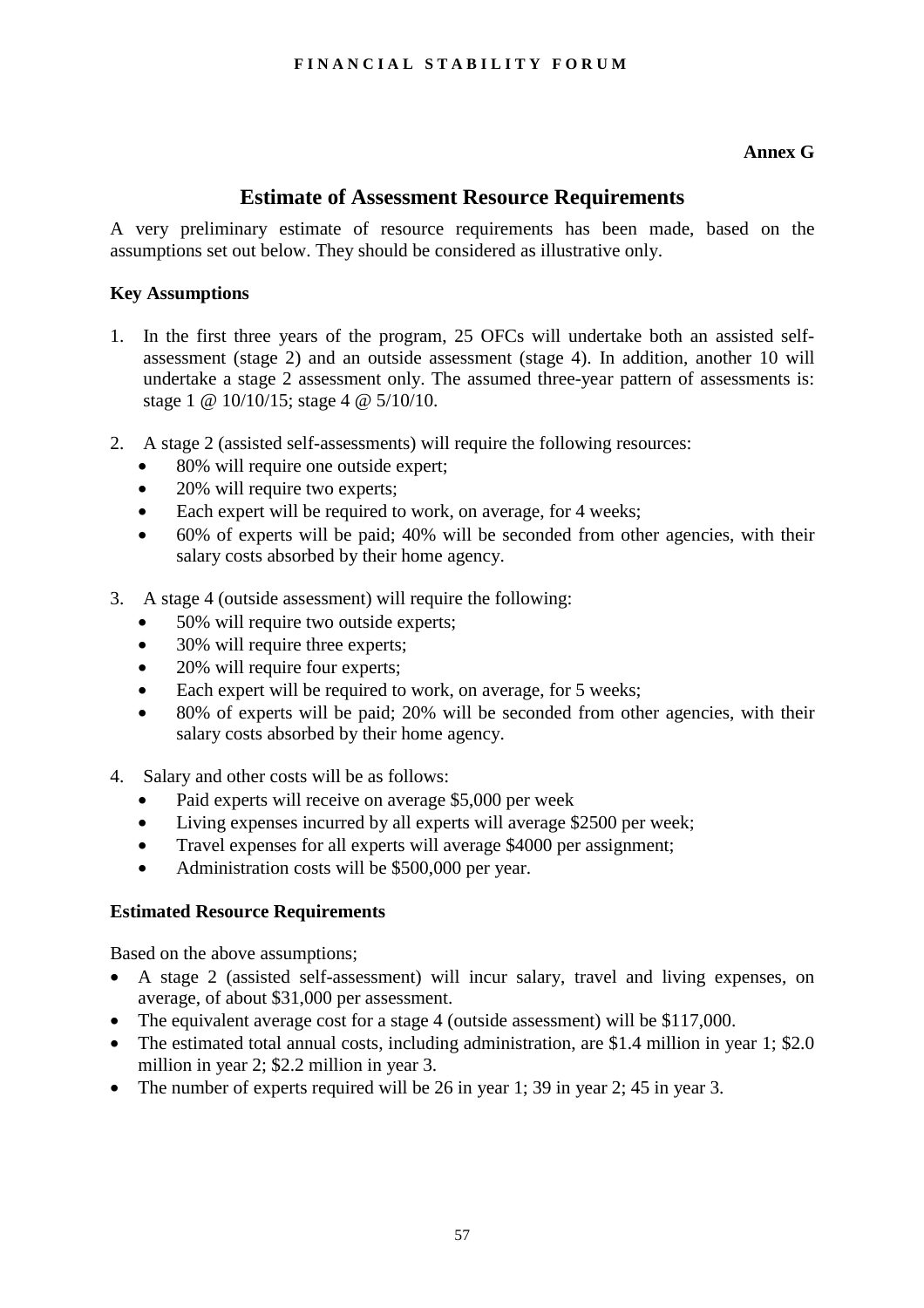# **Annex H**

# **Enhancing OFCs Adherence to International Standards: Standards for Priority Implementation and Assessment**

- 1. The G-7 Finance Ministers, the Financial Action Task Force, the Basel Committee on Banking Supervision, the International Organisation of Securities Commissions, the International Association of Insurance Supervisors, the Joint Forum on Financial Conglomerates and the Offshore Group of Banking Supervisors have developed standards that address issues relevant to the supervision of internationally active financial institutions generally.
- 2. Jurisdictions that encourage international financial institutions to operate in their jurisdictions are obliged to ensure that they supervise their activities according to international standards, and that they have the necessary resources to do so. While recognising that full implementation of all relevant international standards is the goal, the Group has identified those international standards that address the most urgent concerns relating to OFCs, and deserve implementation priority in those cases where it is not practical to move towards full implementation in a single stage. These standards (hereinafter "priority standards") fall into three broad categories $33$ :
	- Cross-border co-operation, information sharing, and confidentiality;
	- Essential supervisory powers and practices; and
	- Customer identification and record-keeping.

# **Cross-border co-operation, information sharing and confidentiality**

3. Financial supervisors and regulators (hereinafter "supervisor") are tasked with ensuring that the domestic and international operations of the institutions for which they have responsibility are adequately supervised, wherever they are located. To do so, supervisors need to exchange information with and obtain other forms of co-operation from their fellow supervisors, provided that such information will be treated with appropriate confidentiality.

# **Essential Supervisory Powers and Practices**

4. A supervisor's powers to co-operate and share information across its borders must be complemented by certain basic supervisory powers and practices, without which cooperation and information sharing will be of limited value. Supervisors must have a strong voice in decisions on allowing financial institutions to operate in their jurisdiction. Failure to apply basic entry standards (e.g., fit and proper tests) on institutions and their key owners and managers can open up the system to future abuse. Supervisors must also have the ability to examine the books (wherever physically located) of the financial institutions for which they have supervisory responsibility, and to take appropriate actions when they have material supervisory concerns, including appropriate communications with other relevant supervisors.

<sup>33</sup> This listing should not be considered as exhaustive and assessors will need to take into consideration the specific circumstances of individual OFCs.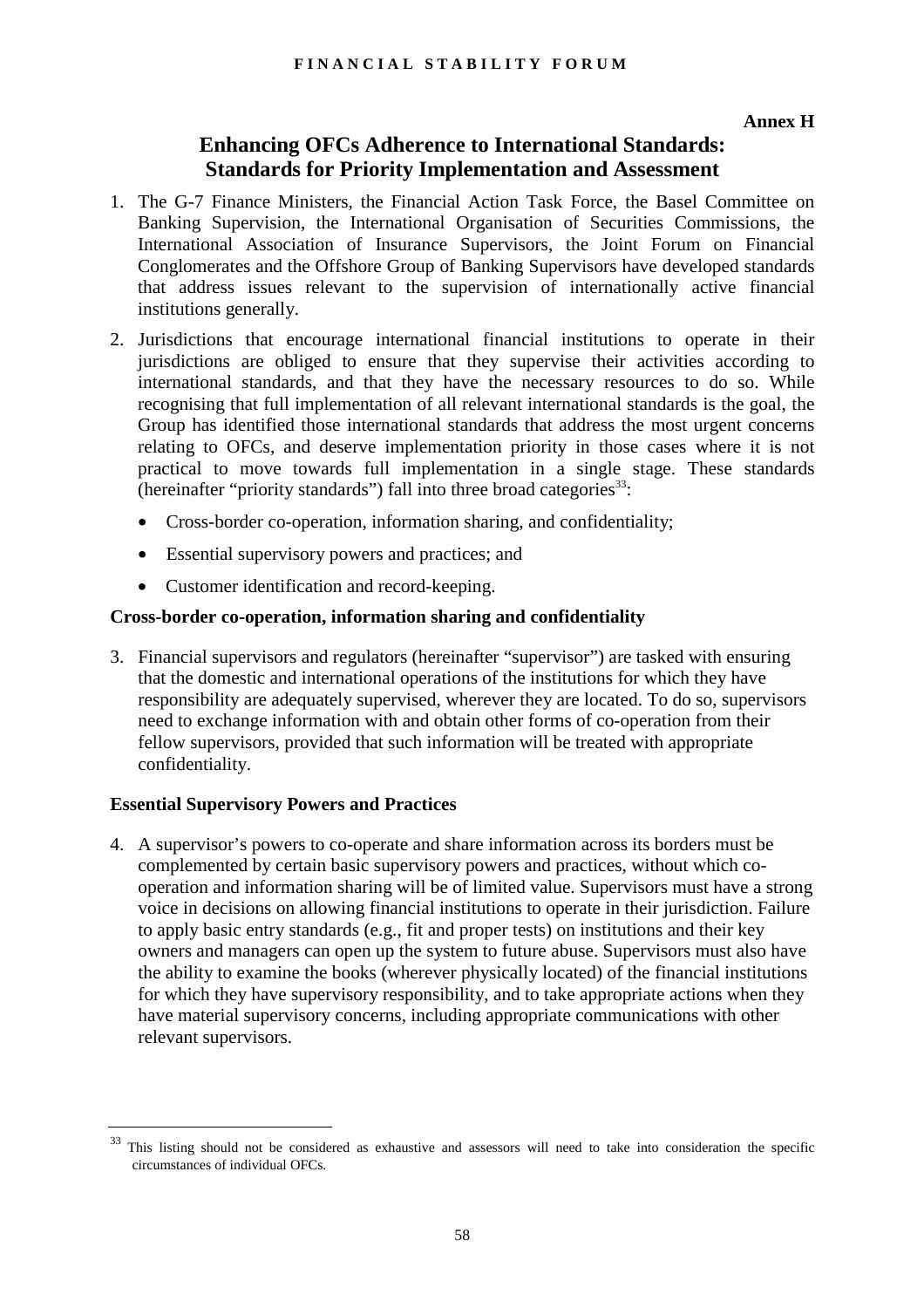# **Customer Identification and Record-keeping**

5. While international cooperation and adequate supervision are important aspects of the fight against money laundering, as well as illicit activities and abusive market behavior, they cannot be effective if financial institutions do not follow certain basic practices in terms of customer identification and record keeping.

# **Standards Sources**

6. The priority standards are sourced from the following organisations and documents; the specific sources within a given document are indicated in italics, and are set out in full in the attached.

# *G-7 Finance Ministers*

• Information Sharing: Ten Key Principles (May 1998)

*Nos. 1, 2, 4, 5, 6, 9.*

• Ten Key Principles for the Improvement of International Cooperation Regarding Financial Crimes and Regulatory Abuse - Working Group on Financial Crime (May 1999)

*Nos. 3, 4, 5, 6, 7, 8, 9*

# *Joint Forum on Financial Conglomerates (Joint Forum)*

• Principles for Supervisory Information Sharing (February 1999)

*Nos. 2, 3, 4*

# *Basel Committee on Banking Supervision (BCBS) & Offshore Group of Banking Supervisors (OGBS)*

• The Supervision of Cross-Border Banking (October 1996 *Nos. i, ii, iii, iv, x, xvi, xxiii, xxv*

# *Basel Committee on Banking Supervision (BCBS)*

• Core Principles for Effective Banking Supervision (September 1997)

*Nos. 3, 18, 19, 20, 23, 24, 25*

# *International Association of Insurance Supervisors (IAIS)*

• Principles Applicable to the Supervision of International Insurers and Insurance Groups and their Cross-Border Business Operations (Insurance Concordat) (December 1999) *Principle 3; Nos. 20, 21, 22, 23, 25*

# *International Association of Securities Commissions (IOSCO)*

- Resolution on Principles for Record Keeping, Collection of Information, Enforcement Powers and Mutual Co-operation to Improve the Enforcement of Securities and Futures Laws (November 1997) *Nos. A, B, C, D*
- Objectives and Principles of Securities Regulation (September 1998) *Nos. 8, 9, 10, 11, 12, 13*

# *Financial Action Task Force (FATF)*

• Forty Recommendations on Money Laundering (1996) *Nos. 10, 11, 12, 32, 33, 34, 35, 36, 37*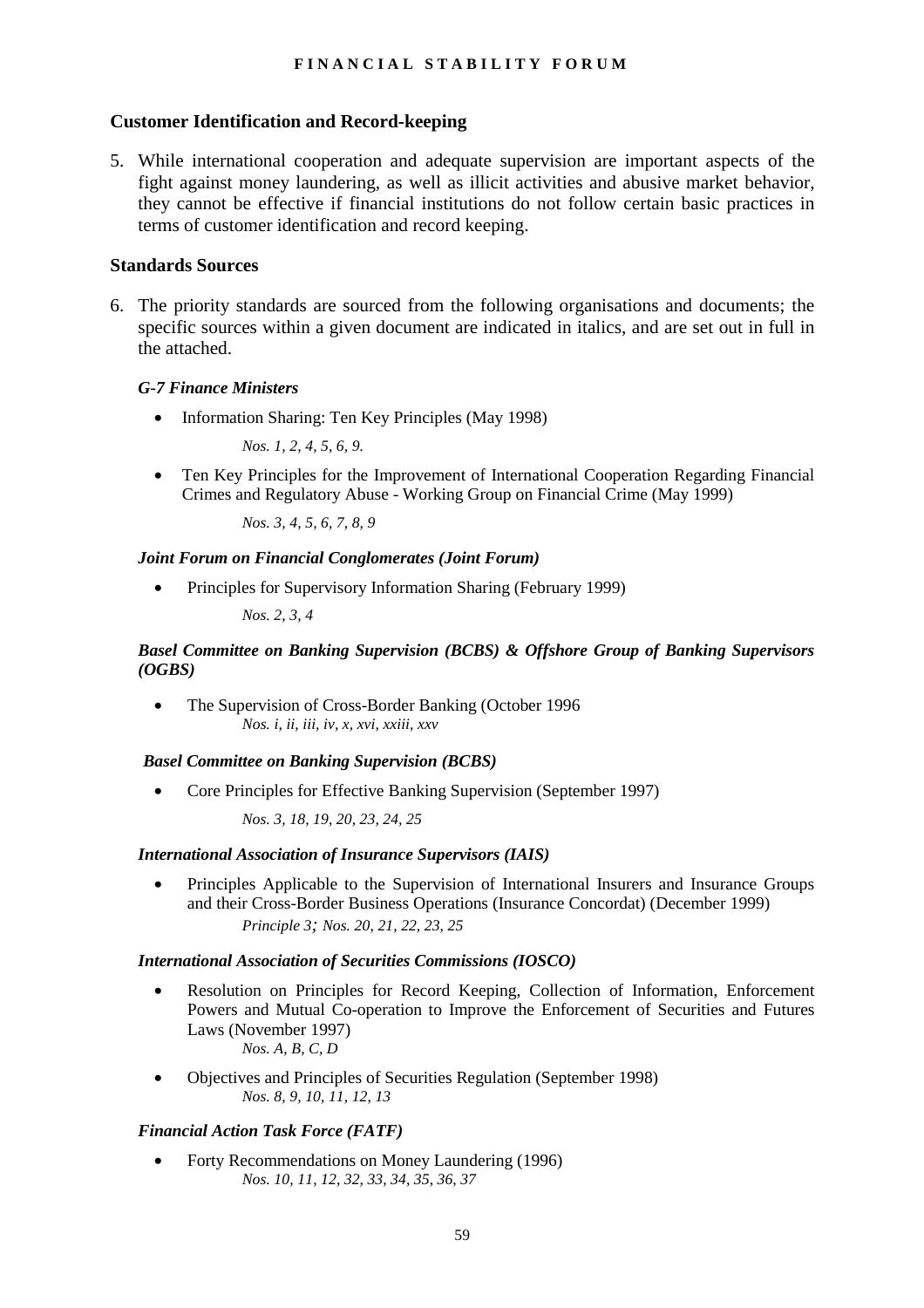7. In addition to the above, assessments should also take into account the capacity of supervisors and law enforcement authorities to obtain, on a timely basis, information about the *beneficial ownership of corporate vehicles* registered in their jurisdiction and to share that information with foreign authorities.

# **Annex H attachment**

The full text of the individual standards within each of the above documents that address matters of cross-border co-operation, information sharing, confidentiality, essential supervisory powers and practices, and customer identification and record-keeping are reproduced in full below, with the original reference numbers indicated. The use of bold, italics and underlining are generally as per the original documents. In some cases in the original texts the individual standards are supported by extensive supporting text, which is not reproduced here, but which should be read by anyone interested in gaining a fuller understanding of the rational for the standard.

\*\*\*\*

# **Information Sharing: Ten Key Principles (G-7)**

1. **Authorisation to share and gather information**: Each Supervisor should have general statutory authority to share its own supervisory information with foreign supervisors, in response to requests, or when the supervisor itself believes it would be beneficial to do so. The decision about whether to exchange information should be taken by the Provider, who should not have to seek permission from anyone else*.* A Provider should also possess adequate powers (with appropriate safeguards) to gather supervisory information sought by a Requestor.

*Lack of sufficient authority can impede information sharing. Without a power to gather information for other supervisors, a Provider may be limited to providing only information it already holds, or that it can obtain voluntarily, or from public files.*

- 2. **Cross-sector information sharing**: Supervisors from different sectors of financial services should be able to share supervisory related information with each other both internationally (a securities supervisor in one jurisdiction and a banking supervisor in another) and domestically.
- 4. **Information about individuals**: Supervisors should have the authority to share objective information of supervisory interest about individuals such as owners, shareholders, directors, managers or employees of supervised firms.

*Supervisors should be able to share objective information about individuals as they can about firms and other entities.*

5. **Information sharing between exchanges:** Exchanges in one jurisdiction should be able to share supervisory information with exchanges in other jurisdictions, including information about the positions of their members.

*Exchanges have a supervisory function in many jurisdictions. Where they do, they need to be able to share supervisory information to form a view on the potential impact of market events, on its members, and on the customers, counterparties, and financial instruments affected by it.*

6. **Confidentiality:** A Provider should be expected to provide information to a Requestor that is able to maintain its confidentiality. The Requestor should be free to use such information for supervisory purposes across the range of its duties, subject to the minimum confidentiality standards get out in Appendix B.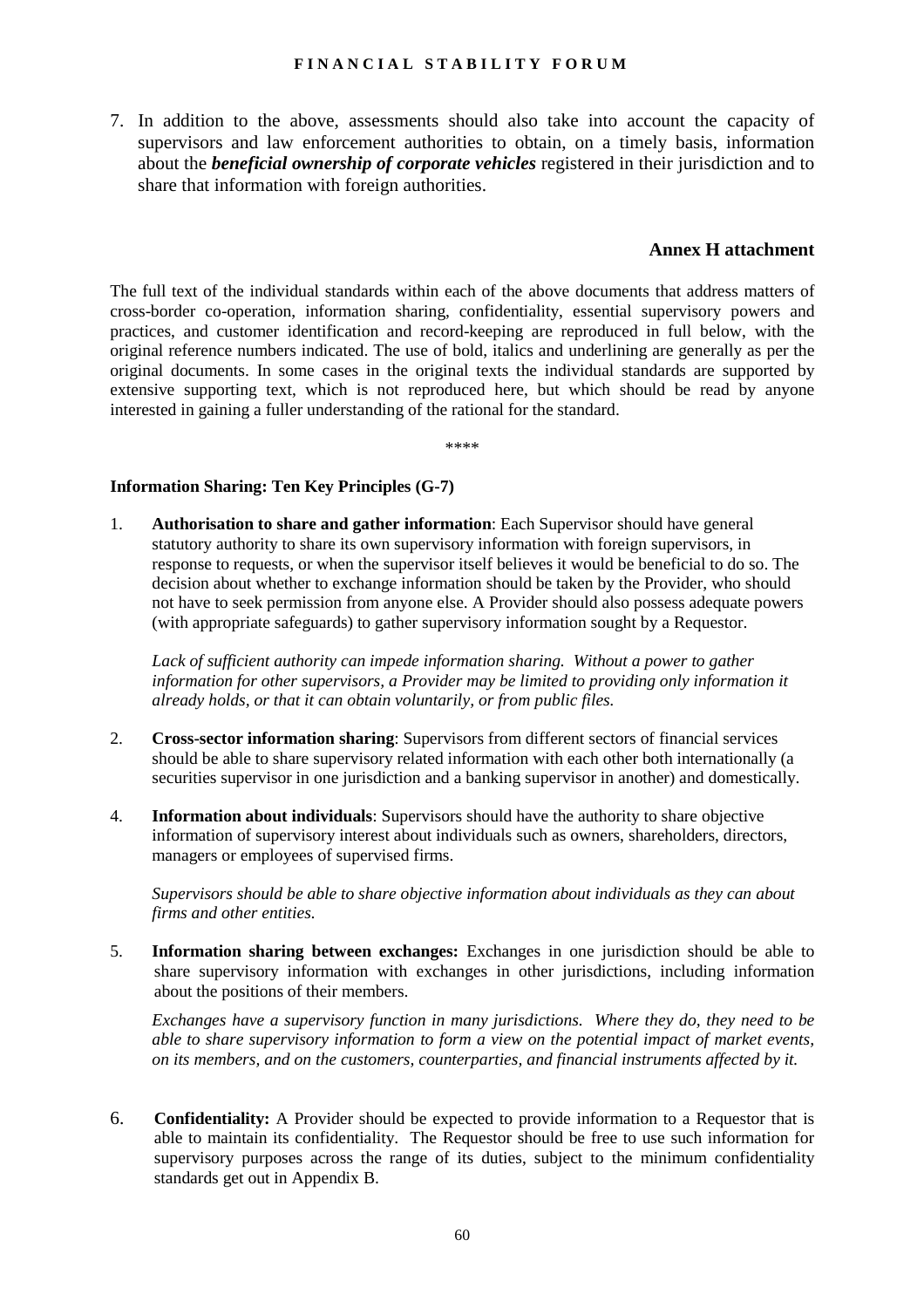*While most Providers, quite properly, require a Requestor to maintain the confidentiality of information, as a condition of providing it, they should not seek to limit its use, by the Requestor, in carrying out its supervisory duties, including use in connection with (depending on legal arrangements in the country) administrative, civil or criminal cases where the Requestor, or another public authority, is a party to an action which arise from the exercise of those duties.*

9. **Cases which further supervisory purposes**: In order to ensure the integrity of firms and markets, the Provider should permit the Requestor to pass on information for supervisory or law enforcement purposes to other supervisory and law enforcement agencies in its jurisdiction that are charged with enforcing relevant laws, in cases which further supervisory purposes.

*The criminal, civil and administrative components of a jurisdiction's securities, banking and insurance laws are sometimes enforced by a number of agencies. Restrictions should not be so onerous that they can prevent the effective sharing of information. For example, exchange of information between supervisors, in cases which further supervisory purposes, should not be subject to the constraint that it cannot be passed to criminal authorities, though this should not be used to circumvent established channels of co-operation.*

# **Appendix B**

A Requestor should keep confidential non-public information that it receives from a Provider. This means that non-public information will not be disclosed, except in connection with supervisory purposes specified by the Requestor, or when asked for by the legislative body in the Requestor's jurisdiction – which may itself be subject to confidentiality rules – where that body could otherwise compel disclosure, or when required to produce documents or testimony by a court in a proceeding in which the Requestor or its government is a party. In any event, a Requestor will provide no less protection to non-public information received from a Provider than it affords its non-public domestic information. In cases involving requests by the legislative body or the courts the Provider should be notified of the onward disclosure, when possible. In all other cases–except in an emergency–the Requestor requires the permission of the Provider to disclosure information.

### *\* \* \* \**

# **Ten Key Principles for the Improvement of International Co-operation Regarding Financial Crimes and Regulatory Abuse (G-7)**

While remaining consistent with fundamental national and international legal principles and essential national interests, countries should:

- 3. provide accessible and transparent channels for co-operation and exchange of information on financial crime and regulatory abuse at the international level, including effective and efficient gateways for the provision of information. Instruments such as Memoranda of Understanding and Mutual Legal Assistant Treaties can be very valuable in setting out the framework for cooperation but their absence [the absence of MoU or MLAT] should not preclude the exchange of information;
- 4. at the international level, either introduce or expand direct exchange of information between law enforcement authorities and financial regulators or ensure that the quality of national cooperation between law enforcement authorities and financial regulators permits a fast and efficient indirect exchange of information;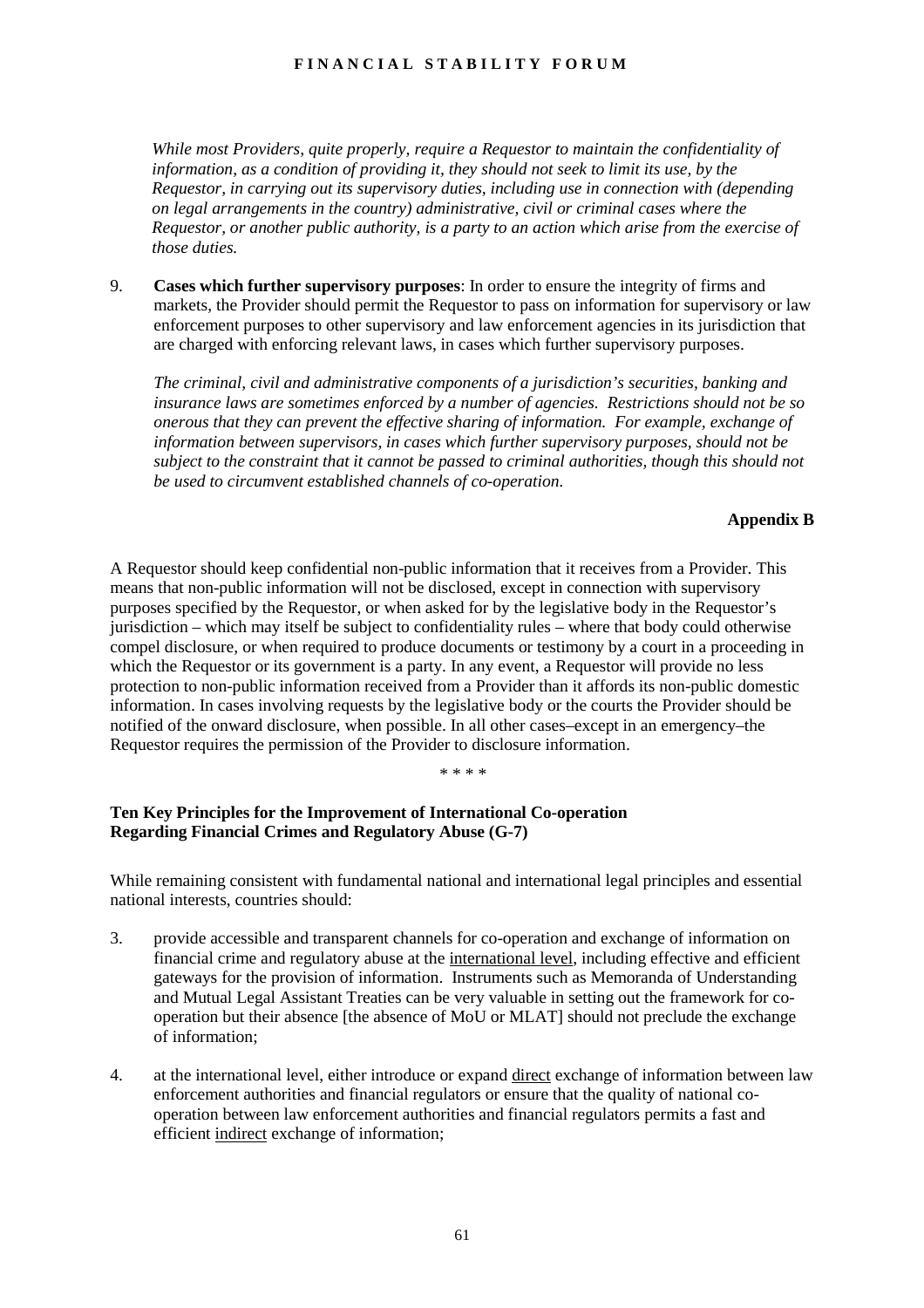- 5. ensure that law enforcement authorities and financial regulators are able to supply information at the international level spontaneously as well as in response to requests and actively encourage this where it would support further action against financial crime and regulatory abuse;
- 6. provide that their laws and systems enable foreign financial regulators and law enforcement authorities with whom information on financial crimes or regulatory abuse is shared to use the information for the full range of their responsibilities subject to any necessary limitations established at the outset;
- 7. provide that foreign financial regulators and law enforcement authorities with whom information on financial crimes or regulatory abuse is shared are permitted, with prior consent, to pass the information on for regulatory or law enforcement purposes to other such authorities in that jurisdiction. Proper account should be taken of established channels of co-operation, such as mutual legal assistance statutes and treaties, judicial co-operation, Memoranda of Understanding, or informal arrangements*;*
- 8. provide that their law enforcement authorities and financial regulators maintain the confidentiality of information received from a foreign authority within the framework of key principles 6 and 7, using the information only for the purposes stated in the original request, or as otherwise agreed, and observing any limitations imposed on its supply. Where an authority wishes to use the information for purposes other than those originally stated or as otherwise previously agreed, it will seek the prior consent of the foreign authority;
- 9. ensure that the arrangements for supplying information within regulatory and law enforcement co-operation framework are as fast, effective and transparent as possible. Where information cannot be shared, parties should as appropriate discuss the reasons with one another;

\* \* \* \*

# **Principles for Supervisory Information Sharing (Joint Forum)**

- 2. Supervisors should be proactive in raising material issues and concerns with other supervisors. Supervisors should respond in a timely and satisfactory manner when such issues and concerns are raised with them.
- 3. Supervisors should communicate emerging issues and developments of a material and potentially adverse nature, including supervisory actions and potential supervisory actions, to the primary supervisor in a timely manner.
- 4. The primary supervisor should share with other relevant supervisors information affecting the regulated entity for which the latter have responsibility, including supervisory actions and potential supervisory actions, except in unusual circumstances when supervisory considerations dictate otherwise.

\* \* \* \*

# **The Supervision of Cross-Border Banking (BCBS & OGBS)**

i In order to exercise comprehensive consolidated supervision of the global activities of their banking organisations, home supervisors must be able to make an assessment of all significant aspects of their banks' operations that bear on safety and soundness, wherever those operations are conducted and using whatever evaluative techniques are central to their supervisory process.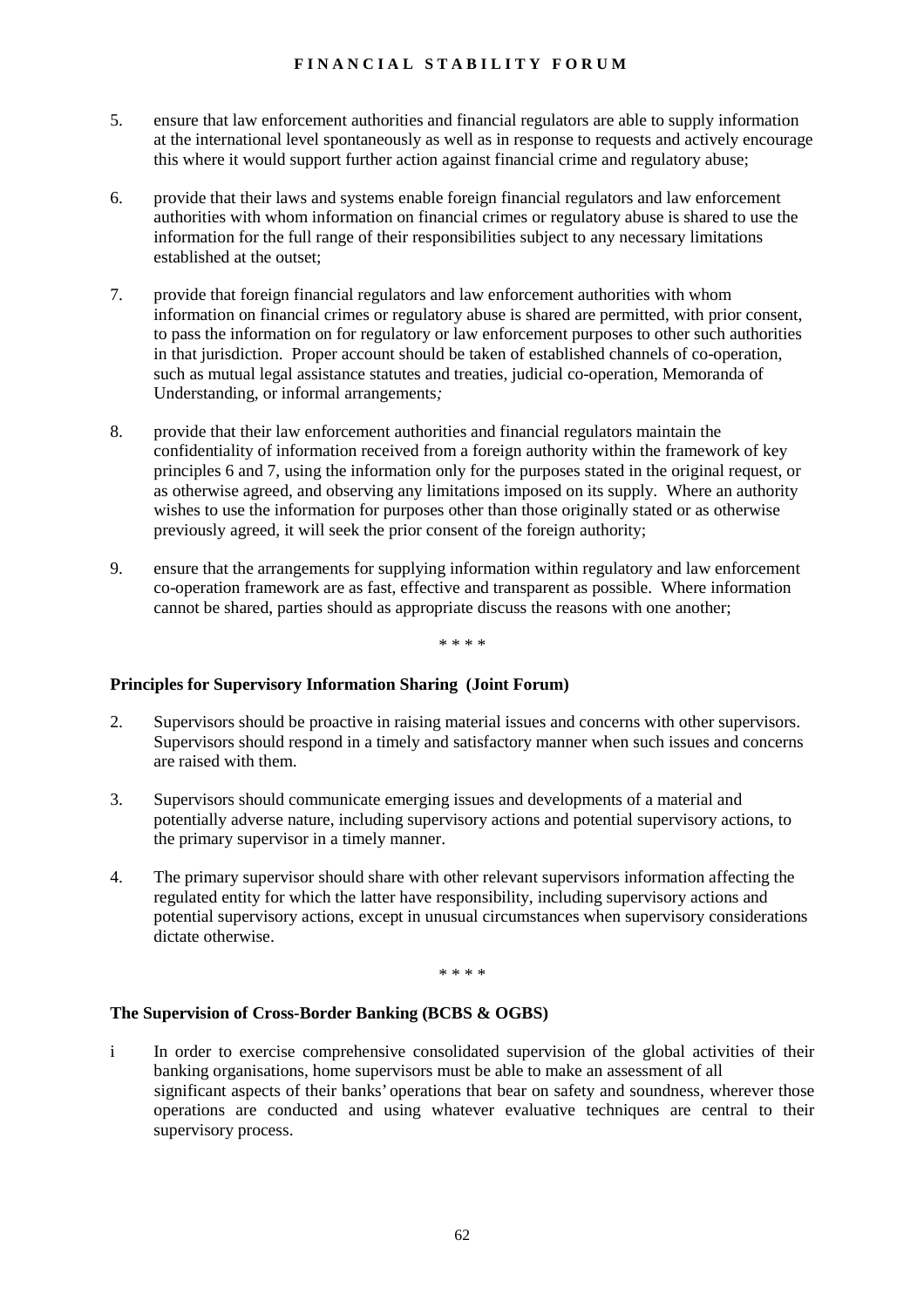- ii Home supervisors need to be able to verify that quantitative information received from banking organizations in respect of subsidiaries and branches in other jurisdictions is accurate, and to reassure themselves that there are no supervisory gaps.
- iii While recognising that there are legitimate reasons for protecting customer privacy, the working group believes that secrecy laws should not impede the ability of supervisors to ensure safety and soundness in the international banking system.
- iv If the home supervisor needs information about non-deposit operations, host supervisors are encouraged to assist in providing the requisite information to home supervisors if this is not provided through other supervisory means. The working group believes it is essential that national legislation that in any way obstructs the passage of non-deposit supervisory information be amended.
- x Subject to appropriate protection for the identity of customers, home supervisors should be able, at their discretion, and following consultation with the host supervisor, to carry out on-site inspections in other jurisdictions for the purposes of carrying out effective comprehensive consolidated supervision. This ability should include, with the consent of the host supervisor and within the laws of the host country, the right to look at individual depositors' names and relevant deposit account information if the home supervisor suspects serious crime as defined in section (d). If a host supervisor has reason to believe that the visit is for non-supervisory purposes, it should have the right to prevent the visit taking place or to terminate the inspection.
- xvi In the case of information which is *specific to the local entity*, an early sharing of information may be important in enabling a potential problem to be resolved before it becomes serious. The home supervisor should therefore consult the host supervisor in such cases and the latter should report back on its findings. In particular, it is essential that the home supervisor inform the host supervisor immediately if the former has reason to suspect the integrity of the local operation, the quality of its management or the quality of internal controls being exercised by the parent bank.
- xxiii The supervisor that licenses a so-called shell branch has responsibility for ensuring that there is effective supervision of that shell branch. No banking operation should be permitted without a licence, and no shell office should be licensed without ascertaining that it will be subject to effective supervision. In the event that any host supervisor receives an application to license a new shell branch that will be managed in another jurisdiction, that supervisor should take steps to notify both the home supervisor and the appropriate host supervisor in the other jurisdiction in order to establish that there will be appropriate supervision of the branch before approving the application.
- xxv Where the home authority wishes to inspect on-site, they should be permitted to examine the books of the shell branch wherever they are kept. The working group believes that in no case should access to these books be protected by secrecy requirements in the country that licenses the shell branch.

\* \* \* \*

# **Core Principles for Effective Banking Supervision (BCBS)**

# *Licensing and Structure*

3. The licensing authority must have the authority to set criteria and reject applications for establishments that do not meet the standards set. The licensing process, at a minimum, should consist of an assessment of the banking organisation's ownership structure, directors and senior management, its operating plan and internal controls, and its projected financial condition,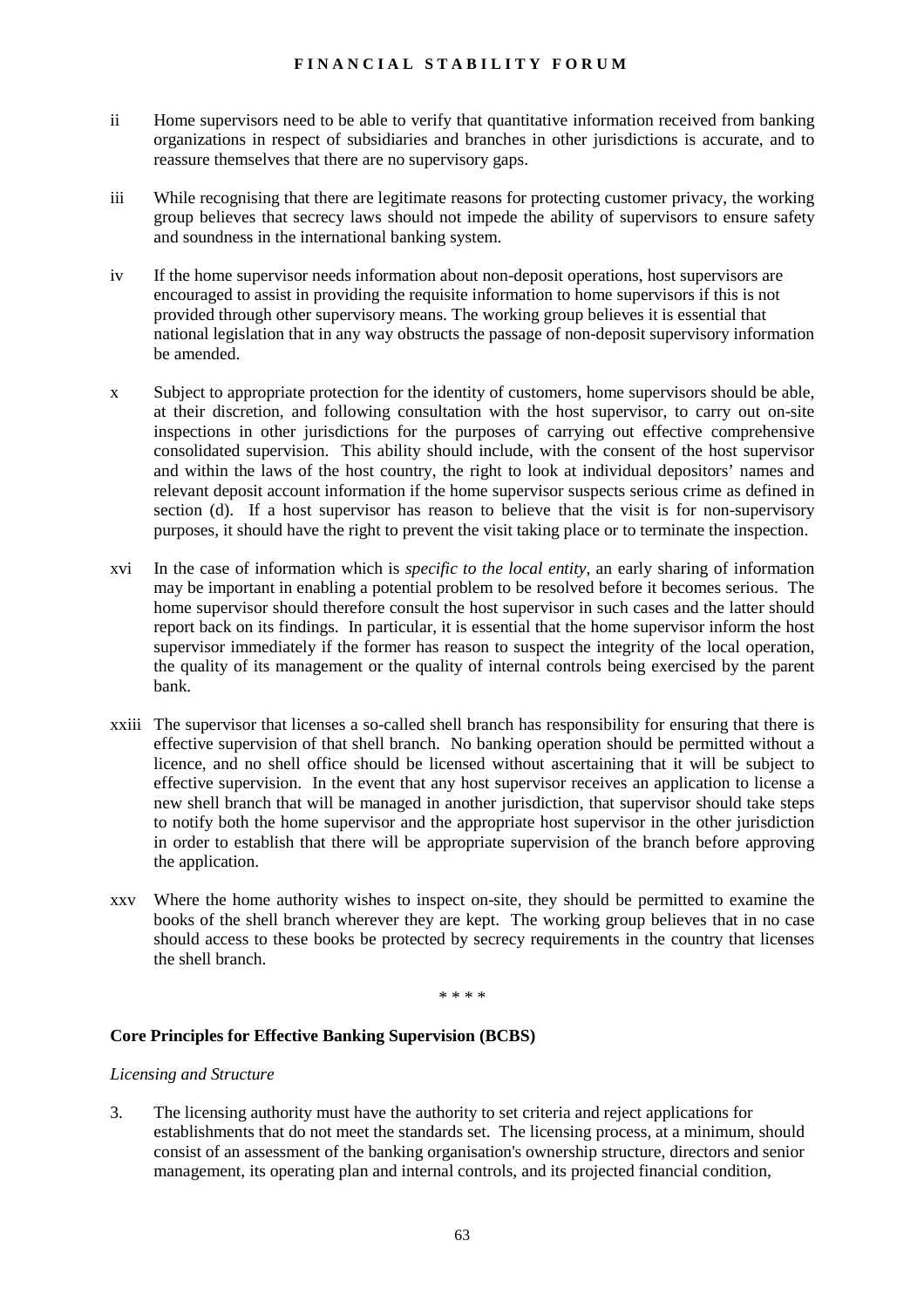including its capital base; where the proposed owner or parent organisation is a foreign bank, the prior consent of its home country supervisor should be obtained.

## *Methods of Ongoing Banking Supervision*

- 18. Banking supervisors must have a means of collecting, reviewing and analysing prudential reports and statistical returns from banks on a solo and consolidated basis.
- 19. Banking supervisors must have a means of independent validation of supervisory information either through on-site examinations or use of external auditors.
- 20. An essential element of banking supervision is the ability of the supervisors to supervise the banking group on a consolidated basis.

### *Cross-border banking*

- 23. Banking supervisors must practise global consolidated supervision over their internationallyactive banking organisations, adequately monitoring and applying appropriate prudential norms to all aspects of the business conducted by these banking organisations worldwide, primarily at their foreign branches, joint ventures and subsidiaries.
- 24. A key component of consolidated supervision is establishing contact and information exchange with the various other supervisors involved, primarily host country supervisory authorities.
- 25. Banking supervisors must require the local operations of foreign banks to be conducted to the same high standards as are required of domestic institutions and must have powers to share information needed by the home country supervisors of those banks for the purpose of carrying out consolidated supervision.

\* \* \* \*

# **Principles Applicable to the Supervision of International Insurers and Insurance Groups and their Cross-Border Business Operations (Insurance Concordat) (IAIS)**

Principle 3

The creation of a cross-border insurance establishment should be subject to consultation between the host and home supervisors.

20. **Information Needs of Supervisors** – The principal requirement of the home supervisor is to ensure that its information needs from the parent insurer are fully met in a timely fashion. This will typically require a sound and verifiable system of reporting from any foreign establishment to the head office or parent insurer, and that practical solutions be found for dealing with particular information needs. To this end:

 $(2<sup>nd</sup> bullet)$  - If a host supervisor identifies, or has reason to suspect, problems of a material nature in a foreign establishment, it should take the initiative to inform the home supervisor, subject to its own judgement. The level of materiality will vary according to the nature of the problem. Home supervisors may wish to inform host supervisors as to the precise levels of materiality which would trigger their concern. However, the host supervisor is often in the best position to detect problems and therefore should be ready to act on its own initiative.

 $(3<sup>rd</sup> bullet)$  - Home supervisors may wish to seek an independent check on data reported by an individual foreign establishment. Where inspection by home supervisors is permitted, host supervisors should welcome such inspections. Where inspection by home supervisors is not at present possible (or where the home supervisor does not use the inspection process), the home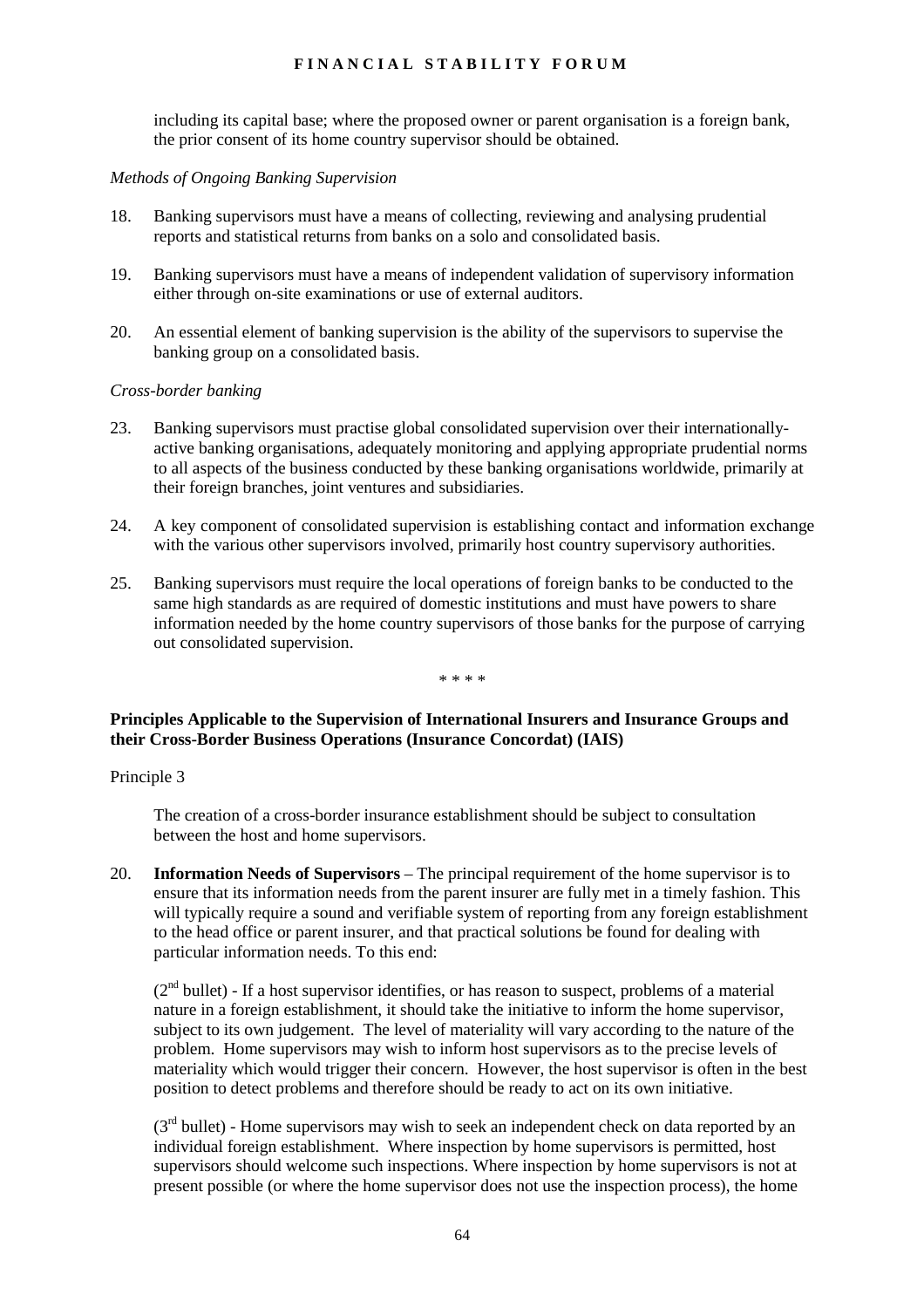supervisor can consult the host supervisor with a view to the host supervisor checking or commenting on designated features of the insurer's activities.It is desirable that the results obtained should be available to both host and home supervisor.

- 21. Host supervisors should make the home supervisor aware of any material difficulties arising from the provision of insurance on a cross-border services basis.
- 22. **Information needs of host supervisors** Host supervision of foreign establishments will be more effective if it is undertaken with an awareness of the extent to which the home supervisor of the immediate parent insurer monitors the foreign establishment and of any prudential constraints placed on the parent insurer or the group as a whole. To this end:
	- Home supervisors should inform host supervisors of changes in supervisory measures which have a significant bearing on the operations of their insurers' foreign establishments**,** subject to their own judgement. Home supervisors should respond positively to approaches from host supervisors for factual information covering, for example, the scope of the activities of a local establishment, its role within the insurance group and the application of internal controls and for information relevant for effective supervision by host supervisors.
	- Where a home supervisor has doubts about the standard of host supervision in a particular jurisdiction and, as a consequence, is envisaging action which will affect foreign establishments in the jurisdiction concerned, the home supervisor should consult the host supervisor in advance.
	- In the case of particular insurers, home supervisors should be ready to take host supervisors into their confidence as much as possible. Even in sensitive cases such as impending changes of ownership or when an insurer faces problems, liaison between home and host supervisors may be mutually advantageous, though decisions on both substance and timing on such sensitive issues can only be taken by case.
- 23. Home supervisors should respond positively to approaches from host supervisors seeking factual information on individual insurers known to be providing insurance on a cross-border services basis.
- 25. **Confidentiality constraints on the flow of information** Jurisdictions whose confidentiality requirements continue to constrain or prevent the sharing of information for supervisory purposes with insurance supervisors in other jurisdictions, and the countries where information received from a foreign supervisor cannot be kept confidential, are urged to review their requirements in consideration of the following conditions:
	- Information received should only be used for purposes related the supervision of financial institutions.
	- Information sharing arrangements should allow for a two way flow of information, but strict reciprocity in respect of the format and detailed characteristics of the information should not be demanded.
	- The confidentiality of information transmitted should be legally protected, except in the event of criminal prosecution. All insurance supervisors should, of course, be subject to professional secrecy constraints in respect of information obtained in the course of their activities, including during the conduct of on-site inspections.
	- The recipient should undertake, where possible, to consult with the supervisor providing the information if he proposes to take action on the evidence of the information received.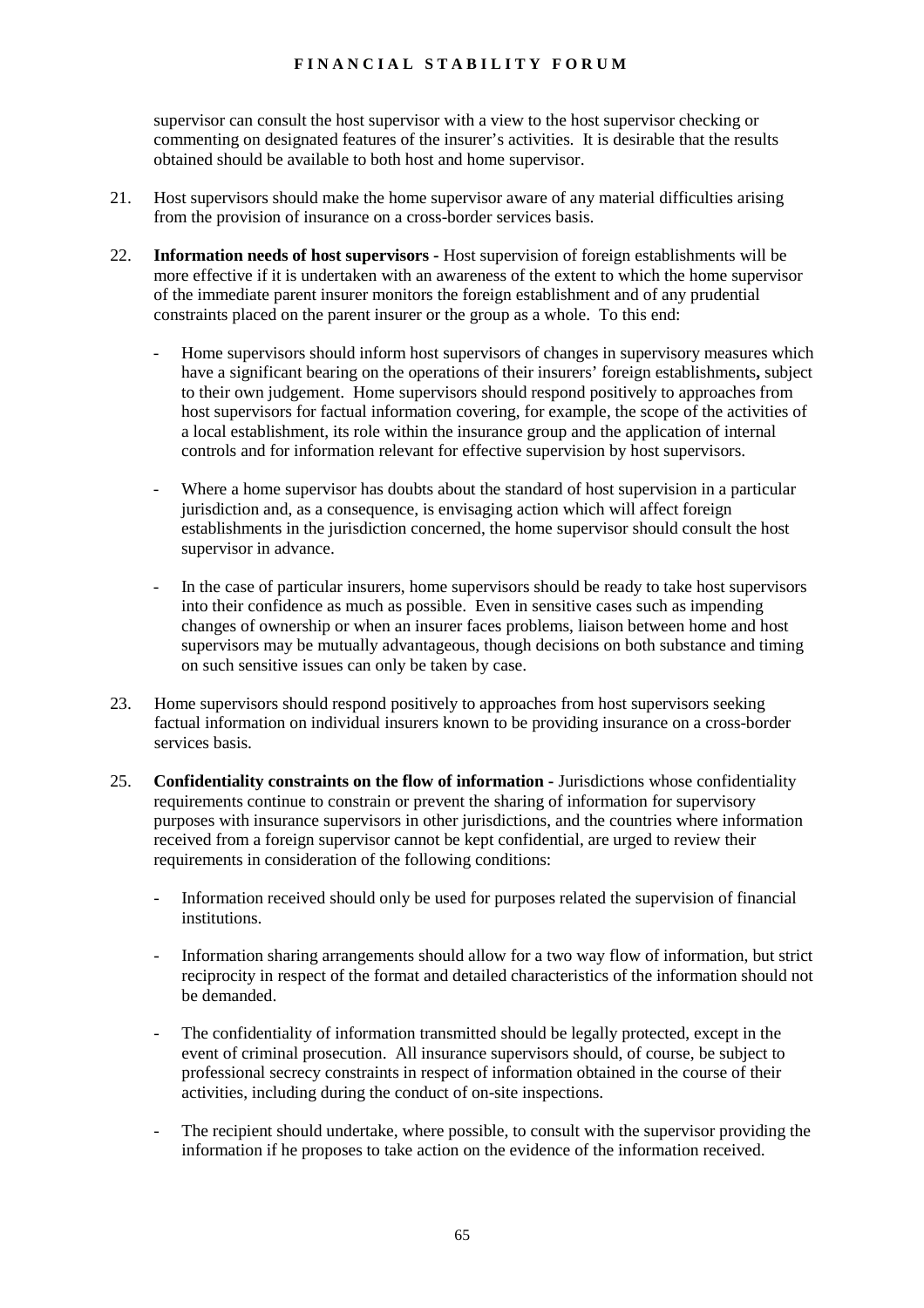### \* \* \* \*

# **Resolution on Principles for Record Keeping, Collection of Information, Enforcement Powers and Mutual Co-operation to Improve the Enforcement of Securities and Futures Laws (IOSCO)**

- A. **Record Keeping**. Contemporaneous records should be maintained sufficient to reconstruct all securities and futures transactions subject to regulation.
- B. **Collection of Information**. Competent authorities within each IOSCO member's jurisdiction should have the power to require information identifying persons who beneficially own or control any public companies or any other entities and business organisations with a direct or indirect interest in publicly held companies; and beneficially own or control bank accounts and brokerage accounts.
- C **Enforcement of Securities and Futures Law and International Co-operation**. As provided in the *Resolution on Enforcement Powers* adopted by the Presidents' Committee on November 14, 1997, each member of IOSCO should strive to ensure that it or another authority in its jurisdiction has the necessary authority to obtain information, including statements and documents that may be relevant to investigating and prosecuting potential violations of laws and regulations relating to securities and futures transactions; and that such information can be shared directly with other IOSCO members or indirectly through authorities in their jurisdictions for use in investigations and prosecutions of securities and futures violations.
- D **Removal of Impediments to Co-operation**. Each IOSCO member should assess the legislative framework in its own jurisdiction to determine whether it has the necessary authority to co-operate and share information with other IOSCO members and, to the extent necessary, should work with the appropriate domestic government authority to identify and remove any impediments to such co-operation.

\* \* \* \*

### **Objectives and Principles of Securities Regulation (IOSCO)**

### **B. Principles for the Enforcement of Securities Regulation**

- 8. The regulator should have comprehensive inspection, investigation and surveillance powers.
- 9. The regulator should have comprehensive enforcement powers.
- 10. The regulatory system should ensure an effective and credible use of inspection, investigation, surveillance and enforcement powers and implementation of an effective compliance program.

### **D. Principles for Co-operation in Regulation**

- 11. The regulator should have authority to share both public and non-public information with domestic and foreign counterparts.
- 12. Regulators should establish information sharing mechanisms that set out when and how they will share both public and non-public information with their domestic and foreign counterparts.

13. The regulatory system should allow for assistance to be provided to foreign regulators who need to make inquiries in the discharge of their functions and exercise of their powers.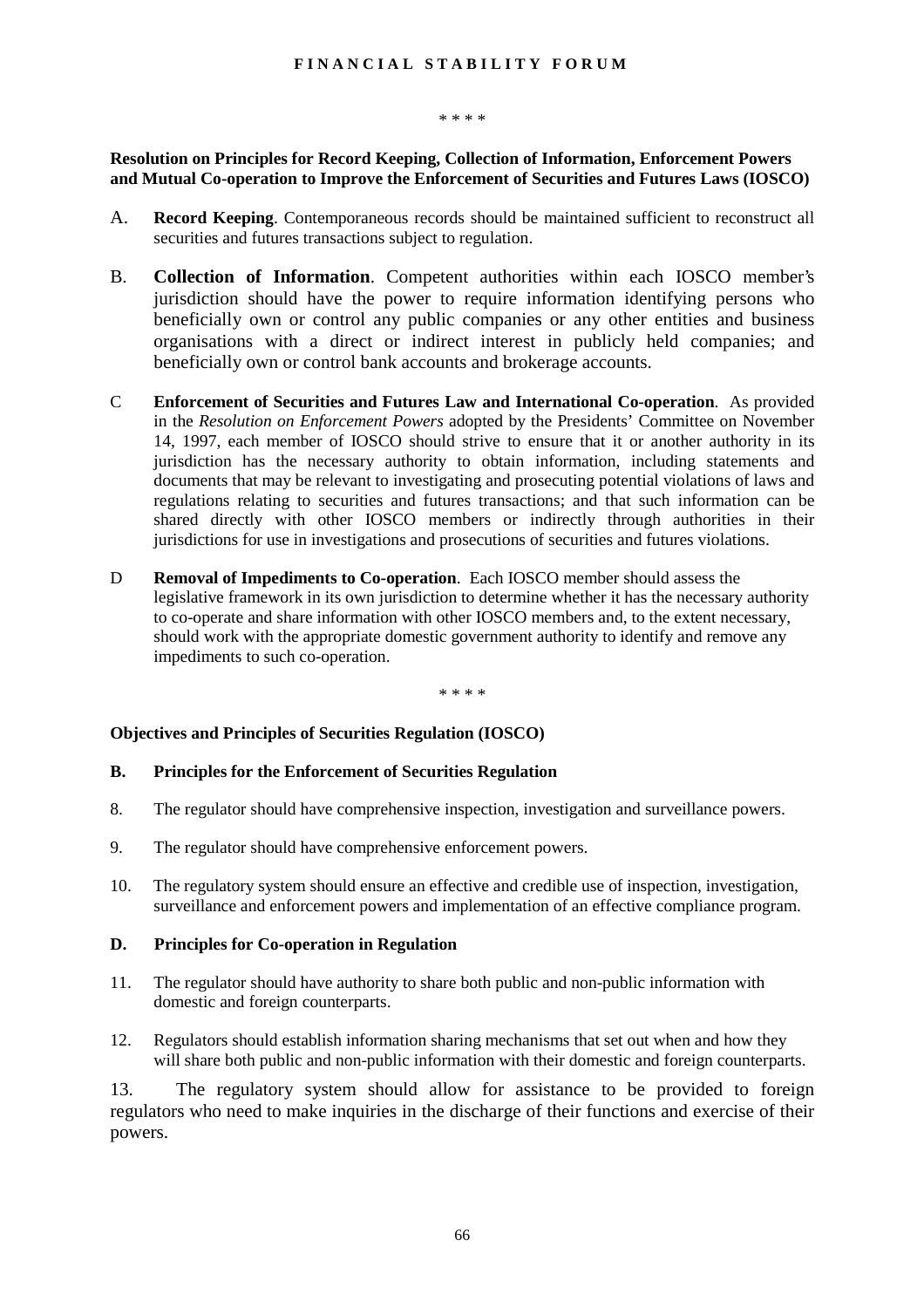\* \* \* \*

# **FATF Forty Recommendations on Money Laundering**

### **Customer Identification and Record-keeping Rules**

10. Financial institutions should not keep anonymous accounts or accounts in obviously fictitious names: they should be required (by law, by regulations, by agreements between supervisory authorities and financial institutions or by self-regulatory agreements among financial institutions) to identify, on the basis of an official or other reliable identifying document, and record the identity of their clients, either occasional or usual, when establishing business relations or conducting transactions in particular opening of accounts or passbooks, entering into fiduciary transactions, renting of safe deposit boxes, performing large cash transactions).

In order to fulfil identification requirements concerning legal entities, financial institutions should, when necessary, take measures:

- (i) to verify the legal existence and structure of the customer by obtaining either from a public register or from the customer or both, proof of incorporation, including information concerning the customer's name, legal form, address, directors and provisions regulating the power to bind the entity.
- (ii) to verify that any person purporting to act on behalf of the customer is so authorised and identify that person.
- 11. Financial institutions should take reasonable measures to obtain information about the true identity of the persons on whose behalf an account is opened or a transaction conducted if there are any doubts as to whether these clients or customers are acting on their own behalf, for example, in the case of domiciliary companies (i.e. institutions, corporations, foundations, trusts, etc. that do not conduct any commercial or manufacturing business or any other form of commercial operation in the country where their registered office is located).
- 12. Financial institutions should maintain, for at least five years, all necessary records on transactions, both domestic or international, to enable them to comply swiftly with information requests from the competent authorities. Such records must be sufficient to permit reconstruction of individual transactions (including the amounts and types of currency involved if any) so as to provide, if necessary, evidence for prosecution of criminal behaviour.

Financial institutions should keep records on customer identification (e.g. copies or records of official identification documents like passports, identity cards, driving licenses or similar documents), account files and business correspondence for at least five years after the account is closed.

These documents should be available to domestic competent authorities in the context of relevant criminal prosecutions and investigations.

# **Administrative Co-operation**

*Exchanges of information relating to suspicious transactions*

32. Each country should make efforts to improve a spontaneous or "upon request" international information exchange relating to suspicious transactions, persons and corporations involved in those transactions between competent authorities. Strict safeguards should be established to ensure that this exchange of information is consistent with national and international provisions on privacy and data protection.